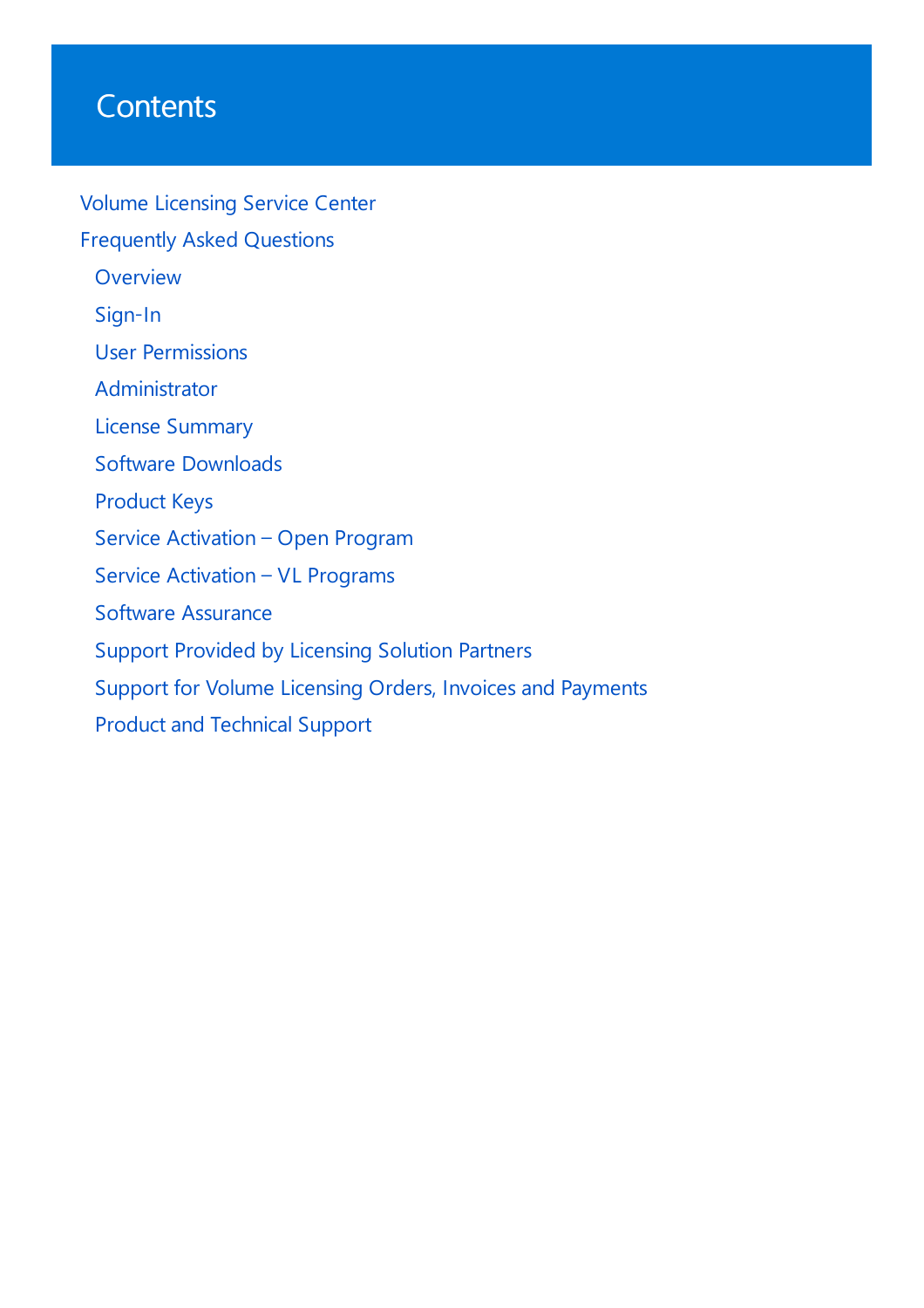# <span id="page-1-0"></span>Volume Licensing Service Center

2/10/2021 • 2 minutes to read

- The Volume Licensing Service Center (VLSC) is where organizations manage licenses purchased via the following volume licensing programs: Microsoft Enterprise, Enterprise Subscription, Select Plus, Select, Academic – Education Enrolment or School Enrolment, Open Value, Open Value Subscription and Open Licenses programs.
- Please note, licenses purchased via the Microsoft Product Services Agreement (MPSA) are managed in a separate site - the [Microsoft](https://businessaccount.microsoft.com/customer) Business Center.

# Overview of the VLSC

The Volume Licensing Service Center (VLSC) gives you easy access to:

- Download products and keys
- Access all of your volume licensing information
- View your relationship summary and license summary details
- Review the status of your enrollments
- Activate and consume Software Assurance Benefits

#### Register, Assign Permissions or Access Your Licenses

During registration, provide the same business or organization e-mail address that was referenced in the access notification e-mail you received.

#### Helpful Links

- See FAQ
- **•** Training & [Resources](https://go.microsoft.com/fwlink/?linkid=867987)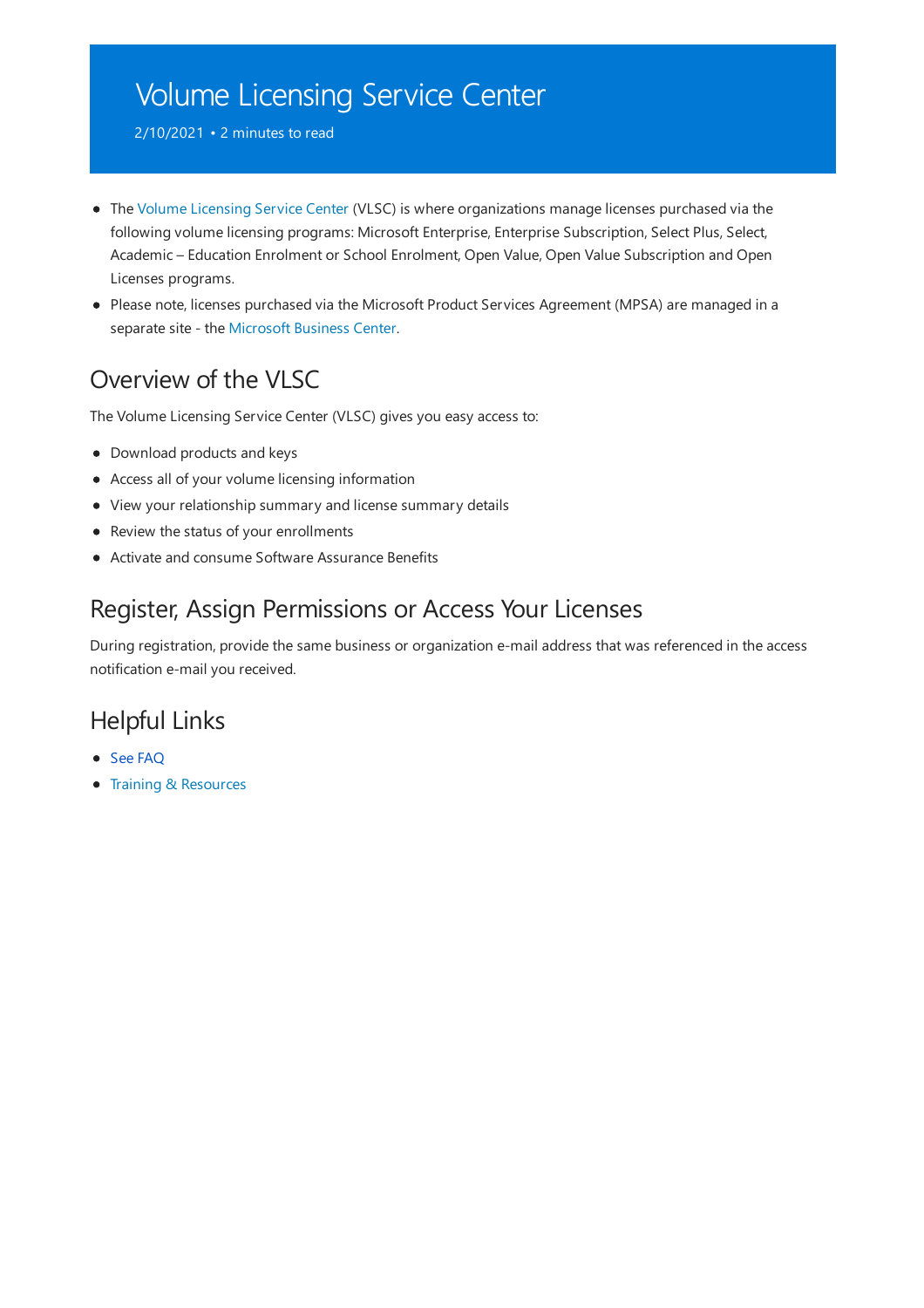# <span id="page-2-0"></span>Volume Licensing Service Center (VLSC) Frequently Asked Questions

2/10/2021 • 2 minutes to read

The Frequently Asked Questions (FAQs) for the Volume Licensing Service Center are divided into logical topics to help you quickly find answers to your questions. A brief summary of each FAQ is provided below.

#### [Sign](#page-4-0) In

Explains how users can register and sign in to the VLSC for the first time.

#### User [Permissions](#page-7-0)

Explains how permissions are assigned for the VLSC, what someone with each permissions role can do, how to find out what permissions are assigned to you, and how to request new permissions.

#### [Administrator](#page-12-0)

Provides information and guidance to individuals named as a Notices Correspondent or Primary Contact on VolumeLicensing legal agreements—as well as for all other individuals assigned the Administrator role on the VLSC site.

#### **License Summary**

Answers questions about License Summary, which has replaced the former Microsoft License Statement in VLSC.

#### Software [Downloads](#page-26-0)

Addresses software downloads, including what you can legally download and the best ways to manage your downloads.

### [Product](#page-32-0) Keys

Addresses different product key types and how to correctly use each key type.

#### Online Service Activation for Open programs

Addresses questions about online services keys, activations, and downloads.

# Online Service Activation for Volume Licensing programs

Addresses questions about registration, activation, and renewing of services for non-Open programs.

#### Software [Assurance](#page-44-0)

Answers questions about the new Software Assurance Summary and Manage Software Assurance pages on VLSC.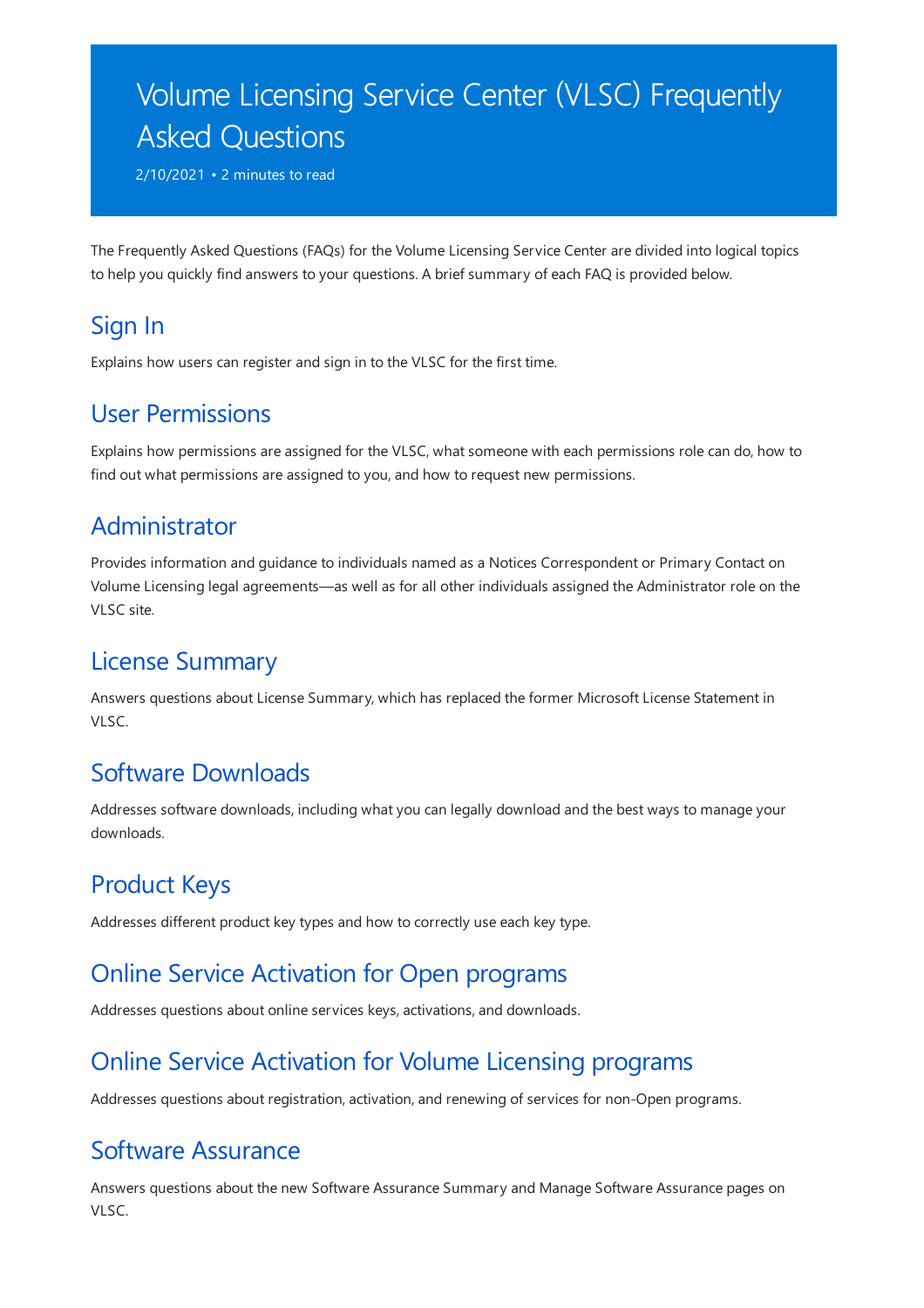#### Support Provided by [Licensing](#page-47-0) Solution Partners

Provides information and guidance about contacting, identifying, and choosing Licensing Solution Partners.

## Support for Volume Licensing Orders, Invoices and Payments

Provides invoice and payment scenarios where you should contact your Licensing Solution Partner instead of Microsoft.

# Product and Technical Support

Provides information about support for licensing solution, program licensing advice, products, services, and software assurance customers.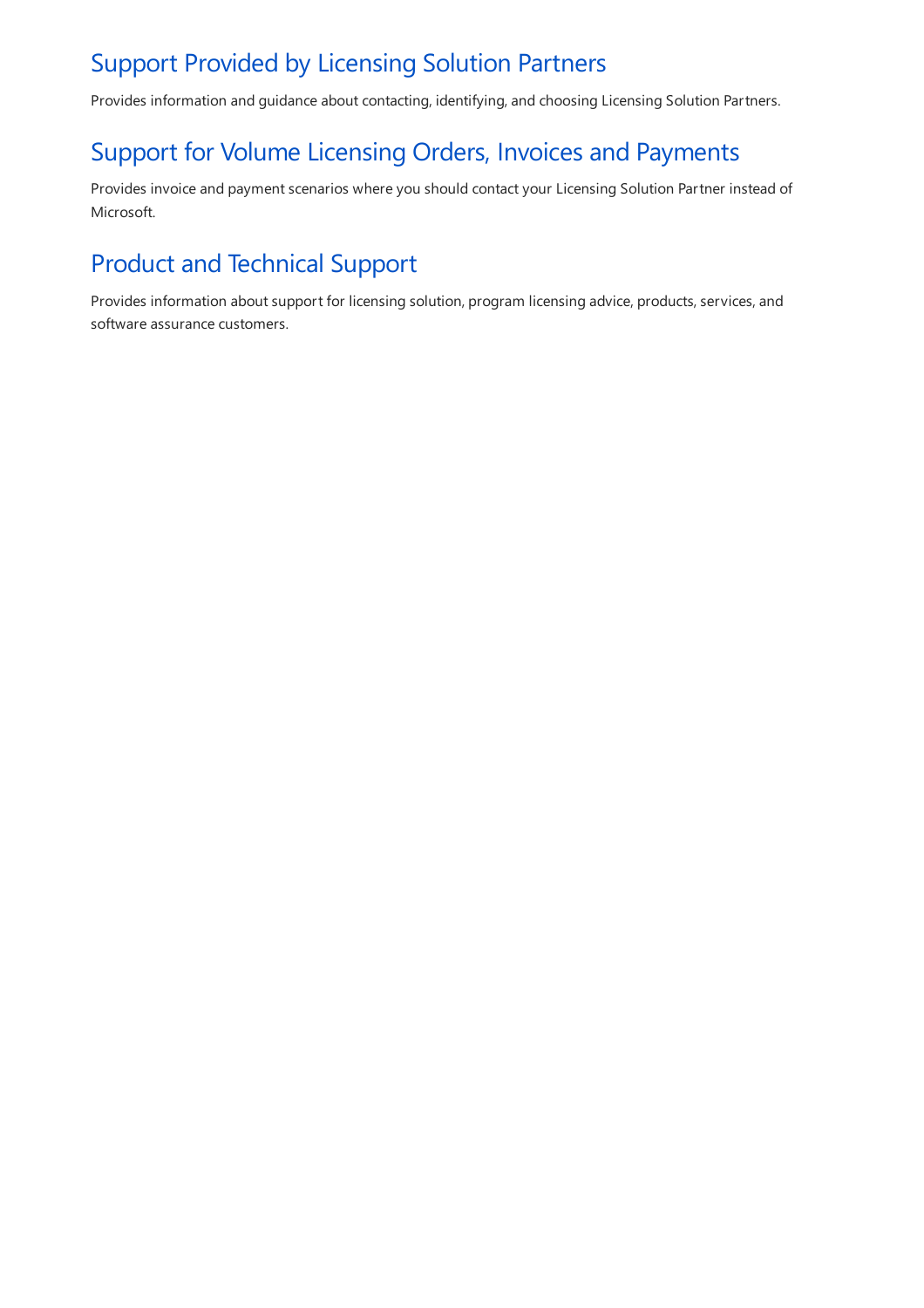# <span id="page-4-0"></span>Sign-in FAQ

2/10/2021 • 5 minutes to read

# Signing into the VLSC

See the following FAQ about signing.

# Who can access the Volume License Service Center (VLSC)

Individuals who are granted access to the VLSC are notified of their permission assignment in a welcome email from Microsoft. The notification invites them to register as a VLSC user and immediately access and manage their agreements. Permission to access the VLSC is granted in one of two ways:

- 1. You are listed as a contact for the agreements in a legal Volume Licensing Program form. Contact types include Primary Contact, Notices Correspondent, Online Administrator, Software Assurance Manager, Online Services Manager, and/or Subscriptions Manager.
- 2. An Administrator with access to the agreements assigns you permission.

### How do I register to use the VLSC

Managing your volume licensing agreements in the VLSC is possible only if you are a registered user of the site. Registration requires a valid business (work) email address. This is the email address provided on your Volume License Agreement or Open License Order.

To register for the first time as a VLSC user:

- To start the registration process, select Sign in with your Work Account.
- Enter your business email address and click Submit.
- The VLSC will bring you through the Sign In or Sign Up process of creating a VLSC User ID with a work account (business email).
- If it is your first time to sign into VLSC, you are required to input the business email address where you received the invitation to register.
- If the business email address listed on the agreement is different to the business email you used to Sign In with, a verification email will be sent to the email address listed on the agreement. You should access that email account, find the email titled "Thank you for Registering with the Volume Licensing Service Center" and Click thelink in thee-mail to confirm your ownership of the business e-mail address. Allow up to 48 hours to receive this validation email and gain access to your agreements in the VLSC. If you see a message in the VLSC telling you that no permissions are associated with your account, do not re-register until you have waited 48 hours. Then you may try to register again.

### What is a work or school account needed to sign into VLSC

A work or school account typically takes the form of username@orgname.com or username@orgname.onmicrosoft.com (where orgname is their employer's email domain name). This helps customers and Microsoft alike to validate the user's assigned permissions are accurately and securely affiliated with the licensed organization.

The requirement for a Work Account is for the purpose of authenticating a user's relationship with an organization and does not require that user or organization to consume Microsoft Services such as Office 365. However, if you do use one of those services you already have a work account. Sign in with the same account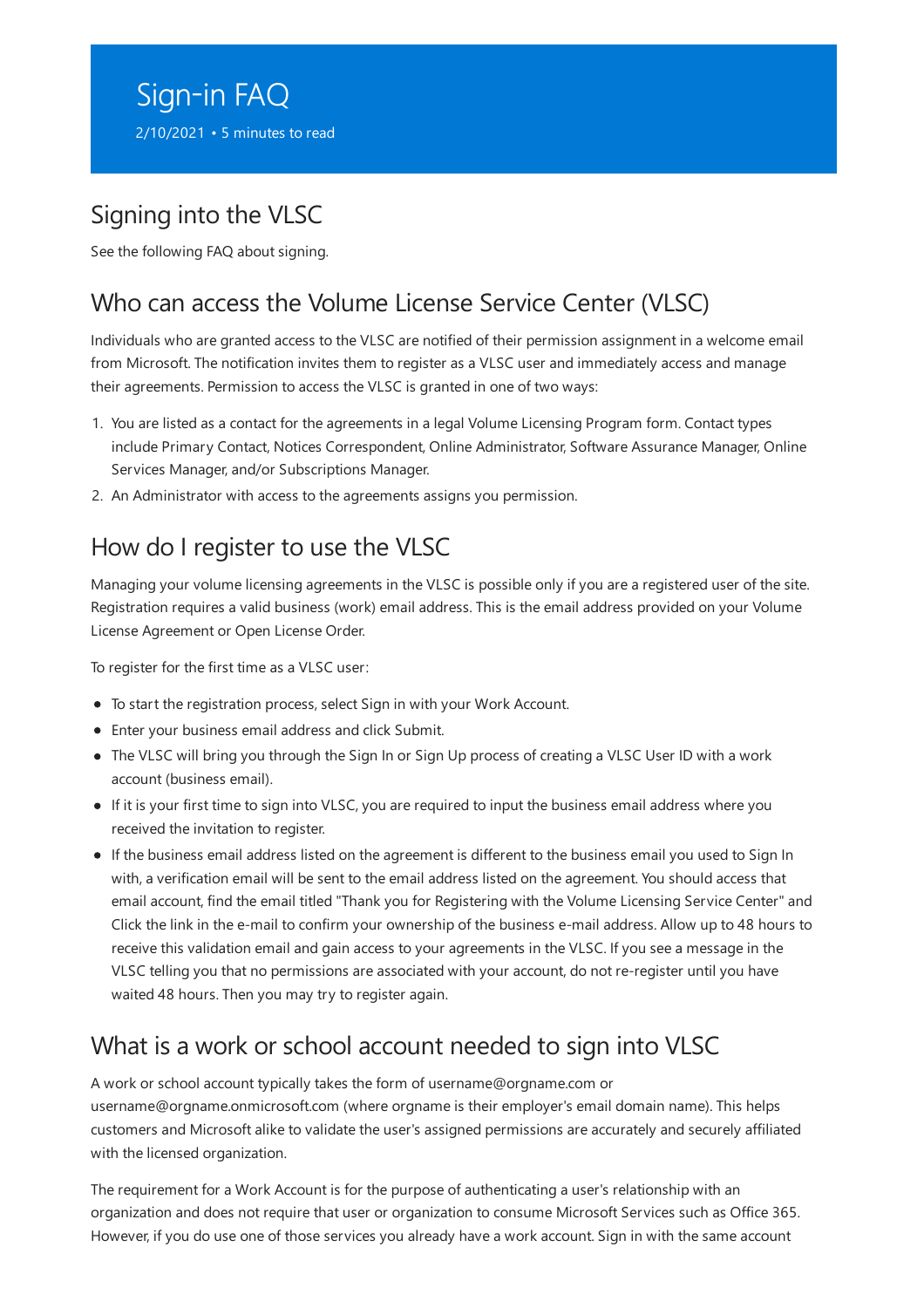you use to access that service.

Microsoft accounts linked to individuals rather than to organizations are intended to access personal services from Microsoft, such as Outlook.com email, Xbox or Windows 10 on a home PC. Because these accounts are personal to the user rather than to an organization, they are not appropriate for use on the VLSC. (It is no longer possible to register a business email address using a Microsoft Account).

#### How do I link my existing Microsoft account with my work account

If you previously signed in to the VLSC using a Microsoft account, the VLSC will prompt you to sign in instead with a work account. The process of converting your VLSC user ID to a Work Account is quick and achieved by following these steps in the screen that opens:

- 1. Enter your name and work email address.
- 2. Microsoft will send a verification code(signup code) to this work email address. Check your email and enter that code in the box titled Signup code.

#### **NOTE**

Confirm the country or region for your organization and change this if necessary. You cannot change this after you finish the signup process.

3. In the future, sign in to the VLSC using this work account. This will ensure you are using agreements associated with your organization.

# VLSC Sign In Errors

See the following FAQ about the sign-in errors.

#### Error Code E06 "We are unable to complete your action"

If you have used a work account to sign in to the VLSC and then try to sign in using a Microsoft account, the VLSC will display this error message. Sign in using the work account displayed in the error message:

(Error E06)

#### Error Code E03 "Sorry, we cannot finish signing you up. Your IT Department has turned off signup for Volume Licensing Service Center"

If you see this error message, an administrator of your organization's Microsoft services has restricted users with your domain name from signing up to new subscriptions such as Power BI. Unfortunately, this restriction also prevents users from signing up for the VLSC.

Contactyour Network Administrator (the person who administers your domain) and ask them to adjust permissions so that you can register to use the VLSC. Note, this does not require that you have a subscription. For more information about how admins can turn on and turn off this feature that prevents you from signing up for the VLSC, see the help topic titled How can I [prevent](https://support.office.com/article/d7941332-8aec-4e5e-87e8-92073ce73dc5?ui=en-US&rs=en-US&ad=US#bkmk_preventjoining) users from joining my existing Office 365 tenant?

(Error E03)

Error Code E02 "We are sorry. We are unable to complete your sign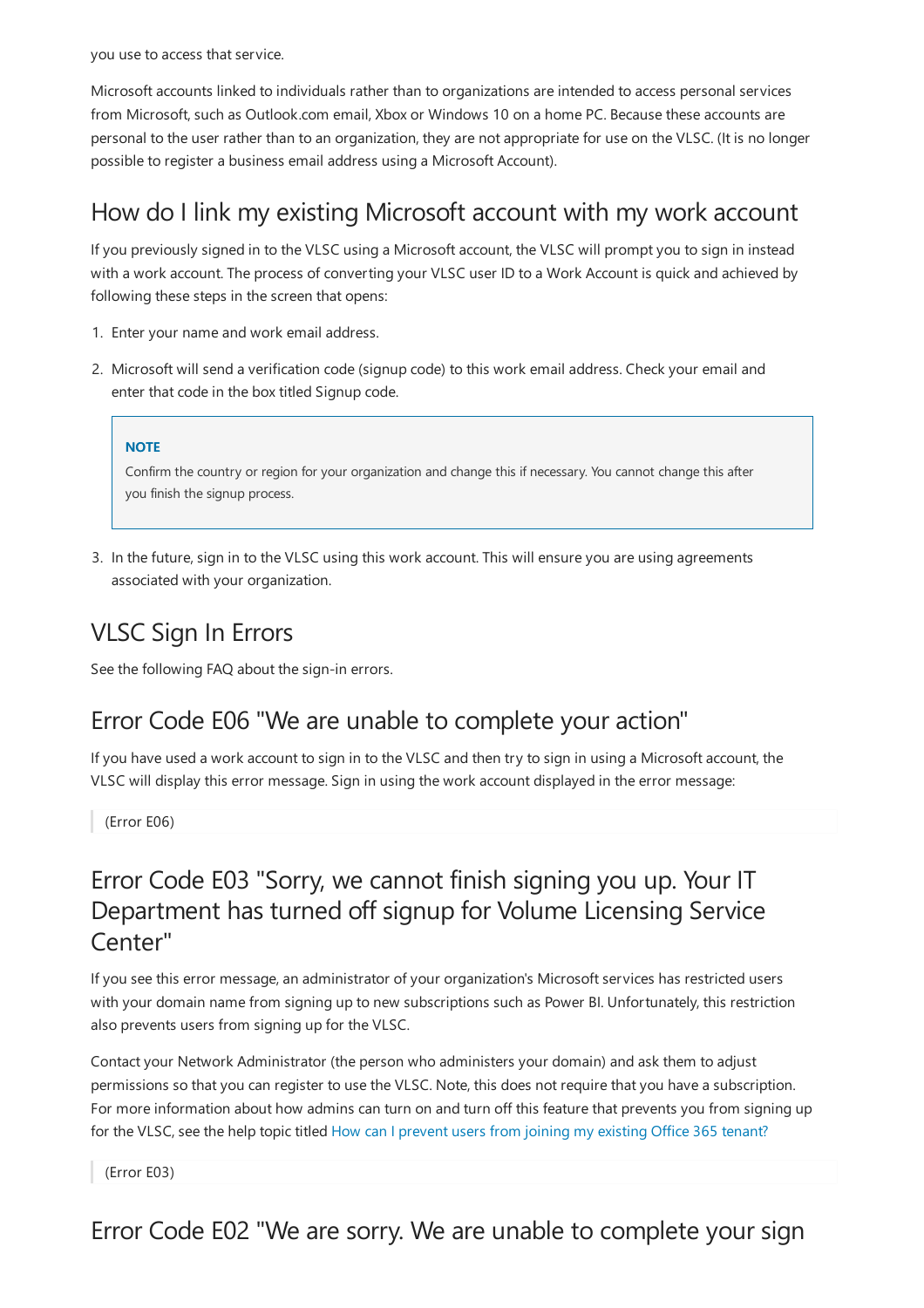### up to VLSC as the email domain you have provided is restricted for automatic sign up."

Some IT Administrators specifically restrict users from being able to sign up for online service subscriptions independently of an IT Administrator. Because the VLSC uses the same work account sign up solution as these services, signing up to VSLC is also blocked and will require the IT administrator to adjust the domain settings to allow users sign up to the VLSC. These changes don't need to be permanent. The administrator can change the settings back immediately after VSLC registration has been completed. Technical instructions are available [here](https://support.office.com/article/d7941332-8aec-4e5e-87e8-92073ce73dc5?ui=en-US&rs=en-US&ad=US#bkmk_preventjoining). You may also [contact](https://docs.microsoft.com/en-us/licensing/contact-us) us for further assistance.

(Error Code E04)

#### Error E05 "We are sorry. We are unable to complete your sign up to VLSC as the email domain you have provided is restricted for automatic sign up."

We cannot create a work account with the domain name you used if that account does not exist in your organization's Active Directory. Your organization's IT administrator should be able to guide you on what account to use, or can create a new account in your organization's Active Directory.

(Error E05)

# Contact Assisted Support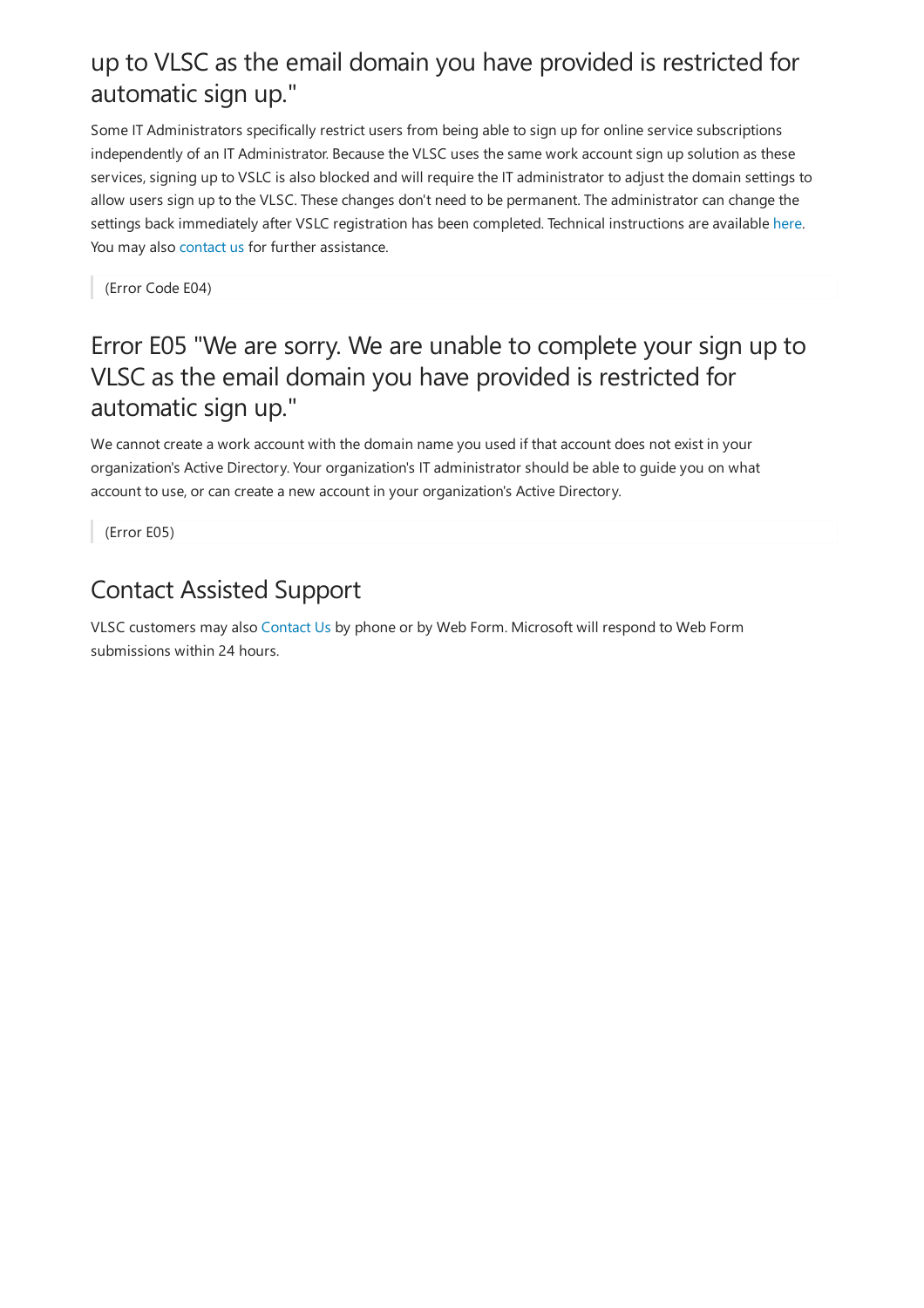# <span id="page-7-0"></span>Permissions FAQ

2/10/2021 • 9 minutes to read

#### VLSC User Permissions

See the following FAQ about user permissions.

### What is displayed on the My Permissions page

The My [Permissions](https://www.microsoft.com/Licensing/servicecenter/Administration/MyPermissions.aspx) page displays the business e-mail to which your permissions have been assigned in the User Information box. Italso displays your assigned VLSC permission roles by Licensing ID in the Current Permissions table. You can choose to display active or both active and inactive Licensing IDs in the table. The Parent Program and – if it exists – the Microsoft Business and Services Agreement (MBSA) under which the Licensing ID was issued is listed for each item in the table.

### What can I do on the My Permissions page

While you are unable to add or remove roles for any Licensing IDs in the Current Permissions table, you can completely remove a Licensing ID from your permission set if you believe that access has been incorrectly or inappropriately assigned. This is possible in all but the following situations:

- You are listed as the Notices Correspondent or Primary Contact for the Licensing ID you are trying to remove.
- You are listed as the Notices Correspondent or Primary Contact for a legacy Microsoft Business and Services Agreement (MBSA) or on an Enterprise or Select Parent Agreement because the Licensing Info role is retained for all Child Licensing IDs of the MBSA or Parent Program. For more information, see the [Administrator](#page-12-0) FAQ regarding Administrator Inheritance and deciding to Opt In or Opt Out as an Administrator of Child Licensing IDs.

To completely remove a Licensing ID from your permission set, complete the following steps from the My Permissions page:

- 1. Locate the Licensing ID you want to remove in the Current Permissions table.
- 2. Click the Remove icon associated with the Licensing ID (the red X located in the left column of the row).

#### **IMPORTANT**

Once access to a Licensing ID is removed, it can be restored only by submitting the [Permissions](https://www.microsoft.com/Licensing/servicecenter/Administration/RequestPermissions.aspx) Request Form to request re-assignment.

#### <span id="page-7-1"></span>Requesting Permission to View Licensing Information

If you are signed in to the VLSC and Licensing IDs for your organization are not displayed, you may need to request access to your Licensing IDs by using the Request [Permissions](#page-7-1) procedure.

- 1. Visit the Volume License Service Center (VLSC) and sign in.
- 2. Click on the Administration button and then on Request Permissions link.

The customer will then need to:

1. Select the program type and enter the enrollment number or Authorization/License number.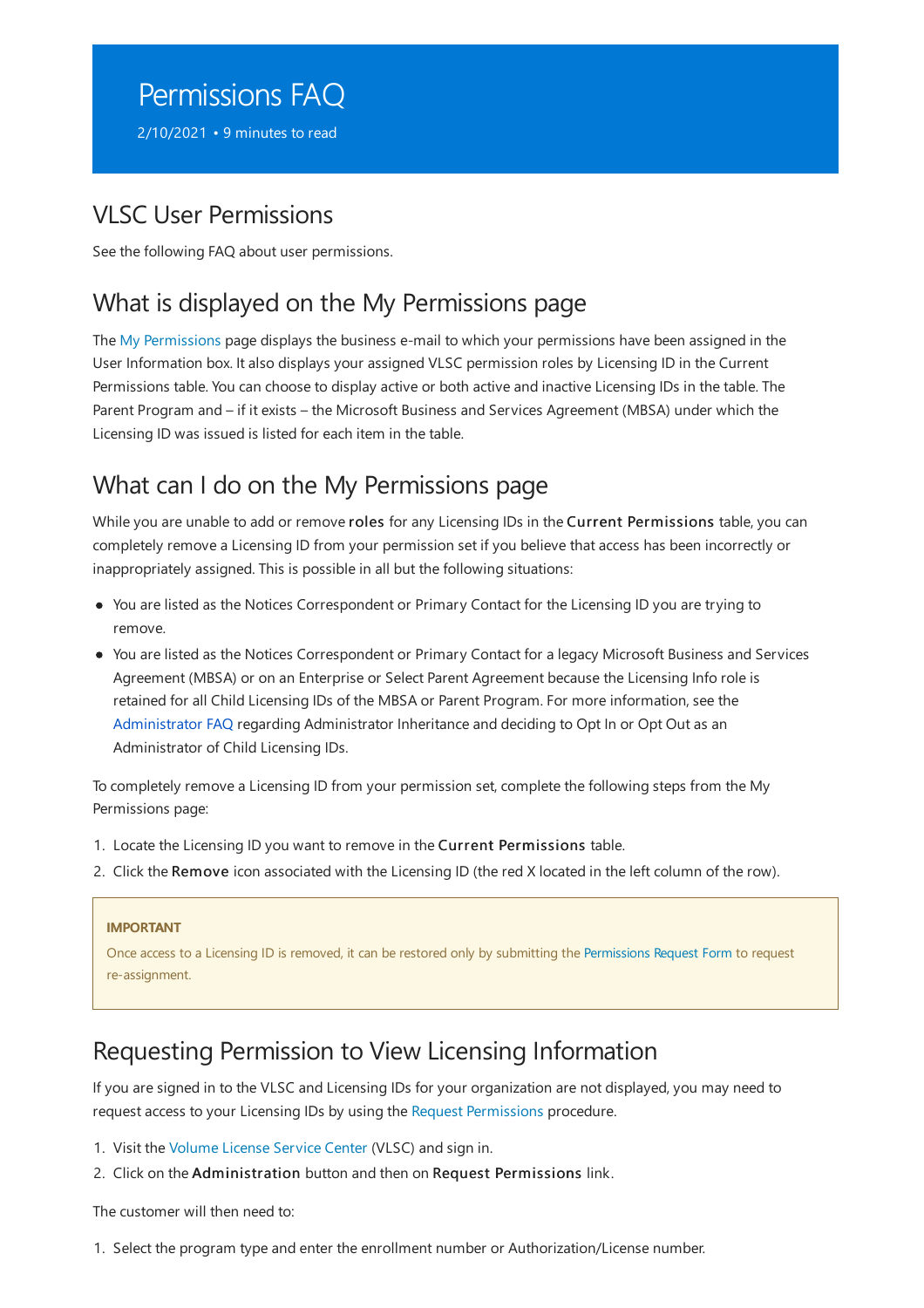#### **NOTE**

Users with Open Licenses cannot request permissions to non Open License Agreements. In the event that your organization does have multiple program types, the Agreement Administrator of the non-Open license agreement must invite the user.

- 2. Select the desired permissions.
- 3. Enter comments (optional).
- 4. Click Submit

The Agreement Administrator will then receive notification of the request. In order to approve or deny the request, the Agreement Administrator will sign in to VLSC, hover over Administration, and click Manage Users.

The Agreement Administrator will view the Request in the Pending Request section of the page. They will need to click the Request Number. They can deny or accept the request, add an optional note, and click OK to complete the changes.

If approved, the requestor can manage tasks related to the Licensing ID immediately.

#### Why does the permission request require me to list a specific Licensing ID

It is rare that an organization has only one Administrator to manage VLSC access for all Licensing IDs. In large companies, there may be fifty or more individuals with Administrator access to hundreds of Licensing IDs. By entering a specific Licensing ID on the Permission Request form, the VLSC is able to send your request to select Administrators with sufficient permissions to process your request.

#### Who is my administrator

For privacy reasons, wecannot post the names of Administrators associated with your company or organization. If you do not know the identity of your Administrator, try the Request [Permissions](#page-7-1) procedure. The VLSC routes your request to the appropriate Administrators.

Alternatively, consult your with your organization's Purchasing, IT or Finance departments as they may be able to confirm the licensing information that you need or be able to identity your Microsoft Reseller from your organization's purchasing records."

#### Managing User Permissions

See the following FAQ about managing user permissions.

#### Iam an Administrator. How do Iassign permissions to others

If you are an [Administrator](#page-12-0), see the Administrator FAQ for information about adding new VLSC users, adding or removing permissions for existing users, responding to Permission Requests, Administrator Inheritance, and other issues specific to VLSC Administrators.

#### How do permissions differ for users who are assigned a role other than Administrator

Administrators can perform any action related to an agreement using the VLSC with no restrictions. Users who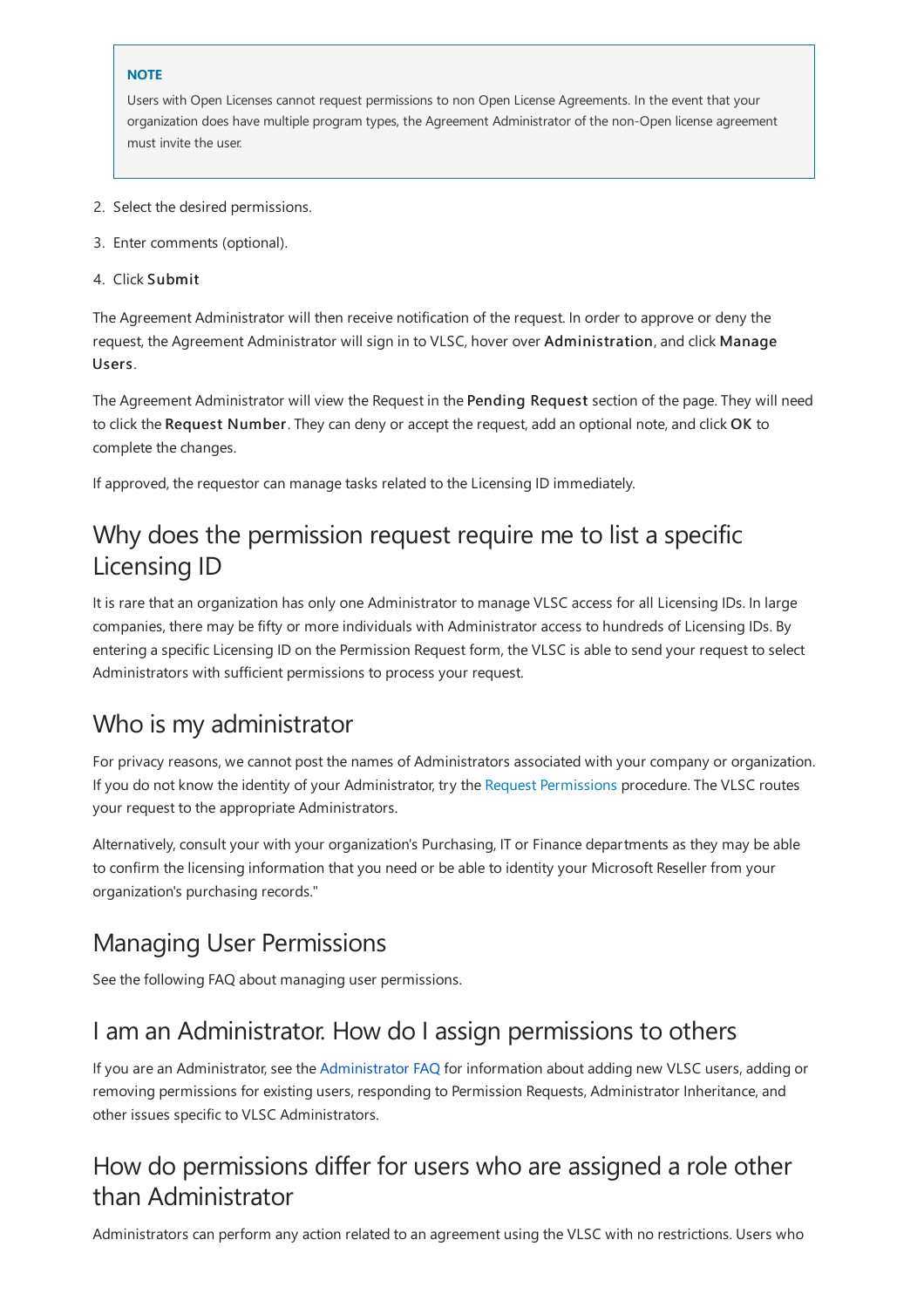are assigned limited roles can perform only those actions associated with the assigned role. For example, users assigned the Download rolecan download licensed software only.They are notableto access Product Keys or perform other actions related to the agreement.

### Can multiple users sign in to the VLSC with the same work email address(such as ITdepartment@contoso.com)

This is not a good practice. It creates the potential for one user to make changes to a password or permissions that negatively impact other users signing in with the same email address. Each employee should access the VLSC with their own work accountassociated with their individual work email address.

#### What is a permission role

A permission role determines what you can or cannot do when using the VLSC to manage a specific Licensing ID (Select / Enterprise enrollment, Select Plus Customer Number, Open Value License, or Open License Authorization). You may be assigned more than one permission role per Licensing ID that you have access to. Your assigned roles may differ between Licensing IDs.

# <span id="page-9-0"></span>Which permission roles are available in the VLSC

There are seven permission roles that can be assigned to a Licensing ID in the VLSC. Available roles may vary by Licensing ID. The following table outlines allowable actions by permission role.

| <b>PERMISSION ROLE</b>       | ALLOWABLE VLSC ACTION                                                                                                                                                                                                                                                                                                             |
|------------------------------|-----------------------------------------------------------------------------------------------------------------------------------------------------------------------------------------------------------------------------------------------------------------------------------------------------------------------------------|
| Administrator                | Assign, Edit, and Remove VLSC user permission; as well as<br>execute all actions allowed to other roles.                                                                                                                                                                                                                          |
| Licensing Info Viewer        | View Volume Licensing reports, including the Software<br>Assurance Summary.                                                                                                                                                                                                                                                       |
| Download                     | Download licensed Microsoft software per agreement.                                                                                                                                                                                                                                                                               |
| Product Keys                 | View product keys per agreement.                                                                                                                                                                                                                                                                                                  |
| Software Assurance Manager   | Manage the following Software Assurance entitlements:<br>Planning Services, Training Vouchers, E-Learning, Employee<br>Purchase Program, Home Use Program, 24x7 Problem<br>Resolution Support.                                                                                                                                    |
| Online Services Manager      | The contact may be responsible for service activation,<br>reservation of services, and registration of the Office 365<br>portal.<br>Important: OSMs do not have permission to submit Online<br>Reservation by default. The Agreement Admin must assign<br>Managed Reservation permission to an OSM - on a per<br>enrolment basis. |
| <b>Subscriptions Manager</b> | Manage user assignments and changes to the following<br>Microsoft subscriptions: Visual Studio Subscription When<br>you assign subscriptions your obligation to purchase takes<br>effect immediately at the time of assignment, regardless of<br>whether that user later activates and/or uses that<br>subscription.              |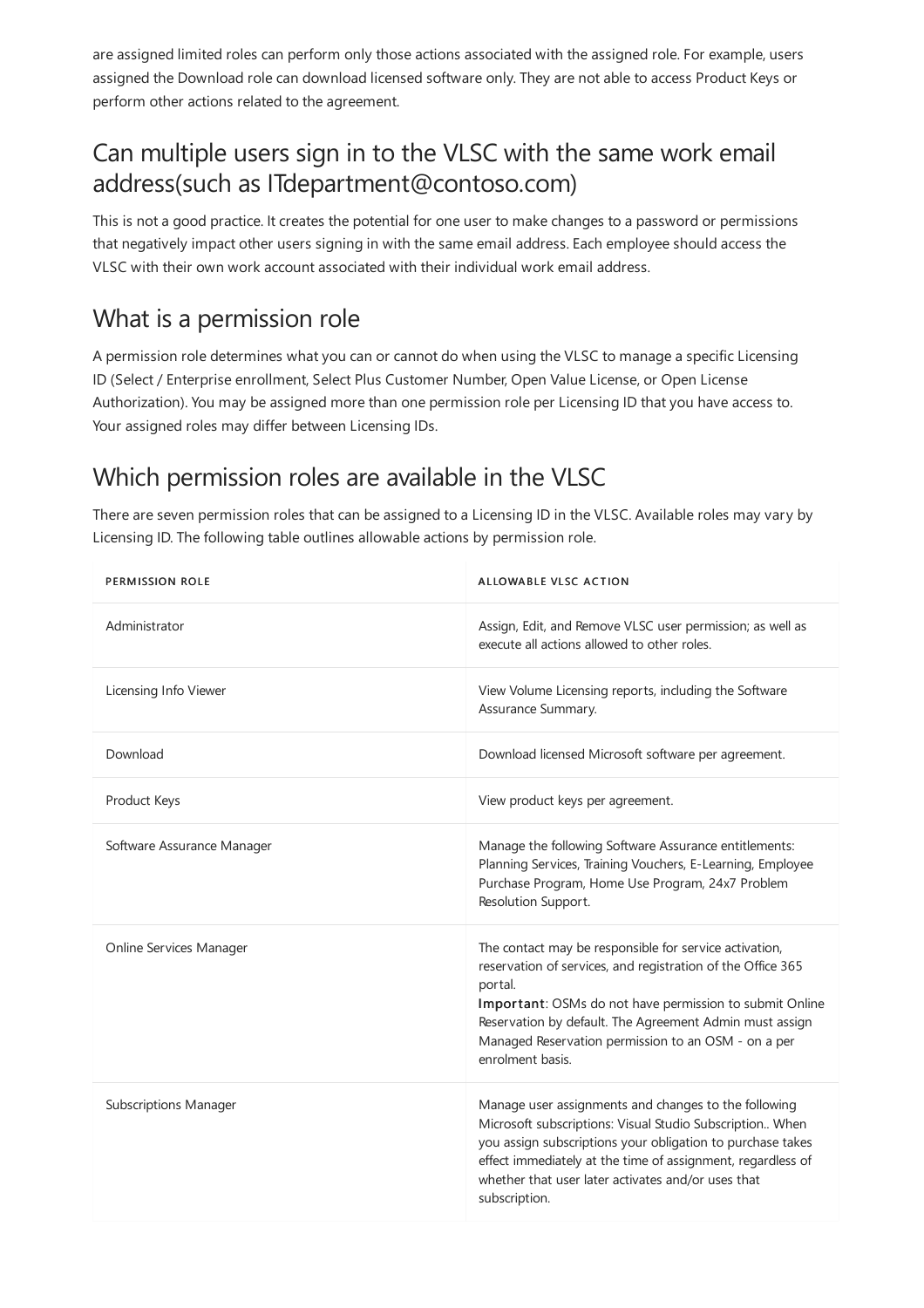# Add Open Feature

See the following FAQ about the Add Open License feature.

# What is the Add Open License feature

The Add Open License feature is used to gain a limited set of user access permissions to manage a specific Open License agreement. Permissions include:

- View license information
- Download licensed software
- $\bullet$  Access product keys
- View a Software Assurance Summary
- View or manage Microsoft subscriptions (Visual Studio Subscription (formerly MSDN))

#### **NOTE**

The Add Open License feature cannot be used to assign Administrator access. To be added as an Administrator for an Open License agreement; click Administrator and then click Request Permissions. Complete and submit the Permission Request Form. Notification of the request is sent to the Administrators of record for the license. Allow up to 72 hours to process the request.

### Who can use Add Open License to add permissions to an Open LicenseID

Any registered VLSC user who has an Open License agreement associated with his or her profile can use the Add Open License feature.

- 1. Click Administration and then click Add Open Licenseto access the Add Open License page.
- 2. In the License Number and Authorization Number boxes, enter valid Open License agreement numbers.
- 3. Select the I Acknowledge check box and then click Submit.

Your entries are validated, and the request is submitted for processing. Notification of the request is sent to you and to the Administrators of record for thelicense. Allow up to 48 hours to process therequest.

### How does Add Open License keep my license information safe

Add Open License ensures the security of your licensing information by validating license and authorization numbers, notifying License Administrators of requests, and blocking user access if necessary, to prevent misuse.

# Why must I provide my first and last name on the Add Open License page

Each user is required to have a complete VLSC profile before using the Add Open License feature. Profile information is sent to License Administrators to enhance agreement security. Administrators use this information to closely monitor who is accessing agreement information. Profile completion is requested upon first use of the feature only.

#### What does this error mean? You have entered an invalid Authorization/License number combination multiple times. This functionality has been temporarily suspended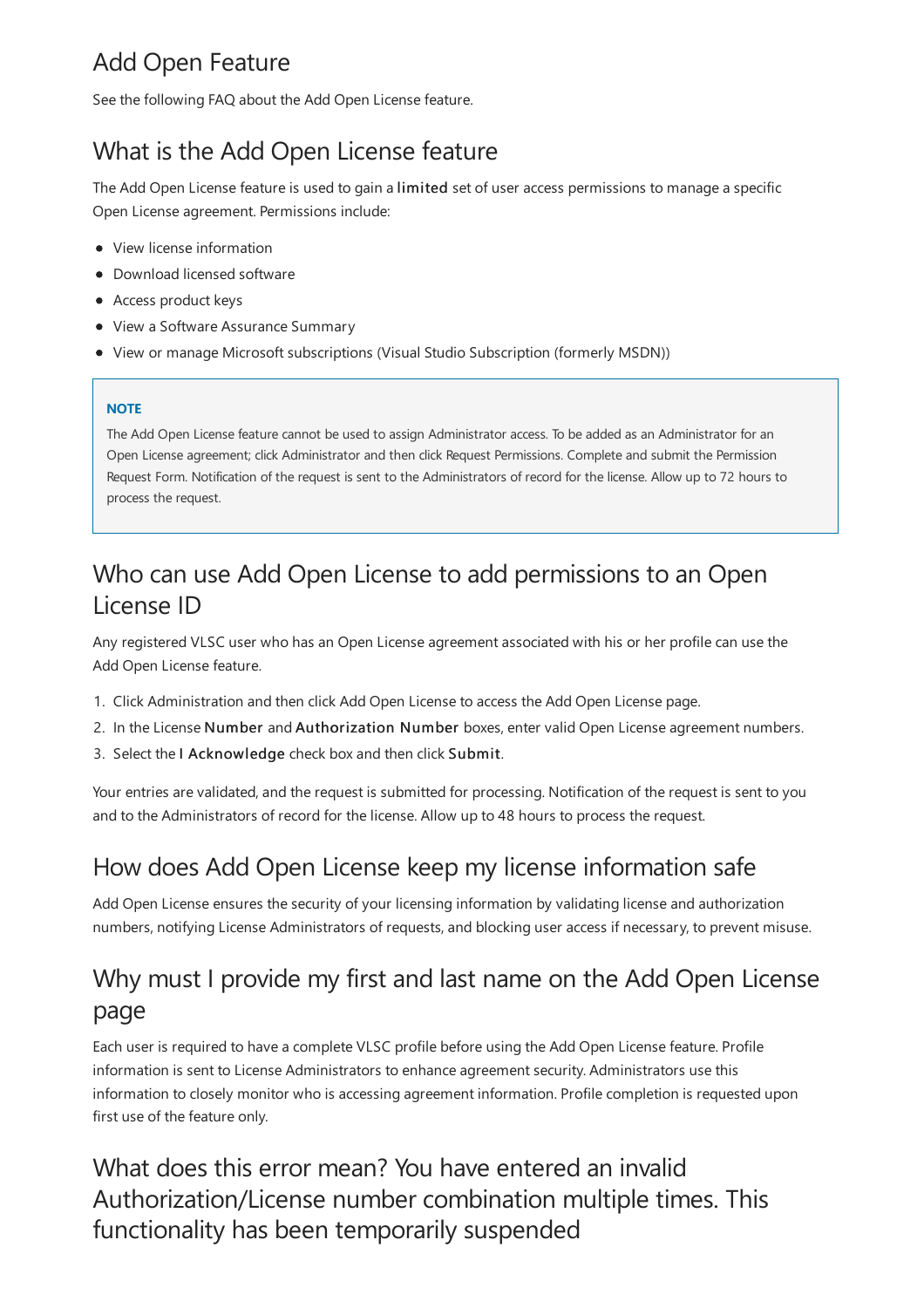This means that Add Open functionality is disabled on the Open License.

Please do NOT contact the support team as they are not empowered to re-enable this functionality.

Instead, contact the customer VLSC administrator and request he/she add you as a user.

### Should I use Add Open License or Request Permissions to assign agreement permissions to users

Registered VLSC users who are authorized to manage a license on behalf of the Administrator or the Open License customer can use either Add Open License or Request Permissions to assign user permissions.

Consider the following when determining which feature to use:

- Request Permissions can be used to assign agreement permissions for any volumelicense program type.
- Add Open License can be used to assign Open License agreement permissions only.

#### Can my reseller manage my Open License agreements without being added as an Administrator

Yes. Resellers can be assigned a limited set of permissions to manage a specific Open License agreement on behalf of the customer, including the right to view license information, download licensed software, access Product Keys, view a Software Assurance Summary, and view or manage Microsoft subscriptions.

#### **IMPORTANT**

To manage account users, resellers must be assigned the Administrator role for the agreement.

# How does my Reseller gain automatic access to my Open License agreements

A reseller will gain automatic access to an Open License if they provide their own business e-mail address on the Open Order form. As a customer, you may choose to deny access to your reseller by clicking "Deny Access" in the e-mail notification or in the Manage Users section of the VLSC.

### Why were my Add Open License permissions denied/revoked

When Add Open license permissions are automatically granted, the Administrator receives an email to notify them of the request. Through either the email message or the VLSC site, the Administrator, as owner of the license, has the option to deny reseller access to their agreement if they choose.

# For Open License Administrators: How do Iapprove/deny an Add Open License Permission request

Resellers who are not automatically added on a new agreement have the option to request access using the Add Open License feature. As a customer, you may choose to deny access to your reseller by clicking "Deny Access" in the e-mail notification or in the Manage Users section of the VLSC.

# Contact Assisted Support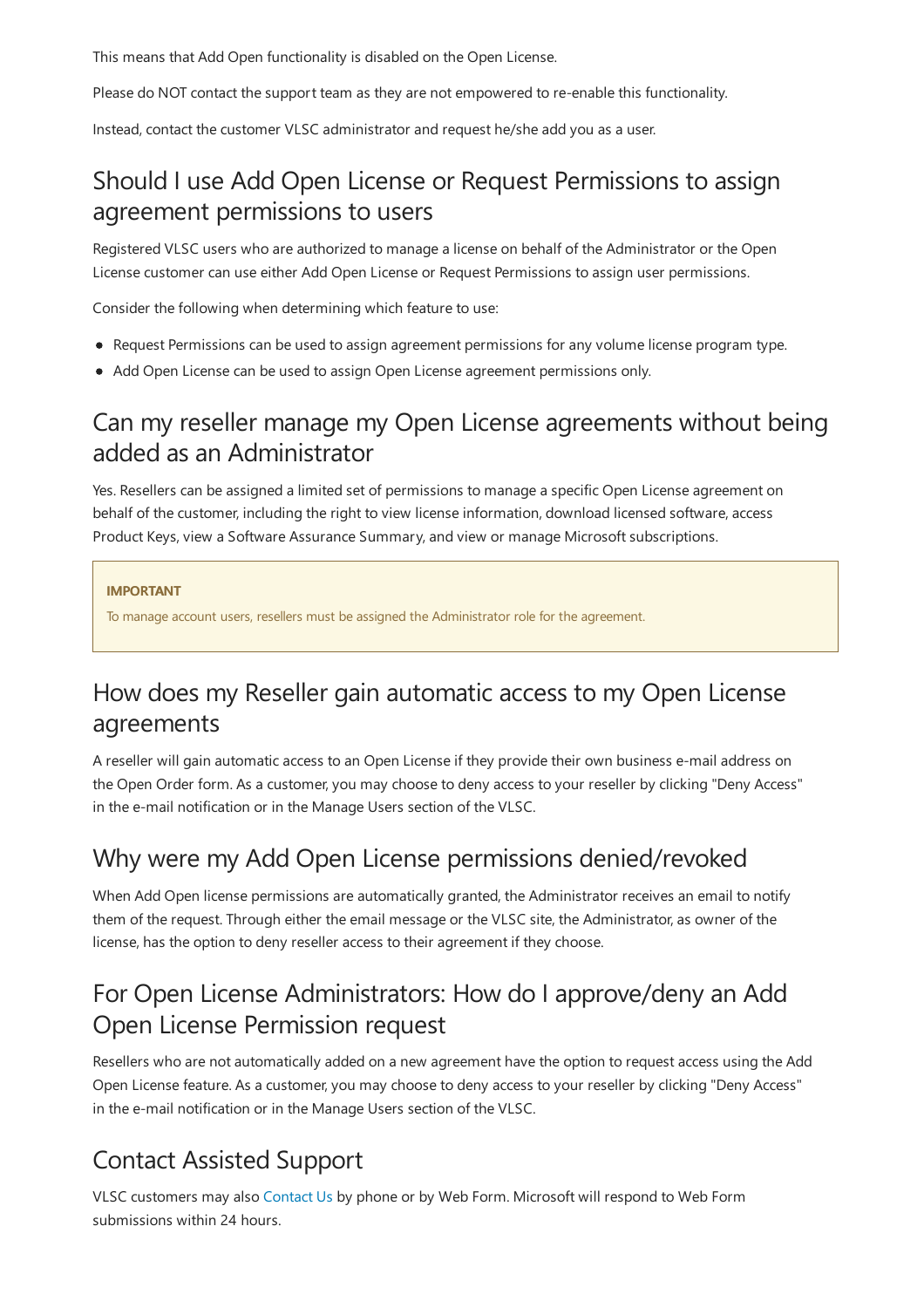# <span id="page-12-0"></span>Administrator FAQ

2/10/2021 • 12 minutes to read

#### What is a VSLC Administrator

Every volume license agreement or license ID has at least one designated VLSC administrator who is responsible for accessing and controlling its Volume Licensing entitlements.

The Administrator role is assigned by default to the Notices Correspondent or Primary Contact listed on the Licensing agreement or Open License purchase order.

VLSC Admin should use the VLSC Manage Users page to view and manage all users and permission types for all Licensing IDs for which you are an Administrator. From this page you can:

- View active and/or inactive users.
- Click on a user's name to see related user information or to edit that user's current permissions.
	- Address pending Permission Requests.
	- o Remove (deactivate) user permissions.

#### **IMPORTANT**

If you are the sole Administrator, your absence may hinder your company's ability to access and control its VolumeLicensing entitlements. It is recommended that you assign at least onealternate Administrator per License ID.

#### If I'm an VLSC Administrator, am Ialso an administrator of Microsoft services for my organization

No, not necessarily. Having administrator permissions in the VLSC does not automatically mean you also have permission to administer Microsoft services such as O365. However, if you do administer those services for your organization and use the VLSC, you should sign in with the same work account.

For more information on activating services, see the VLSC Service [Activation](#page-40-0) FAQ.

#### I do not want to be an Administrator. What should I do

You may determine that your permission level is unnecessary for one or more Licensing IDs. Perhaps you were automatically designated as an Administrator in formal VolumeLicensing program agreements (listed as a Primary Contact or Notices Correspondent and as an Online Access Contact) but intend for someone else to administer the licenses.

Even if you never intend to actively administer thevolumelicensing agreement, the quickest solution for you and for your organization is for you to register on the VLSC and immediately assign an appropriate individual the Administrator role.

You should do this for each Licensing ID on which you do not want to be an Administrator. Once this assignment is complete, you (or the newly added Administrator) can remove this Licensing ID entirely from your permission set.

For more information about removing a Licensing ID from your VLSC permission set, see the [Permissions](#page-7-0) FAQ.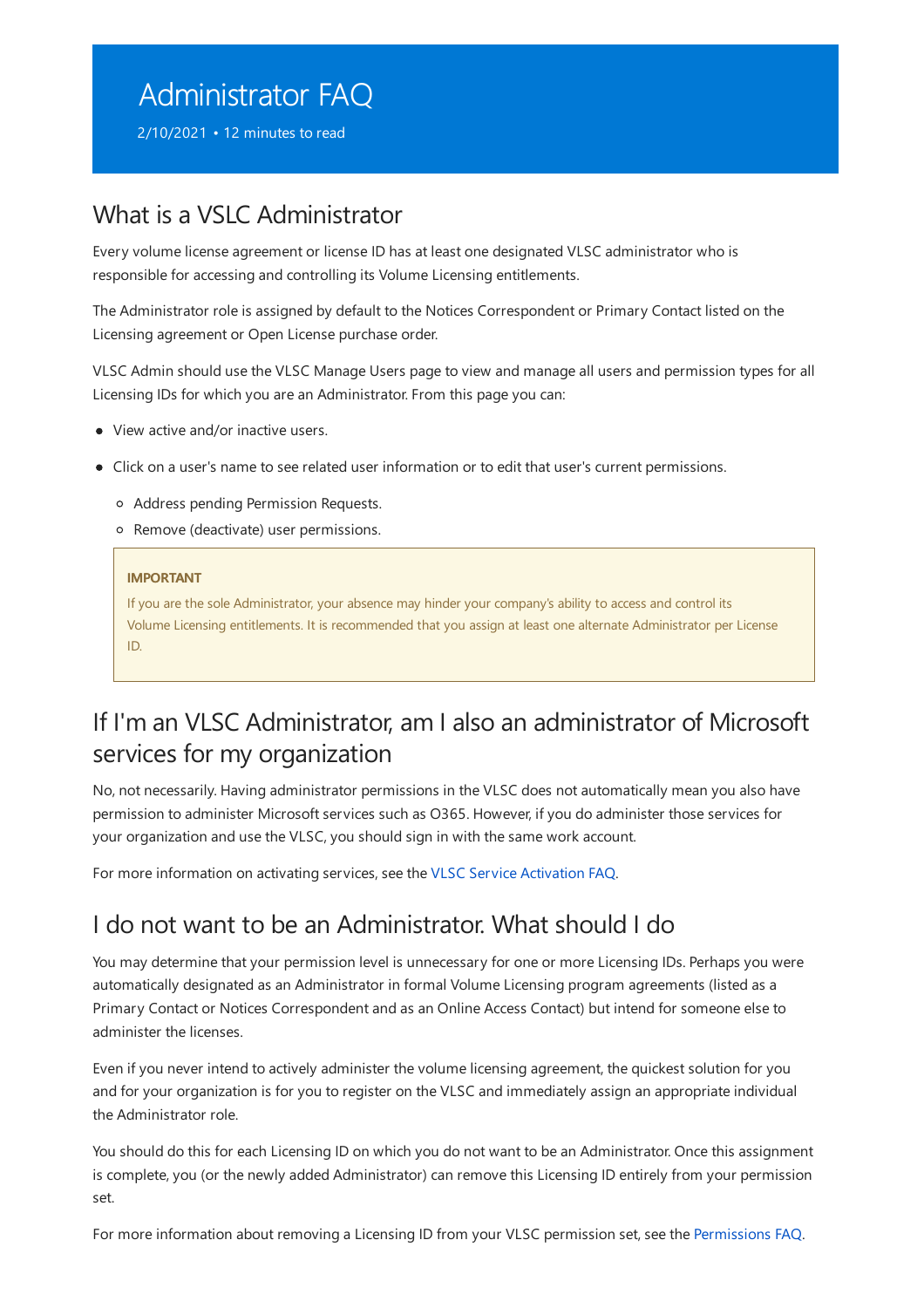## How VLSC Admins Add New VLSC user

To add a new user (a user that has no VLSC permissions already), complete the following steps from the Manage Users page:

- 1. Under New User Information, type a valid business email address and name combination in the Email, First Name,and Last Name boxes.
- 2. Under Permissions Assigned, select the check boxes associated with the roles you are assigning to the requestor per [Licensing](#page-18-1) ID.
- 3. Click Add to save the updates.

A welcome e-mail message is sent to the new user, inviting them to complete VLSC Registration. Once registration is complete, the new user can access and manage the Licensing ID based upon the roles you assigned in approximately 2 hours.

### How VLSC Admins Change or Remove VLSC permissions of existing users

To edit the permissions of a user, complete the following steps in the VLSC:

- 1. Click Administration and then click Manage Users to access the Manage Users page.
- 2. Click the Email Address hyperlink of the user whose permissions you need to edit to access the Edit User page.
- 3. In the Permissions table, do one of the following:
	- $\bullet$  To edit roles: Locate the Licensing IDs you want to edit and select or clear the check boxes of roles for the Licensing IDs that are listed.
	- To remove Licensing IDs: Locate the Licensing IDs you want to remove and click the Remove icon associated with it (the red X located in the left column of the row).
- 4. Click Add to save the updates.

An e-mail message is sent to notify the user of the adjustments that have been made. Roles are immediately available to the user.

#### **NOTE**

Although it may take up to 2 hours for VLSC to display the role changes, the user should experience the changed permissions immediately for any existing agreements. For new agreements processed that same day, the changes can take up to 48 hours to come into effect.

# Do employees with VLSC access keep their access after they leave the organization

Employees who use a work or school account to sign into VLSC lose VLSC access as soon as they are removed from their organization's domain in Azure Active Directory (AAD), even though they will still appear in the VLSC user list.

The VLSC Administrator can also manually remove someone's permission to use the VLSC if they change roles or leave the organization and no longer require access. (see How do I change or adjust permissions that have already been assigned)

# When I delete a user, why do they still show up in my users list

Deleting a user's permission to a license does not delete the user from the VLSC. Their business email will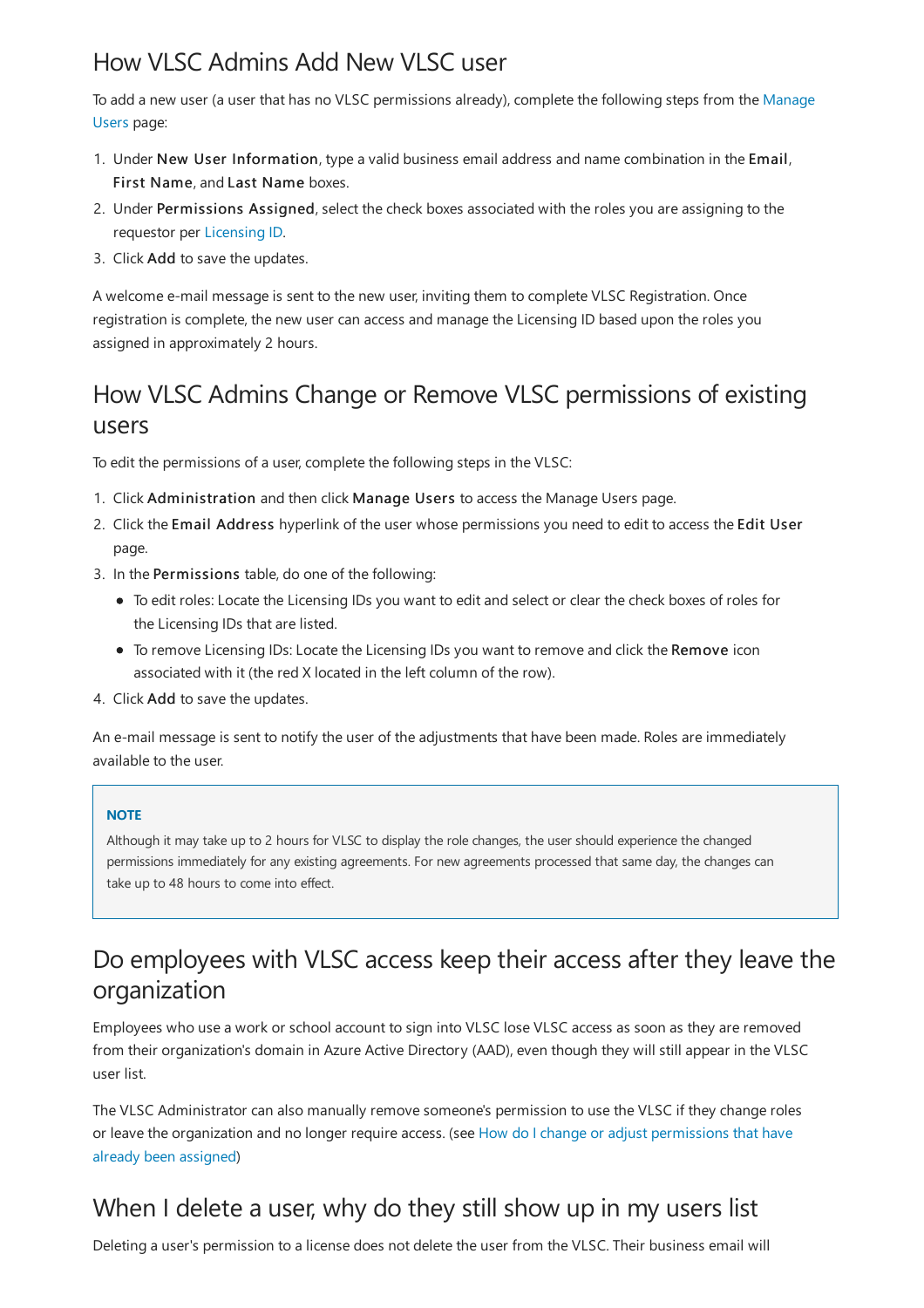continue to be displayed under the License ID even though they do not have ongoing licensing permissions. This is an audit function.

To validate that permissions have been removed, select the user from the User list; the list of permissions, or lack of, will appear.

#### **NOTE**

It is NOT possible to remove users for expired licenses.

### How Admins should respond to Pending Permission Requests

A Permission Request is submitted by VLSC users who request access to, or greater permission roles for, a specific Licensing ID.

The request triggers a Permissions Request Notification email sent to all the Administrators of record for the Licensing ID. Only one Administrator needs to process the Permission Request.

Administrators can respond to a Permission Request in one of two ways:

- Follow the instructions in the Permission Request Notification email message to view and process requests related to Licensing IDs within your permission set.
- From the VLSC: Pending request notifications are displayed on the VLSC Home page. Click Administration and then click [Manage](https://www.microsoft.com/Licensing/servicecenter/Administration/ManageUser.aspx) Users
	- 1. In the Pending Requests list, click a request number to view the request.
	- 2. In the VLSC Permission Request window, review therequest details, including requestor name, business e-mail, Licensing ID and roles requested, and any optional comments made by the requestor.
	- 3. Click Accept or Deny as appropriate.
	- 4. Type any optional notes in the Comments box.
	- 5. Click OK.

A notification of the action taken is sent to the requestor. If approved, they can immediately sign-in to the VLSC to manage the Licensing IDs.

#### What email address should I type when adding a new user

Type the user's valid business email address in the Email box to ensure that the assigned permissions are accurately and securely affiliated with their organization. A valid business email address must match the email address in the Volume License agreement or Open License order.

#### As a VLSC Admin, How do I know which role to assign

There are seven distinct user roles that can be assigned for each [Licensing](#page-18-1) ID. Each role allows specific actions in the VLSC, as outlined in the [Permissions](#page-9-0) FAQ. Assign the roles that match the needs of the user to the extent of access you can allow.

### As a VLSC Admin, Can I assign more than one role to a Licensing ID

Yes. VLSC roles are flexible, allowing user access assignment specific to the needs of your organization. Assign all roles that make sense to a particular user per Licensing ID.

# As a VLSC Admin, Can I assign the Administrator role to another user

Yes. Administrators can assign any other user Administrator access for Licensing IDs within their permission set.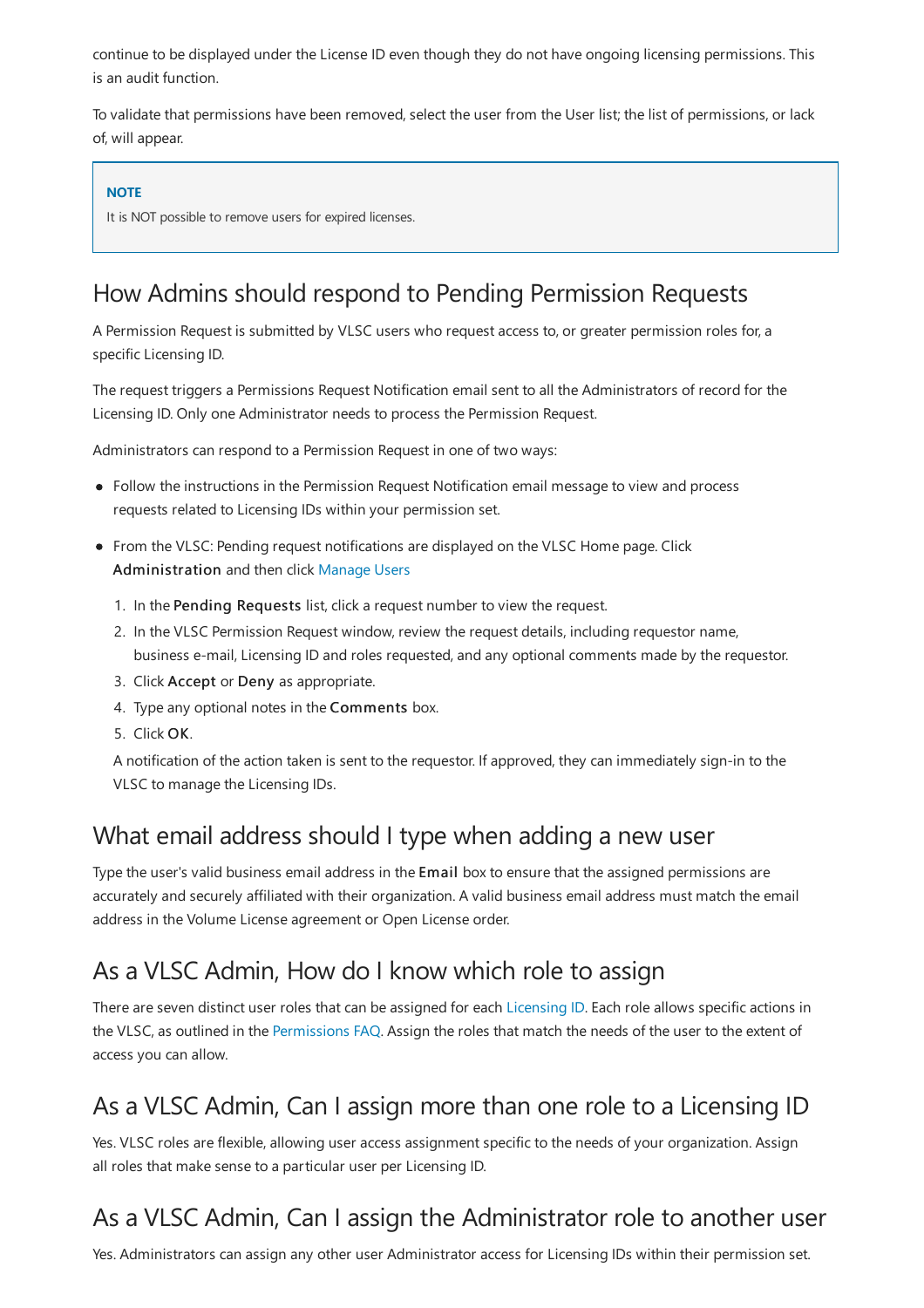#### **NOTE**

Assigning another individual to be an Administrator for a Licensing ID in your ownership does not remove you from the Administrator role for that Licensing ID. Multiple Administrators are permitted.

#### What is a Role Group

The assignment of a role group allows for the efficient assignment of multiple permissions to single users and is typically reserved for those responsible for license management in the VLSC on behalf of an organization. The following Role Groups exist in the VLSC:

- Software Assurance Manager
- Online Services Manager
- Subscriptions Manager

When a role group is selected, all associated roles within the role group are selected by default. A new window opens to allow modification by selecting or deselecting specific roles within the group.

Small companies may choose to retain default permissions when assigning permissions to an individual.

Large companies often need to distribute management control of Licensing ID associated entitlements among multiple individuals in different departments. For example, you may want to assign an individual from the IT Department to manage the 24x7 Problem Resolution Support SA Benefit and an individual from the Human Resources Department to manage the Home Use Program benefit.

To assign the default selection of all roles within a role group to the requestor, verify the 'All' check box is selected and then click OK.

To customize the roles included when assigning a user to a role group, uncheck All and then check only the roles to be assigned. For more information about allowable VLSC actions by role group, see the roles table in the [Permissions](#page-7-0) FAQ.

#### Why Administrators may not be able to view every Licensing ID for their organization

Microsoft assigns access to the VLSC at the level of the [Licensing](#page-18-1) ID (the program level at which orders can be placed). Only Licensing IDs for which you are assigned the Administrator role display on Administration pages in the VLSC.

#### **NOTE**

Additional Licensing IDs display on the My [Permissions](https://www.microsoft.com/Licensing/servicecenter/Administration/MyPermissions.aspx) page if you are assigned permission roles below the level of Administrator.

#### How do Iadd Licensing IDs to a user profile

To select and assign permissions for a Licensing ID to a user, complete the following steps in the VLSC:

- 1. Click Administration and then click Manage Users to access the Manage Users page.
- 2. Click the Email Address hyperlink of the user in the Edit User page.
- 3. In the Permissions table, click Add Licensing ID at the upper-right corner to access the Add Licensing ID page.
- 4. Select the roles for each Licensing ID you wish to add, and then click Add to save the updates.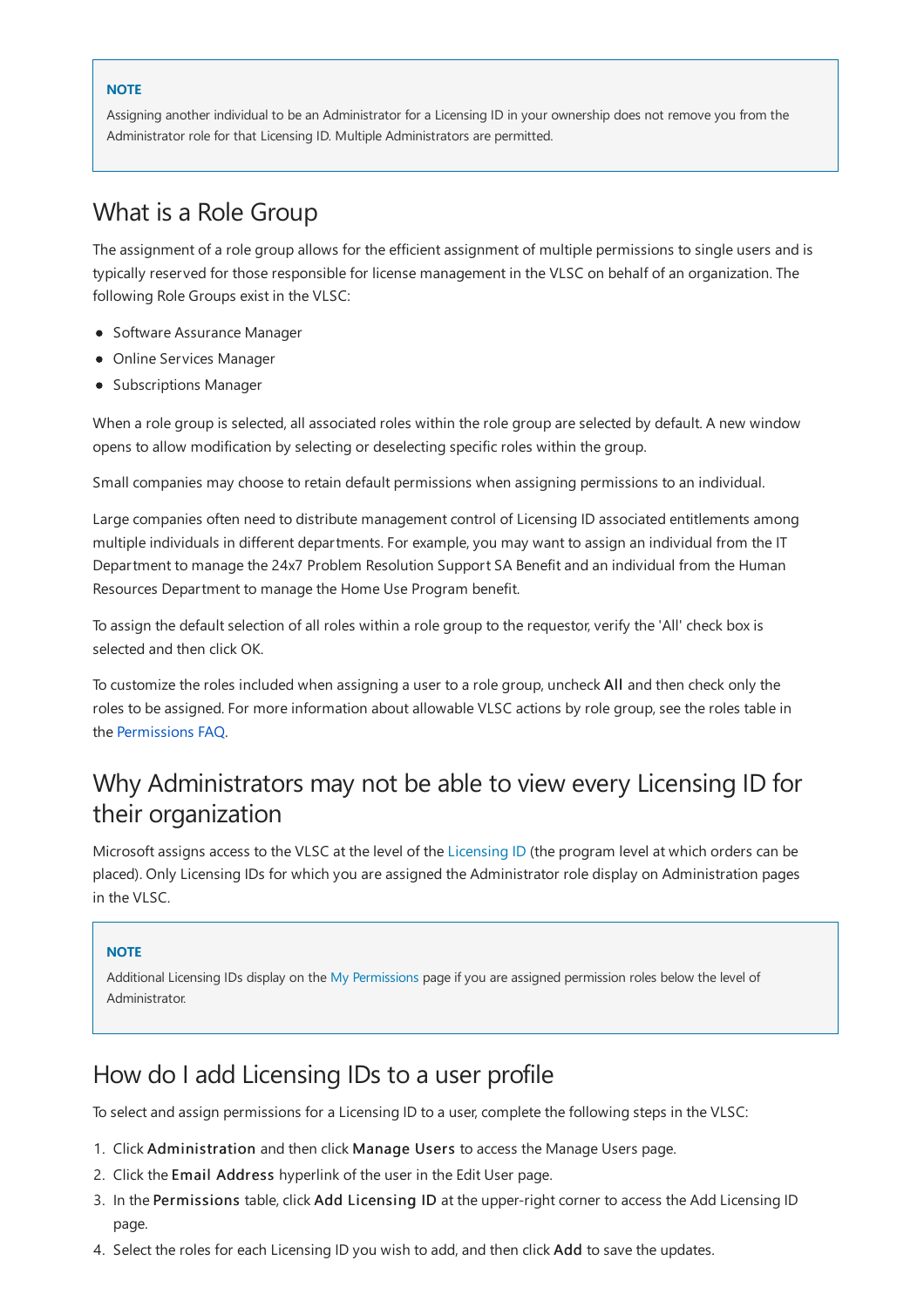An e-mail message is sent to notify the user of the adjustments that have been made. Roles are immediately available to the user.

# <span id="page-16-0"></span>How do I change or adjust permissions that have already been assigned

To edit the permissions of a user, complete the following steps in the VLSC:

- 1. Click Administration and then click Manage Users to access the Manage Users page.
- 2. Click the Email Address hyperlink of the user whose permissions you need to edit to access the Edit User page.
- 3. In the Permissions table, do one of the following:
	- To edit roles: Locate the Licensing IDs you want to edit and select or clear the check boxes of roles for the Licensing IDs that are listed.
	- To remove Licensing IDs: Locate the Licensing IDs you want to remove and click the Remove icon associated with it (the red X located in the left column of the row).
- 4. Click Add to save the updates.

An e-mail message is sent to notify the user of the adjustments that have been made. Roles are immediately available to the user.

# Why do they still show up in my users list when I delete a user

Deleting a user only removes the permissions assigned to that user; the user name will remain on your Users list.

To validate that permissions have been removed, select the user from the User list; the list of permissions, or lack of, will appear. Users can be reactivated from the same screen if access is needed later.

# How can I change contact information on my Enrollment

To change the Primary or Notice Correspondent contact your Microsoft Reseller who will process the change of contact request on your behalf.

To change all other users:

- Click Administration and then click Manage Users to access the Manage Users page.
- Click the Email Address hyperlink of the user whose permissions you need to edit to access the Edit User page.
- $\bullet$  In the Permissions table, do one of the following:
	- To remove Licensing IDs: Locate the Licensing IDs you want to remove and click the Remove icon associated with it (the red X located in the left column of the row).
- Click Add to save the updates.
- Click Administration and then click Add New User.
- Under New User Information, typea valid business email address and namecombination in theEmail, First Name, and Last Name boxes.
- Under Permissions Assigned, select the check boxes associated with the roles you are assigning to the requestor per [Licensing](#page-18-1) ID.
- Click Add to save the updates.

After 2-4 hours a welcome e-mail message is sent to the new user, inviting them to complete VLSC Registration. Once registration is complete, the new user can immediately access and manage the Licensing ID based upon the roles you assigned.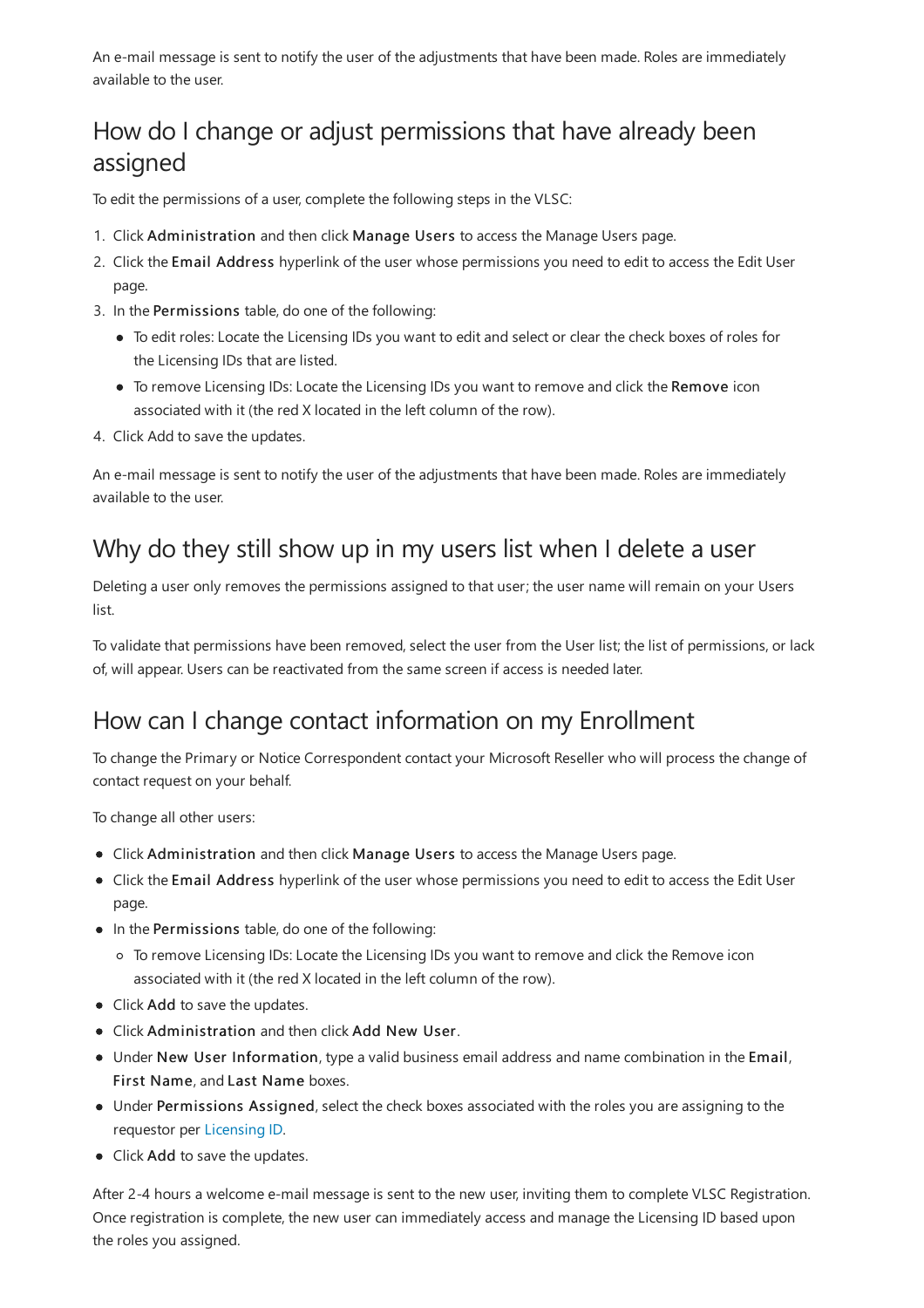### How can I change contact information on an Open License

Microsoft does not support requests to change customer entity name, address, phone number or contacts for Open License, including in instances of transfer of ownership.

In situations where the ownership of an organization or license has changed, the active administrator should Add a new user with Administrator permissions. Then, that newly added admin may remove the permissions of the prior Admin.

#### **NOTE**

Contact details for the prior admin will remain in VLSC as a matter of record, despite that admin no longer having active permissions to view the license).

- To add new admin contact details VLSC Admins may use Administration > Manage User > Add User functions.
- To edit or make corrections to an existing admin, remove permissions for the admin and then Add New User with the correct details.

#### How can I change contact information for an Open License following a change in ownership

- In the event of a transfer of ownership, Software downloads and VLSC contact updates should have been completed as part of the perpetual license transfer.
- Microsoft does not make any updates to VLSC concerning open license entity name or contact details arising from perpetual license transfer.
- Customers should maintain their own records of entity name changes or transfers, a completed Perpetual License Transfer Form will contain details of the original licenses, including the license and authorization numbers, sufficient for proof of ownership.
- Please note Volume licensing keys or software media are not provided to transferee with the transfer of licenses.

#### Where can I find more information about the topics covered in these FAQs

You can find more VLSC training resources on this [site](https://go.microsoft.com/fwlink/?linkid=867987), including videos.

### Contact Assisted Support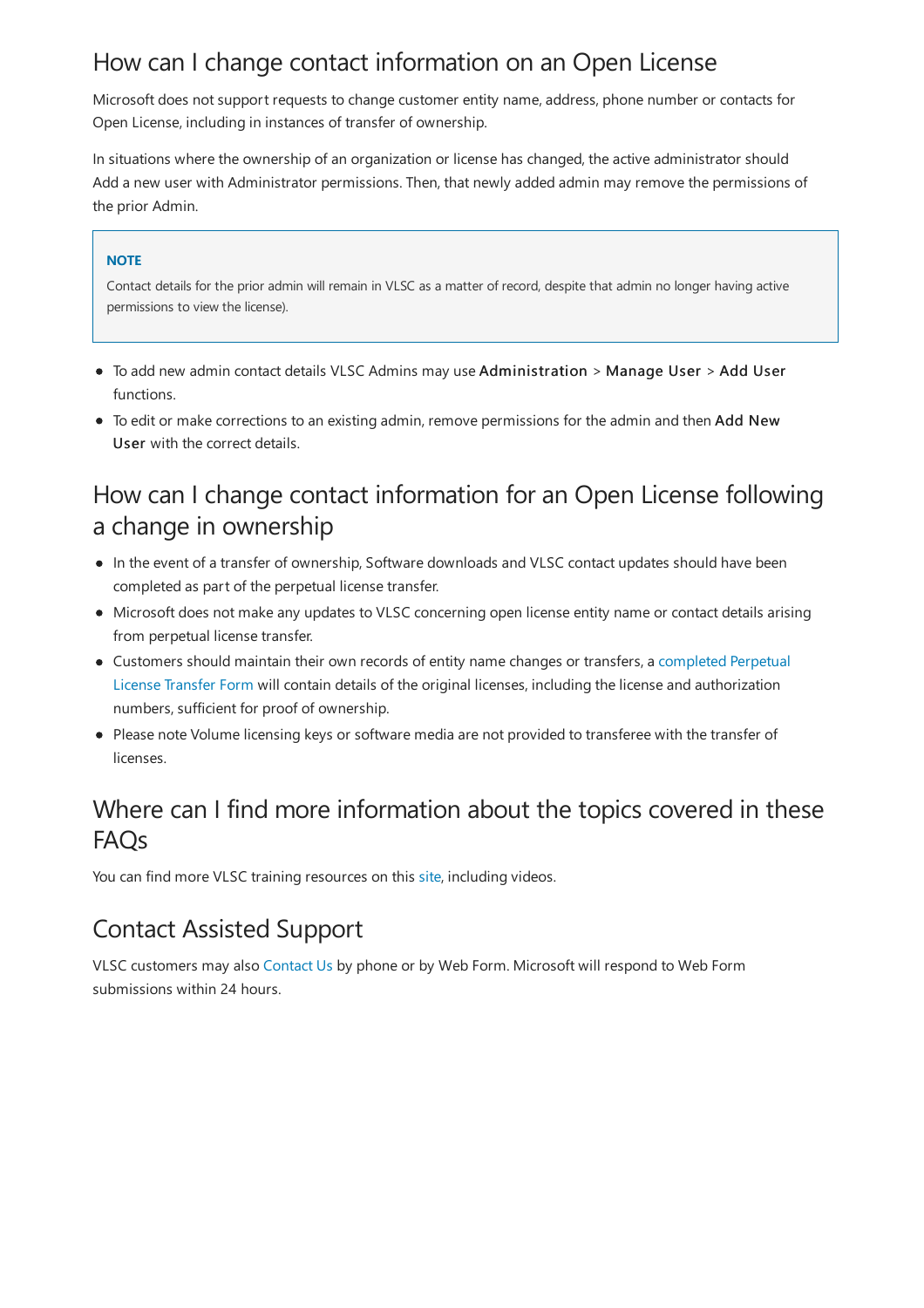# <span id="page-18-0"></span>License Summary FAQ

2/10/2021 • 13 minutes to read

#### License Relationship Summary

See the following FAQ about License Relationship.

### What is the Relationship Summary

The Relationship Summary displays all Volume Licensing Agreements and Open Licenses associated with your VLSC account. Summary details are listed by Licensing ID (licensing program) and may be expanded to display more information, including parent agreements and Microsoft Business and Services Agreement (MBSA). To access and view the Relationship Summary in the VLSC, click Licenses and then click Relationship Summary.

# <span id="page-18-1"></span>What is a Licensing ID

A Licensing ID identifies the program level at which orders can be placed by an organization. It can represent any of the following:

- Enrollment (Enterprise or Select programs)
- Agreement (Open Value program)
- License (Open License program)
- Public Customer Number (PCN) (Select Plus program)

Entitlements and site permissions in the VLSC are determined by the Licensing IDs available to your company or organization.



### Where does the MPSA fit into all this

Microsoft Products and Services Agreement (MPSA) [licenseinformation](https://businessaccount.microsoft.com/Customer) is managed in the Microsoft Business Center or Microsoft Store for Business. No [MPSA](https://www.microsoft.com/Licensing/MPSA/default.aspx) information is displayed in the VLSC. Learn about the MPSA.

#### Some Licensing IDs for my organization are not displayed in the Relationship Summary. Why

A Licensing ID is displayed in the Relationship Summary only if the user who is signed in has been granted access to view the Licensing ID details. Permission to view a specific Licensing ID on behalf of your organization is granted in one of two ways: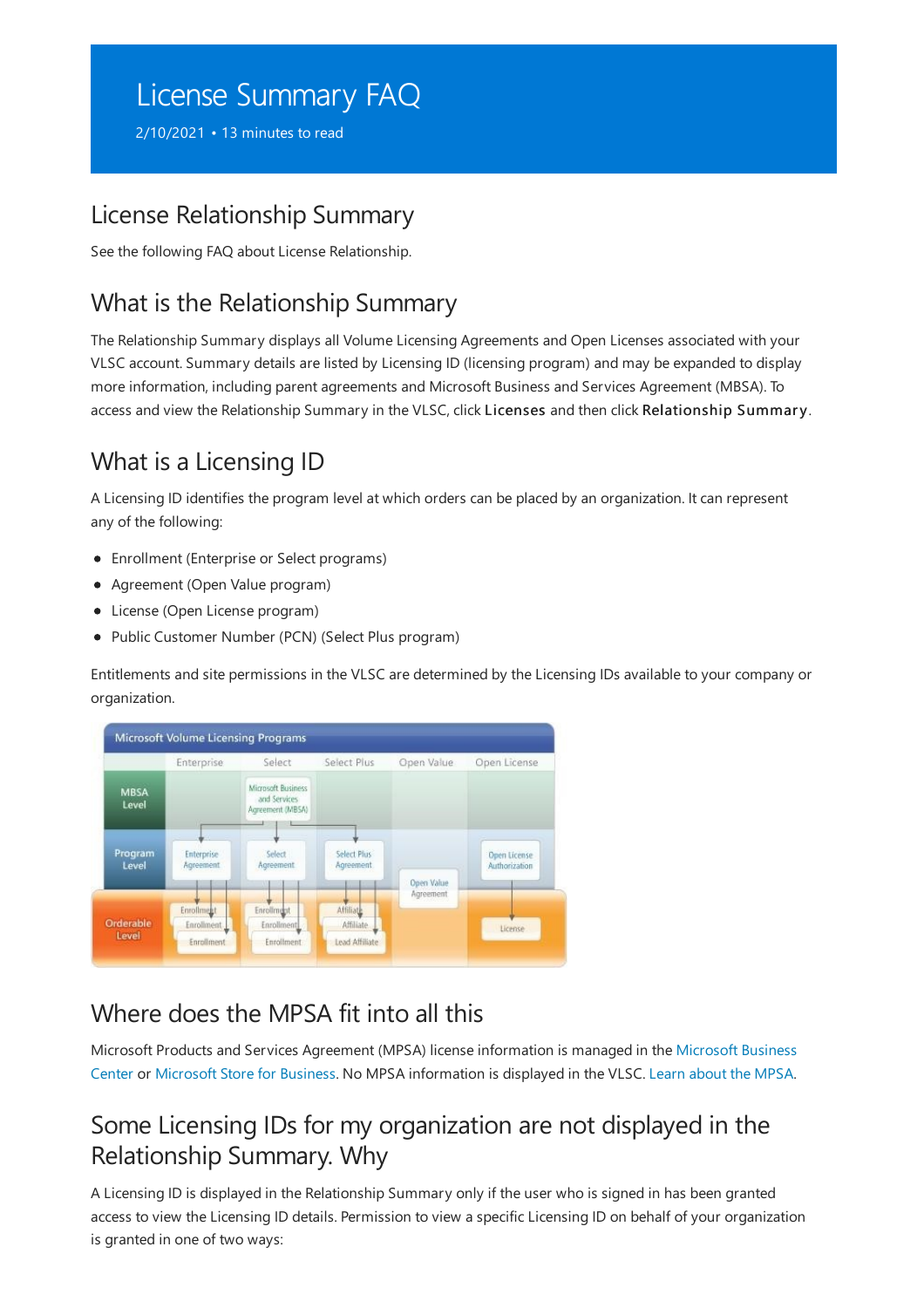- 1. You are listed as a contact for the agreements in a legal Volume Licensing Program form. Contact types include Primary Contact, Notices Correspondent, Online Access Contact, Software Assurance Manager, Online Services Manager, or Subscriptions Manager.
- 2. An Administrator with access to the agreements assigns you permission.

For more information about VLSC permission roles and their allowable actions, see the [Permissions](#page-7-0) FAQ.

### How do I update the contacts listed on Licensing Information reports

All changes to Volume Licensing Contacts must be made through your Microsoft partner. Please contact your partner to request a change in contact information.

#### Some reports or report sections appear shaded or dimmed and I am unable to view the report. Why

The hyperlinks used to access specific reports (or report sections) appear shaded or dimmed if your permission set does not allow you to access certain report content. For example, only the Select Plus Lead Affiliate has full access to licensing information for all Participating Affiliates, so other users in your organization would seelinks that are shaded or dimmed.

#### **NOTE**

Participating Affiliates in the Select Plus program are not able to access sensitive information specific to other Participating Affiliates.

#### How do I add a license to my profile

To request the addition of a Licensing ID to your permission set, complete and submit the form on the Request Permissions page. When the form is submitted, the Administrator of record for the Licensing IDs listed on the form are notified by email message of your request.

# What types of reports can be generated from the Relationship Summary

The following types of Licensing Information reports can be generated from the Relationship Summary:

#### Licensing ID Details

Displays key contacts, related licenses, orders, order details, and purchase history of your organization by specific Licensing ID.

#### Parent Program Details

Displays the key contact and related Licensing IDs for your organization by licensing program.

#### MBSA Details

Displays thekey contacts and related Licensing IDs for your organization as associated with a Microsoft Business and Services Agreement (MBSA).

#### **NOTE**

Open Value, Open Value Subscription, and Open License programs do not have an MBSA in their hierarchy; therefore the MBSA Details report is not available for those programs.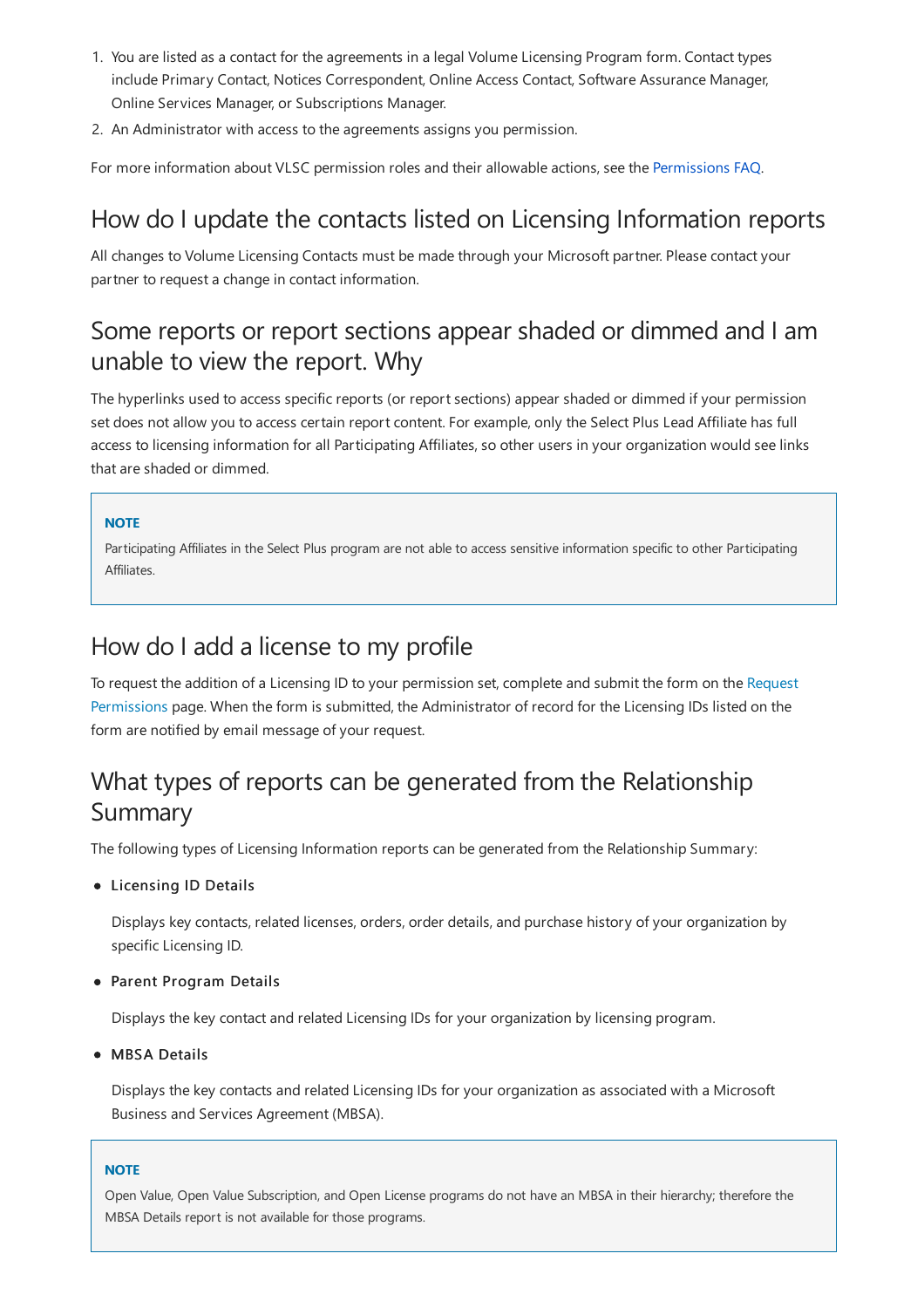# What is the License Summary

The License Summary displays real-time Volume License entitlements per Microsoft product family and version for all active and inactive Licensing IDs in your permission set.

The License Summary displays purchase information related to traditional Microsoft Volume License programs beginning in 1994. These programs include (but are not limited to) Open, Open Value, Select, Select Plus, and Enterprise.

Licenses purchased under theMPSA program are not included in the VLSC Relationship Summary and should be viewed separately in the [Microsoft](https://businessaccount.microsoft.com/customer) Business Center.

### How long does it take for new license orders to appear in the License Summary

Recently purchased licenses are typically displayed in the License Summary within 48 hours of Microsoft receiving your order from the Microsoft partner. Delays of a few days to a few weeks can occur if your partner delays forwarding the purchase order to Microsoft. Licenses display in the summary when the Coverage Start period for the order is met for all programs except Open License.

#### To access and view the License Summary

#### Sign in to [Volume](https://www.microsoft.com/Licensing/servicecenter/default.aspx) License Service Center > Licenses > License Summary.

To filter the Licensing IDs for display in the License Summary, complete the following steps:

- 1. Click Filter Licensing IDs included in this summary.
- 2. Use the check boxes to select Licensing IDs to be included.
- 3. Click Create Summary. The License Summary refreshes to display only the selected Licensing IDs.

### Why Licenses may be missing for your Licensing Summary

#### **NOTE**

Full licenses acquired with a specific Licensing ID appear in the License Summary only if the user can see that License ID in the Relationship Summary. (In other words, only if the user who is signed in to the VLSC has permission to view items related to this License ID.)

The single License ID view in the Relationship Summary will show only purchases on that specific agreement. (Quantities in the Unresolved Quantity column may be incorrect.)

# Understanding the VLSC License Summary

See the following FAQ about VLSC License.

### What is a License Entitlement

A License Entitlement represents your right to install and use software products as detailed in the license agreement.

# What is the Effective Quantity

The Effective Quantity is the number of license entitlements per product and version with upgrades. It can be used to determine whether your organization has license shortfalls or surpluses by product and version.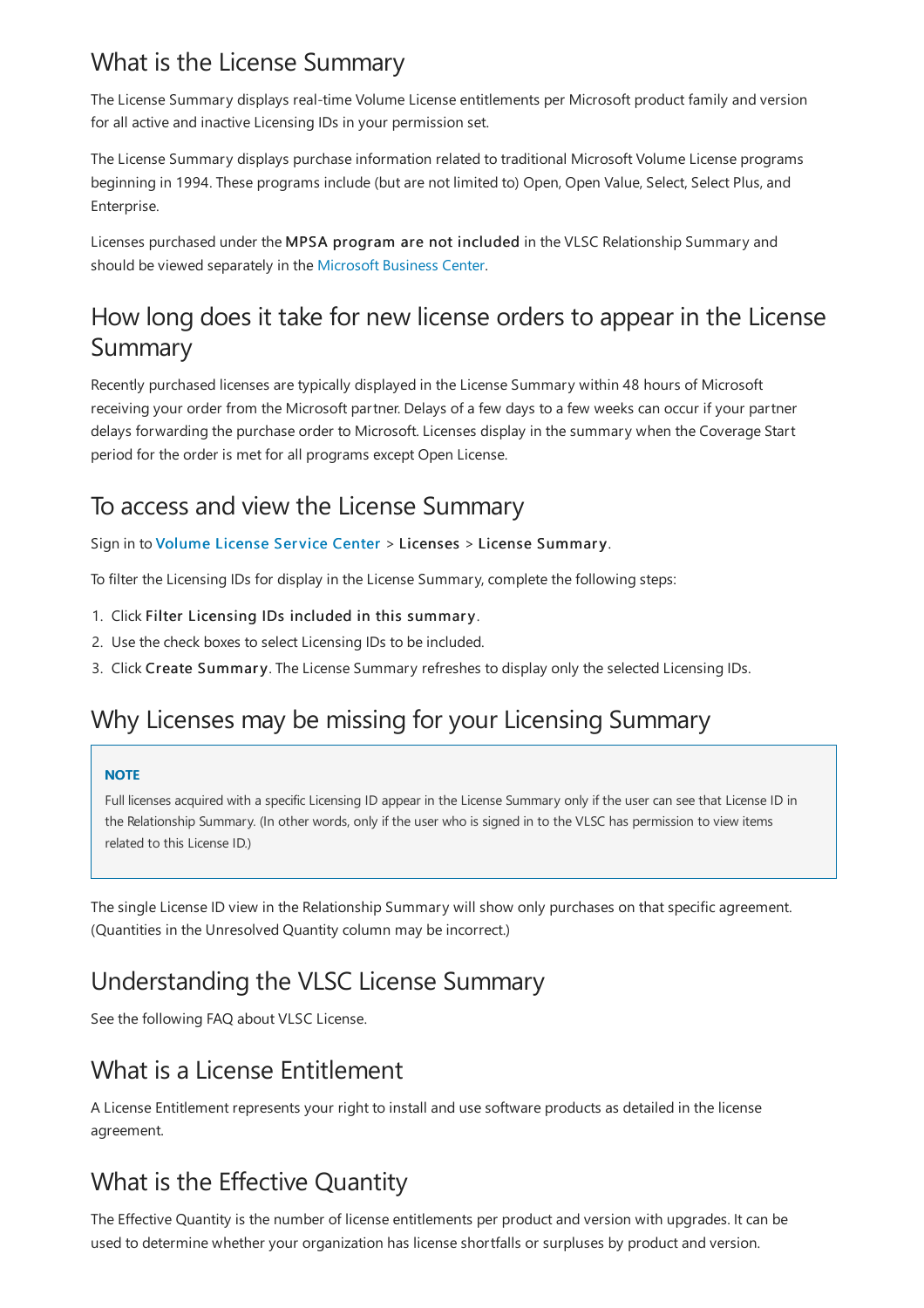# What is the Active SA (Software Assurance) Quantity

The Active SA Quantity is displayed in the License Summary. It represents the number of licenses covered by Software Assurance (version upgrade protection) across all Microsoft Volume License programs. The Active SA Quantity includes all types of Software Assurance, including:

- License and Software Assurance (L&SA)
- Software Assurance (SA)
- SA Step-Up

# What is an Unresolved Quantity

An Unresolved Quantity is displayed in the License Summary when the number of upgrade licenses is greater than the number of qualifying full licenses. This can occur for one of the following reasons:

- Full licenses acquired through OEM or Retail purchases are not visible to Microsoft.
- Unused coverage-type licenses (for example, Maintenance, Upgrade Advantage, or Software Assurance) will be represented as unresolved because no valid base licenses were found.
- Incompletelist of Licensing IDs in Relationship Summary:Full licenses may have been acquired under Licensing IDs that are missing from your Relationship Summary (that is, you may not have permission to the license ID).
	- o See [Permissions](#page-7-0) FAQ on How to request permissions.
- If the licenses were in a very recent order, that order may not yet have been processed by your Microsoft Partner.

# How do I address an Unresolved Quantity

There is no action for you to complete in the VLSC itself with respect to the Unresolved Quantity notification. Instead, customers must track the Unresolved quantity as part of internal Asset Management.

To address an unresolved quantity in your License Statement, complete the following steps:

- 1. In the Relationship Summary, verify that all relevant Licensing IDs are included.
- 2. Identify all full licenses that were acquired through OEM or retail purchases.
- 3. Validate your license purchases through your Microsoft Partner.
- 4. For each base license for which you have Proof of License, a count from the Unresolved Quantity column can be considered Effective Quantity.

You do not need to forward this to VLSC Support, as the Unresolved Quantity cannot be changed by Support.

### Does the License Summary include Original Equipment Manufacturer (OEM) or retail license information

No. The License Summary displays only licenses acquired by your organization through Volume Licensing programs.

#### Does the License Summary display deployed software

No. It is not possible for Microsoft to provide a list of product deployment details in the License Summary. The License Summary shows you the software your organization is entitled to install and use, but not what is currently deployed.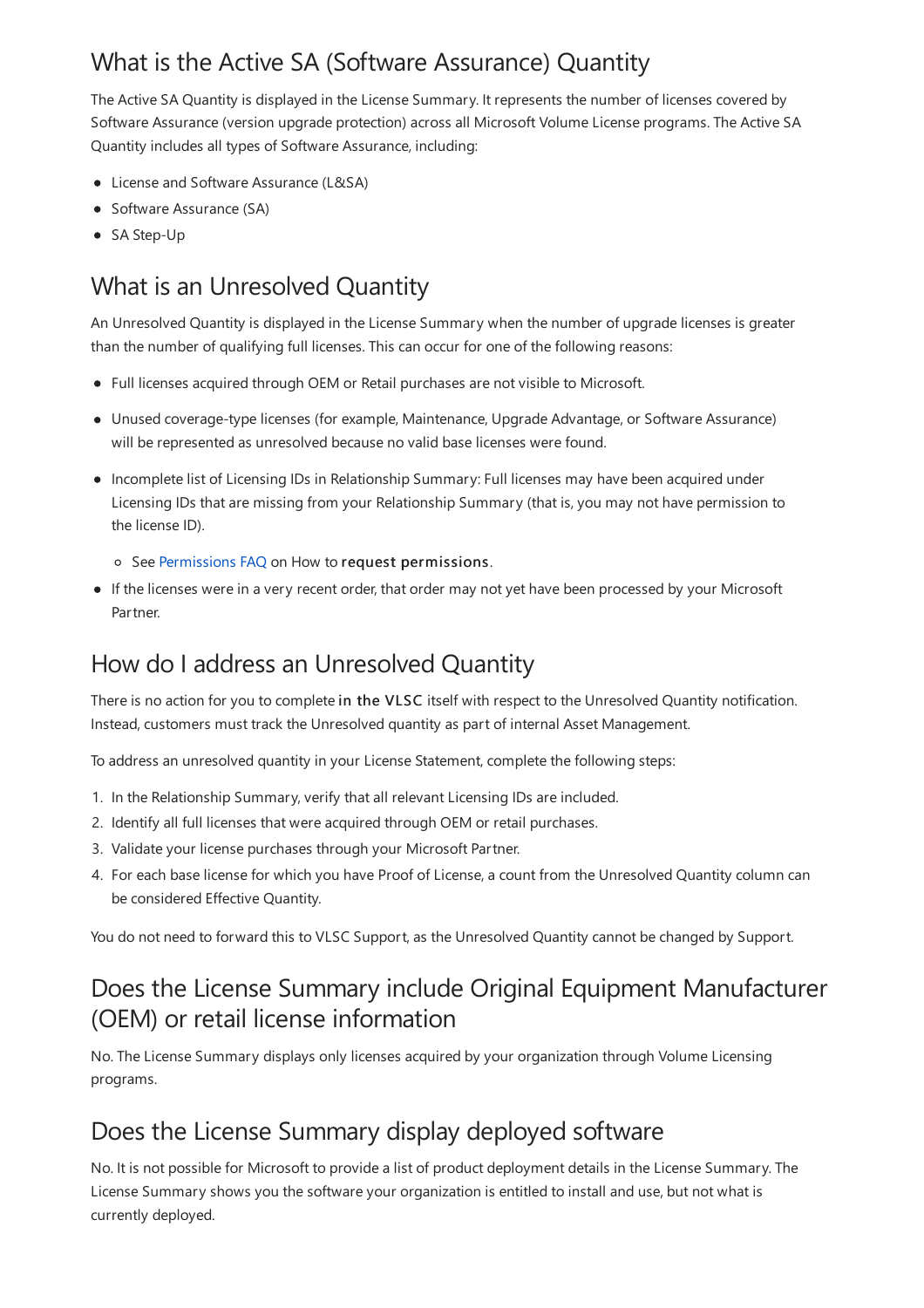# What is a License Pool

A License Pool groups licenses by product type. Microsoft Volume Licensing organizes products into three pools:

- Applications (for example, editions of Office)
- Systems (for example, versions of the Windows operating system)
- Servers (for example, Exchange Server, SQL Server, and Windows Server)

# What is a License Grant

Occasionally, Microsoft Volume Licensing offers a promotion where purchase of a specific product entitles the customer to the use of another product. Promotions are typically conditional on active Software Assurance or Upgrade Advantage coverage on the purchased product. For example:

- A customer purchases 1 license for Exchange Server 2016.
- The transaction has active Software Assurance or Upgrade Advantage coverage during the offer
- Microsoft offers a promotion for 1 license of Skype for Business Server with a purchase of Exchange Server 2016.

The License Grant is what entitles, or "grants", the customer to use the promotional product. In this case, the customer would be granted the use of Skype for Business Server.

For more information about License Grants, please refer to the Microsoft Volume Licensing Product Use Rights (PUR) opens in a new window and price list documents.

### How can I see my License Grants

License Grants are reflected in the Relationship Summary, License Summary, and in the Product Downloads. On the Relationship Summary and License Summary, products resulting from License Grants are shown with an asterisk (\*) to indicate that they were not directly purchased.

# Who do I contact if I have questions about my License Summary

Contactyour Microsoft Partner or your Microsoft Account Manager with questions regarding your License Summary.

#### Make a License Reservation

#### **NOTE**

Online reservation orders apply only to customers with Enterprise Agreements, Enterprise Agreement Subscriptions, and Enterprise Agreements for Government Partners.

A License Reservation allows a customer to place a License Reservation order to migrate on-premises assets to the Cloud without a Purchase Order.

- Only Online Services are eligible for License Reservation orders
- Reservation orders are a financial obligation that will be realized during the True-Up or Annual Order process. This is based on the Usage Date of the reservation and the quantity reserved.
- You can place Reservation orders for the current date or a future usage that is no more than six months in the future.
- You can cancel Reservation orders within 72 hours of the usage date(weekends and holidays included).
- Reservations cannot be placed if the enrollment has expired or in the last month before the enrollment will expire. Consult your Microsoft Reseller about ordering options instead.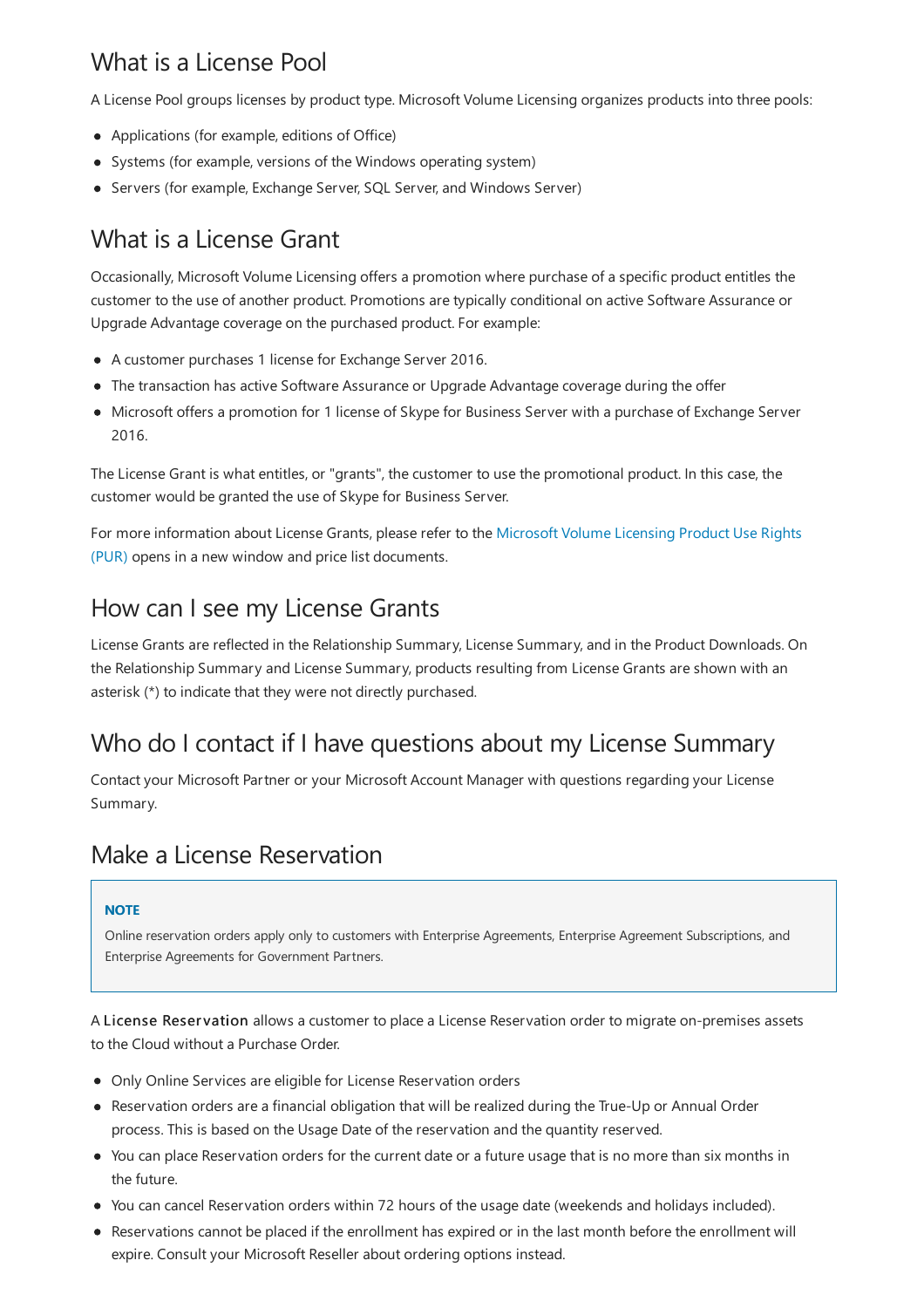#### How do I Make a License Reservation order

Go to Licenses and select Make Reservations from the drop-down menu.

#### **WARNING**

If you leave the VLSC site or close your browser before confirming your reservation, your selections will not be saved.

- 1. From your list of Enterprise Agreements for License Reservation, select the active agreement to proceed with the online reservation and then click Continue.
- 2. Select the Usage Date for the online reservation and then click Continue. The Usage Date is the date that the online reservation can start to be used.

#### **NOTE**

After 72 hours, no changes are allowed to your reservation, and this will be reflected as part of your True-up or Annual Order based upon the usage dateand quantity reserved.

- 3. After the Usage Date is selected, you will see a list of eligible Online Services available for reserving online.
- 4. Select the online service you want to submit a reservation for and then choose the action you want to perform for this service: Add License or Step-up License.
- 5. To make the reservation, select New License.
- 6. Click Continue. You will be taken to the Reservation Confirmation page.
- 7. Preview the reservation on the Reservation Confirmation page. After confirming that the reservation is correct, click Submit Reservation. The Reservation Confirmation pop-up displays. After reading and agreeing to the terms of services, click Submit Reservation.
- 8. Your online reservation is complete.

#### How do I cancel or change a reservation order

Once you place a reservation, you cannot change it. You can cancel a submitted reservation within 72 hours of submission.

- 1. Go to License and select Manage my Reservation.
- 2. Select the way you want your reservation history to be viewed by: Service, Licensing ID, or Reservation.

#### **NOTE**

A message will appear if you do not have any previous reservations.

- 3. From the Service view: Open the detailed view of the reservation you want to cancel. If the reservation can be canceled a Cancel button is displayed.
- 4. From Reservation view: The results are displayed by descending order by Reservation Date. Reservation orders that can be canceled are displayed at the top of the page.
- 5. Click Cancel to cancel thereservation.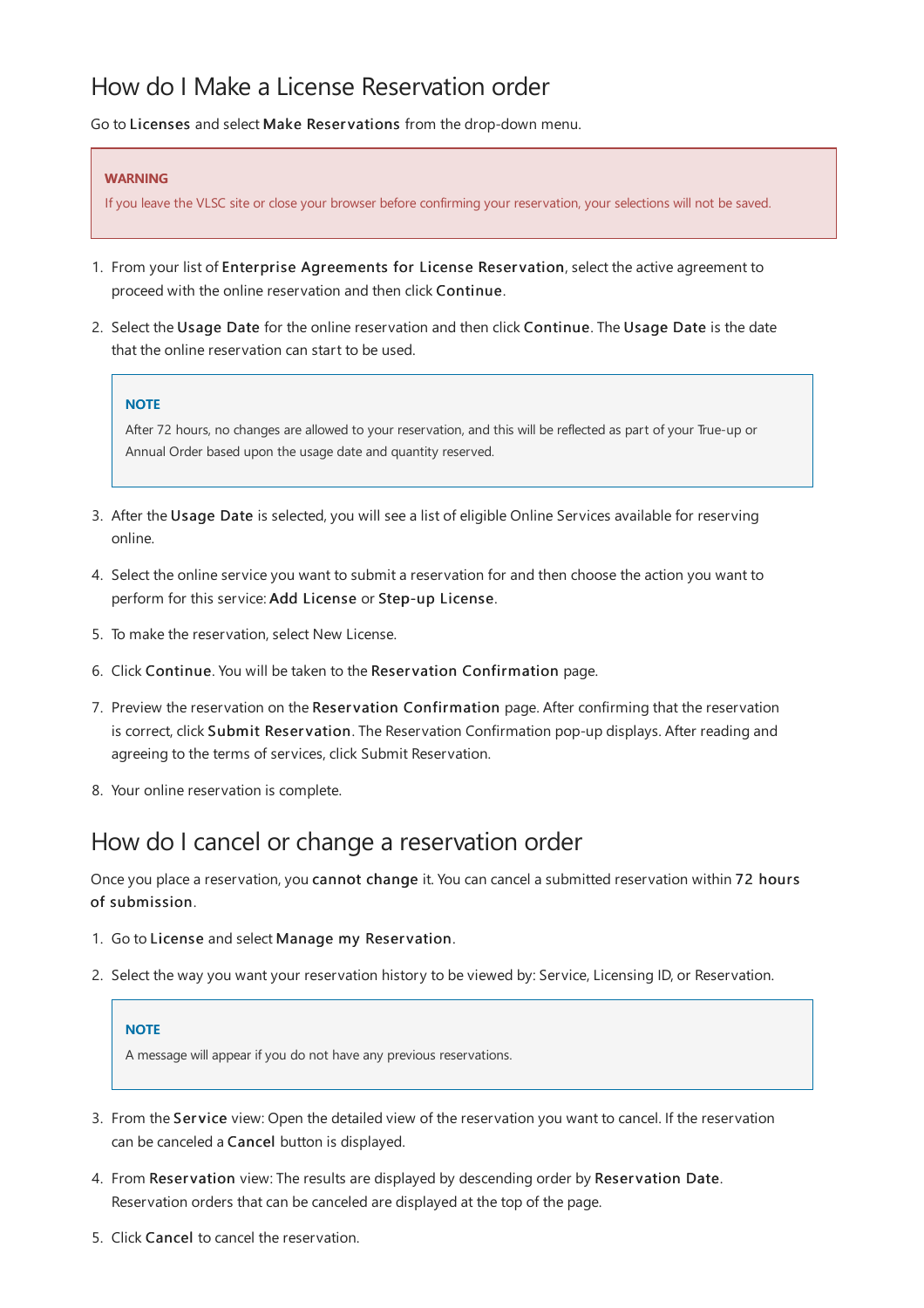If it has been more than 72 hours since your License Reservation was submitted please work with your Microsoft Licensing Reseller to make the necessary adjustments.

#### Why are some fields on the License Reservation page disabled

Only customers with Enterprise Agreements, Enterprise Agreement Subscriptions, and Enterprise Agreements for Government Partners can reserve services in the VLSC.

#### How can I view my Reservation History

You can view your reservation history from the Reservation Confirmation page or the Manage my Reservation page.

- 1. Go to License and select Manage Reservation.
- 2. Select the way you want your reservation history to be viewed by: Service, Licensing ID, or Reservation.

**NOTE**

A message will display if you do not haveany previous reservation orders.

#### At anniversary time, can I pay only for the licenses I have used

No, you must pay for all the licenses you committed to when you reserved them.

#### What services are available for Reservation orders

Availability of services is based on customer eligibility and whether Microsoft products are available through reservation orders. Services that are eligible for Reservation are listed in the Online Services screen.

Microsoft volume licensing has three categories of Online Services Reservations.

- Standard Reservations: Products configured for this type of reservation are available to customers with a valid Enterprise Agreement and a VLSC login credentials.
- License Reservation Only: Products configured for this type of reservation require that customers have either a prior purchase (Order history) or Price fixed (Special Pricing) in order to see the offer on VLSC for reservation.This category includes some of our morecomplex product configurations such as Add On services which require a base license. Microsoft uses this categorization in order to reduce the risk that customers unintentionally order incorrect services. Your Microsoft Licensing Solution Partner should be able to assist you in placing the necessary orders.
- A third category of Services are not configured for online reservation, so your Microsoft Licensing Solution Partner needs to place always a manual order.

#### **NOTE**

For reservations to be available, you must have already signed the Updated Enterprise Agreement (uEA) Amendment or have an agreement from 2011 or later. The product must have been previously ordered or be price locked in the Customer Price Sheet (CPS).

#### Who is eligible to place Reservation orders

In the VLSC, only the Online Administrator and Online Service Manager with the Manage Reservation permission can create Reservation orders. (Note: Manage Reservation permissions must be specifically assigned to the OSM admin.)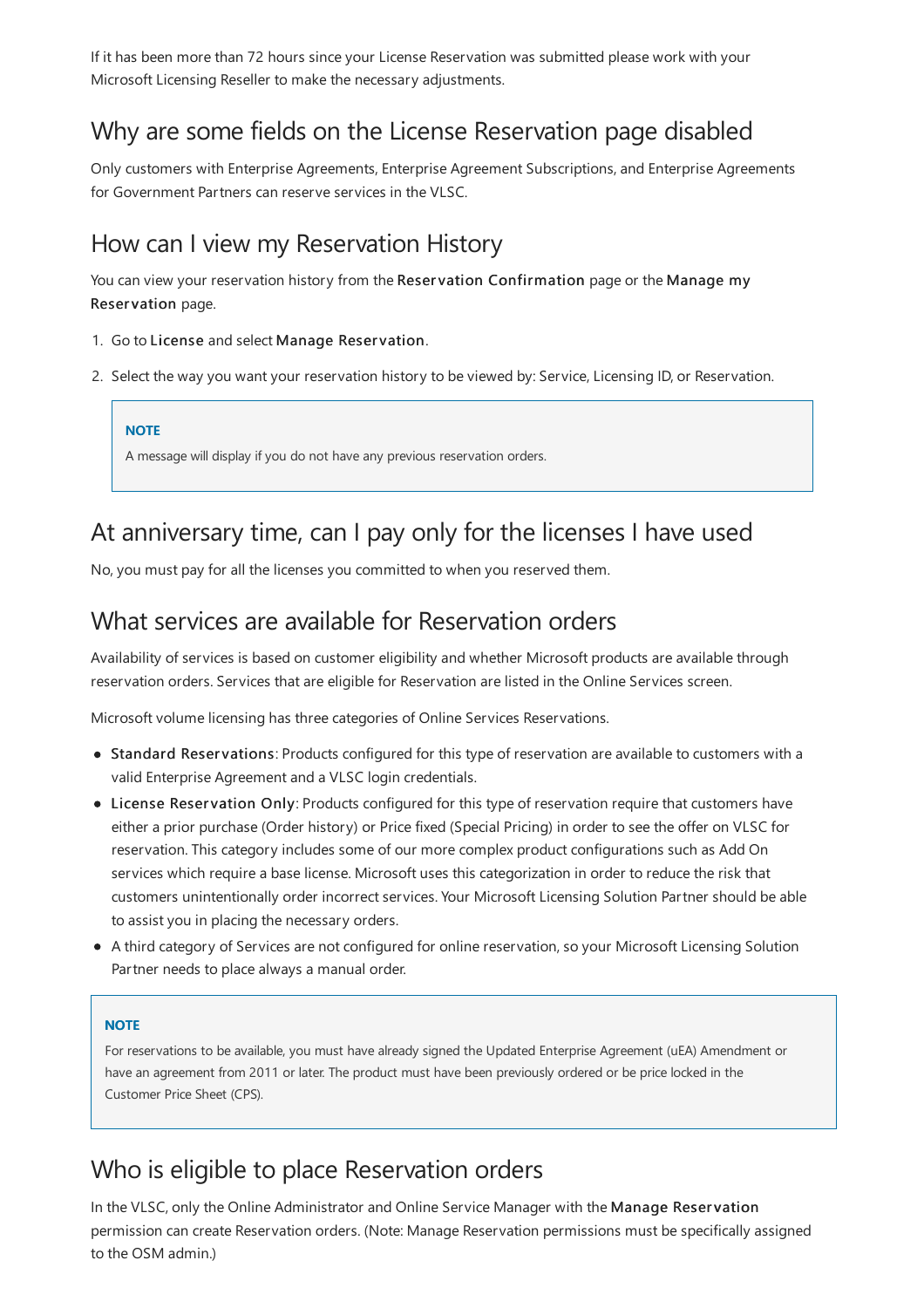A Microsoft Licensing Solution Partner can place a reservation on behalf of their customer if granted permission by the customer.

### What if I don't have the authority to accept the Reservation Commitment required for submitting a Reservation order

A Reservation order is a financial commitment to purchase reserved items. If you don't have the authority to accept this commitment, please work with the person in your organization who is authorized to do so.

### Who can I contact with additional questions regarding Reservation orders

Please contact your Partner or Microsoft Representative with any questions.

# Contact Assisted Support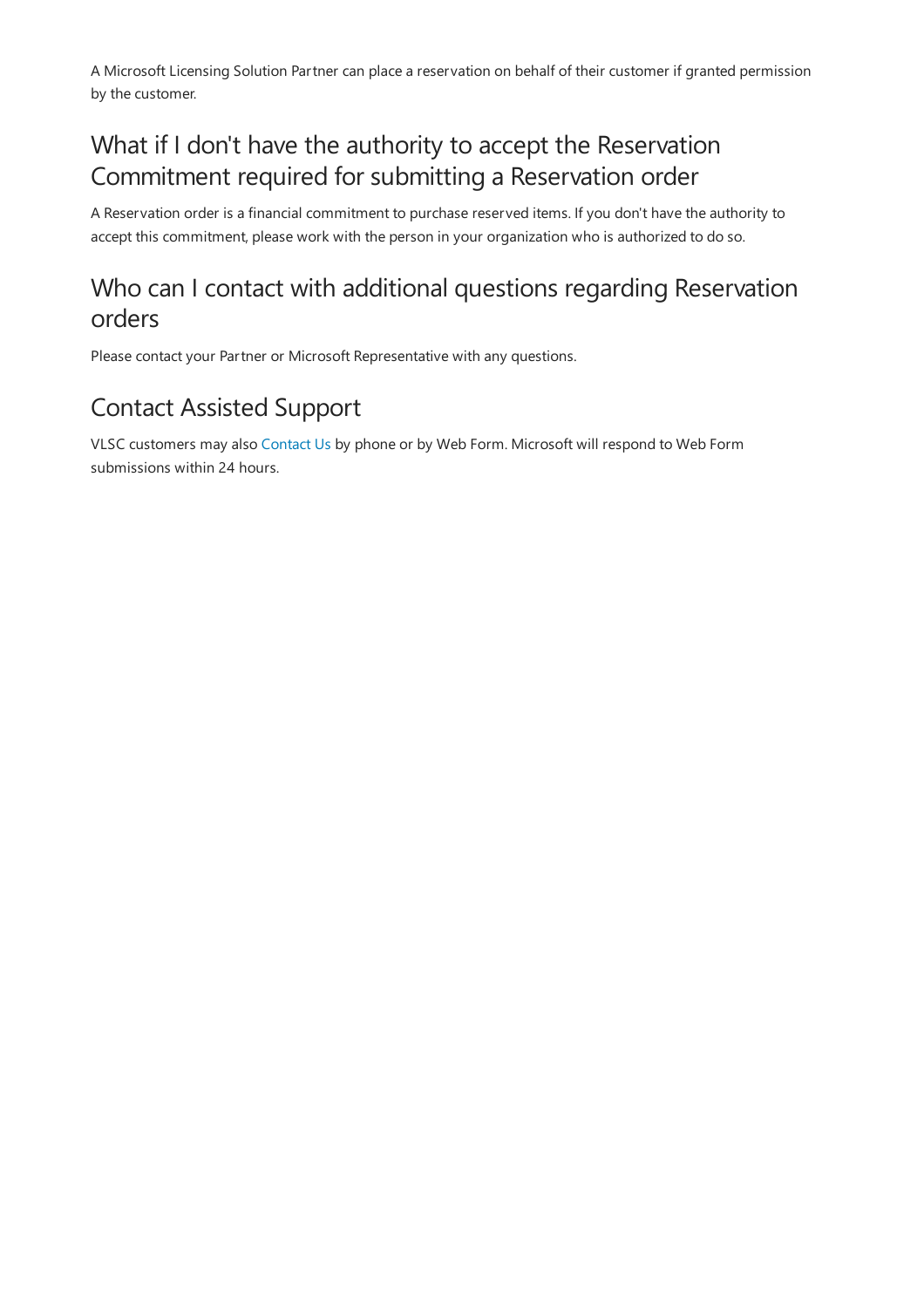# <span id="page-26-0"></span>Downloads FAQ

2/10/2021 • 10 minutes to read

#### What are the requirements for downloading Microsoft software from the VLSC

You must purchase a license for the products you plan to download and have access to a valid product key for each license to complete the installation. Verify your license entitlement before downloading products.

You can find the system requirements for each product in the Product Description on the Downloads & Keys page of the VLSC. For detailed information about the products to which you are entitled, see your License Summary.

#### **NOTE**

Not all products require a product key.

### What products can I download from the VLSC

If your download rights are associated with the Open License, Open Value or Open Value Subscription program, you may download only those products that you have already purchased. The VLSC will display downloads only for licenses you have already purchased.

Other licensing programs (Select +, Enterprise, Campus or School) allow you to download any product from the catalog before you purchase licenses.

If your VSLC profile is linked to both Open and other licensing programs, you will see the entire catalog.

#### How can I tell which products are available for download from the VLSC

To determine if a product is eligible for download:

- 1. Click Downloads and Keys on thetop navigation bar to view a list of products based upon your license entitlements. Use the filters on the left to narrow your product search by category.
- 2. Click the Download link associated with that product.
- 3. In the Download Settings drop-down box, you will see this message if the product is not available: This product is not available for download.

# Client Access License (CAL)

A CAL is not a software product; rather, it is a license that gives a user the right to access the services of the server.

You don't need a software download file or 5\*5 product key to activate a CAL. Instead, the product is activated and installed through the activation wizard directly from your machine. Example of Client Access Licenses include

- Windows server
- SOL Server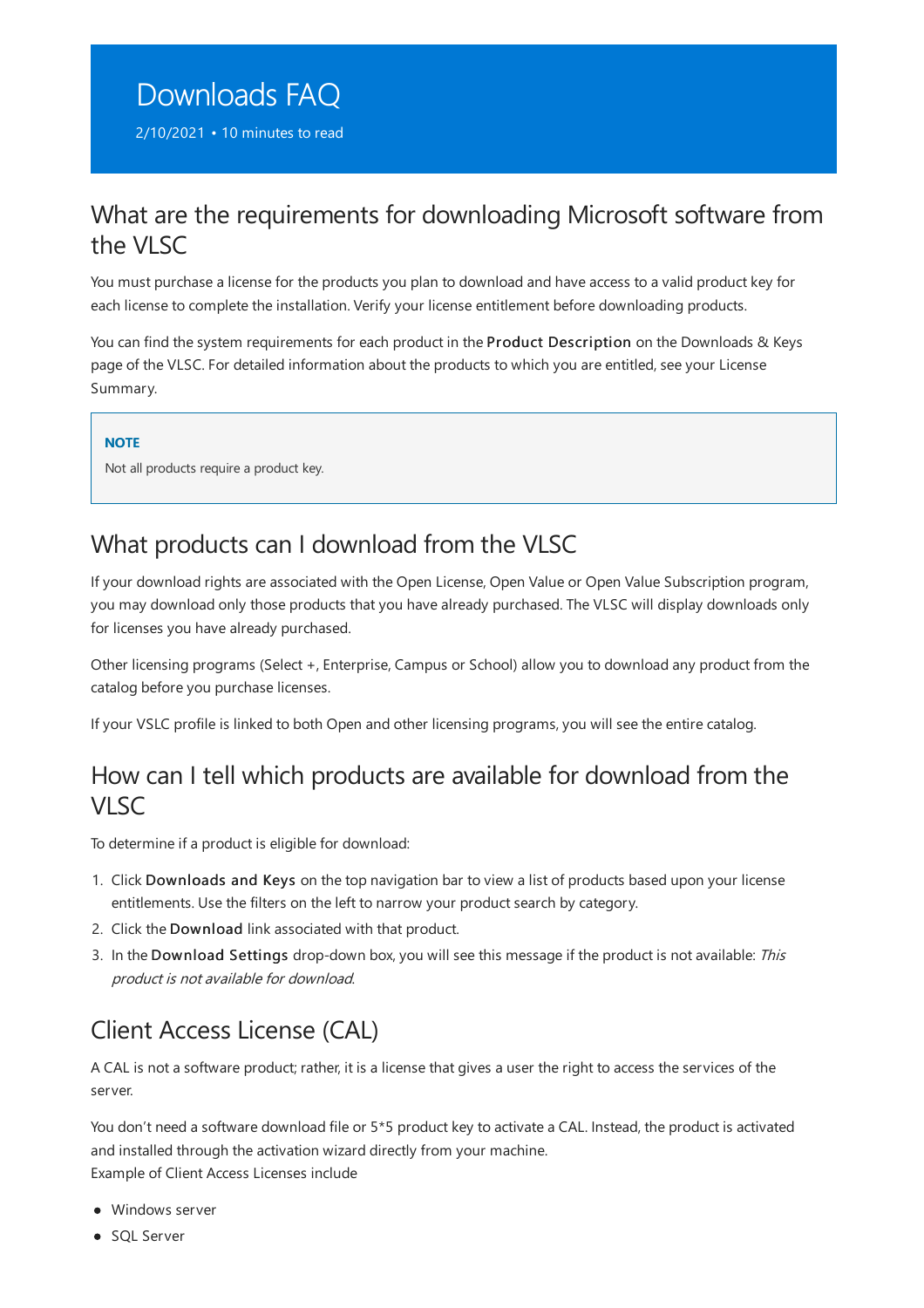- Exchange Server
- Skype for Business Server
- SharePoint Server
- System Center
- Project Server

Learn more about the [Microsoft](https://www.microsoft.com/licensing/product-licensing/client-access-license) CAL Suites.

#### How do I download products and keys in the VLSC

Click Downloads and Keys on thetop navigation bar to view a list of products based upon your license entitlements. Use the filters on the left to narrow your product search by category.

To download a product, click the Download link associated with that product. Click the Keys link to find product keys associated with the selected product.

To access VLSC Downloads, a VLSC administrator in your organization must assign you one of the following roles:

- Administrator
- Download
- **Software Assurance Manager**

#### How do I change my Download Settings

To access Download Settings in the VLSC:

- 1. Click Downloads and Keys on thetop navigation bar to view a list of products based upon your license entitlements. Use the filters on the left to narrow your product search by category.
- 2. Click the Download link for the product you want to download. The Download Settings drop-down box opens.
- 3. Select the Download Method, Language, and Operating System Type.
- 4. Click Continue to confirm settings and download products.

#### **NOTE**

Pop-up blockers may block downloads. Ensure that your pop-up blockers are disabled while trying to download software from the VLSC.

#### What are EXE and ISO files

Executable (EXE) and image (ISO) files are the two file types you can select when downloading products from the VLSC:

- Executable(EXE) files can be downloaded and installed on thesamesystem; however they cannot be made into separate boot disks for installation on to other computers.
- ISO (International Standards Organization) image files are exact representations of the content and the logical format. You can install these on the computer used to download the package, or write the files to disks for distribution and installation on other computers.

#### **NOTE**

Not all products are available in all languages and in all formats.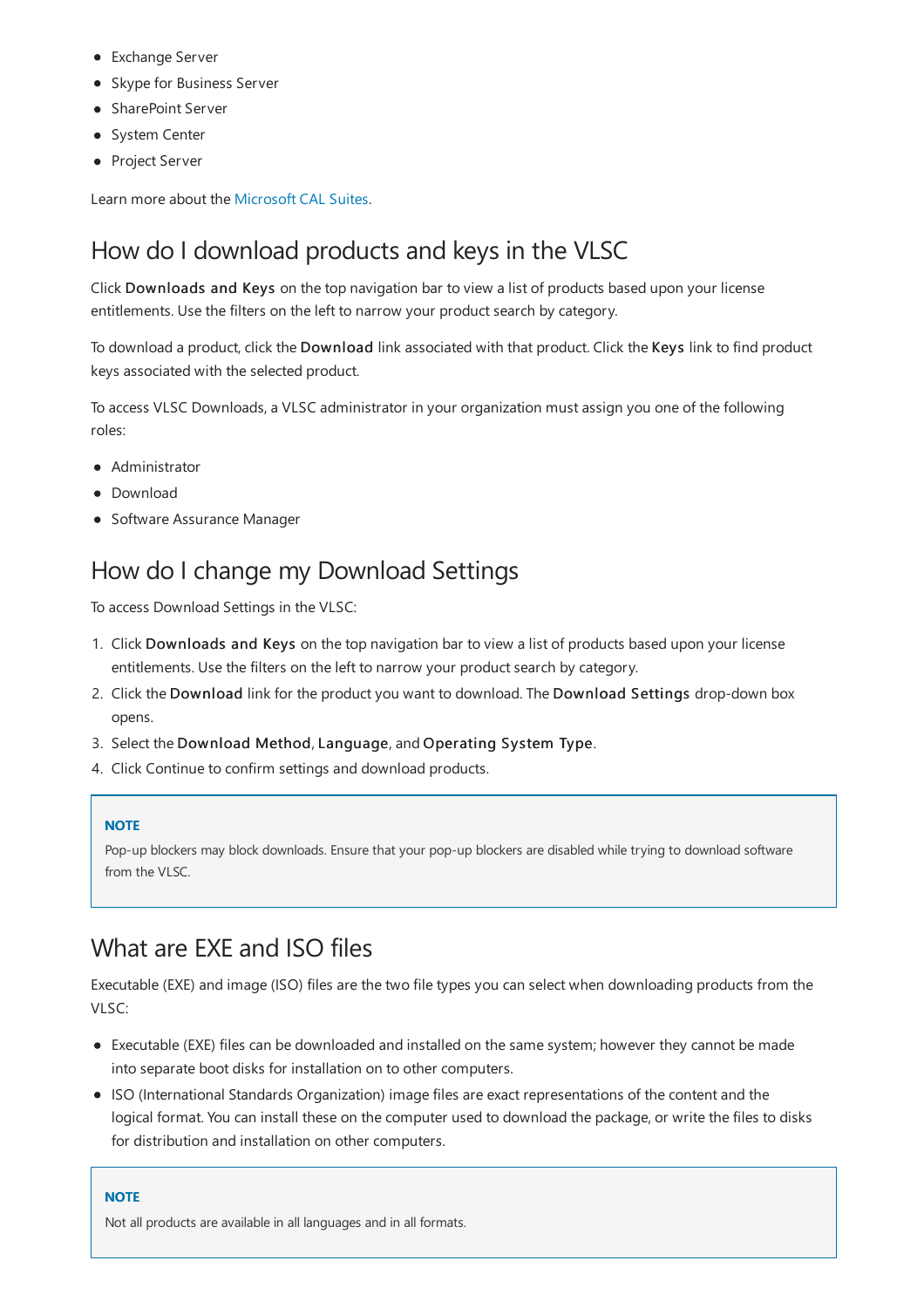## How do I use ISO image file software to download and save ISO image file to a CD-R or a DVD-R disk

If you are using a PC with Windows, you don't need any additional software to burn a CD-R or DVD-R. Simply double click on the ISO file you downloaded and then follow the steps in the Image Burner Wizard.

If you are using any other operating system than Windows, you may need additional software. If your computer is equipped with a CD/DVD burner, this software is probably already loaded on your PC. Most CD-R/DVD-R writing software enables disk creation from an image file. Select a menu item such a "Copy Image to CD" or "Burn Image to access" to access this feature.

For Operating System Windows 7 or higher:

- 1. Inserta blank DVD disk.
- 2. Locate the ISO file and right-click on it.
- 3. Select the Burn Disc Image option.
- 4. Select the appropriate drive for burning the disc and click the burn button.

For detailed instructions, see the software's help documentation.

#### How do I mount and access ISO files as a virtual device

If you don't have a CD/DVD burner installed on your machine, or you don't have media available, you can "mount" the ISO file as a virtual drive. With this method, your computer will believe that the file is a real disk drive, and you will be able to read files from this "virtual disk."

You will need to download software for this. There are several software options for the virtual drive approach, though they have not been tested and are not supported by the VLSC team.

#### **NOTE**

This approach is advisable only for installing applications (such as Office) or minor system upgrades. You will not be able to install an operating system using this approach because the virtual drive would disappear at some point during the installation.

For Operating System Windows 8 or higher, follow Option 1 or Option 2:

Option 1

- 1. Right-click the ISO file and select the Mount button.
- 2. Navigate to the My Computer (or Computer) folder to access the new virtual drive under the Devices with Removable Storage section. Double-click on the new virtual drive to access ISO file contents.
- 3. Then locate and run the setup.exe (or setup) file.

#### Option 2

- 1. Right-click the ISO file.
- 2. Click on Open with.
- 3. Select Windows Explorer. A new Windows Folder will show up that contains the ISO file contents.
- 4. Locate and run the setup.exe (or setup) file.

### How do Iextract ISO files to my hard drive

Contents for ISO image files can be accessed directly using third-party tools that allow file extraction from the file to a temporary folder on your hard drive (similar to .zip files). As with the virtual drive, this approach is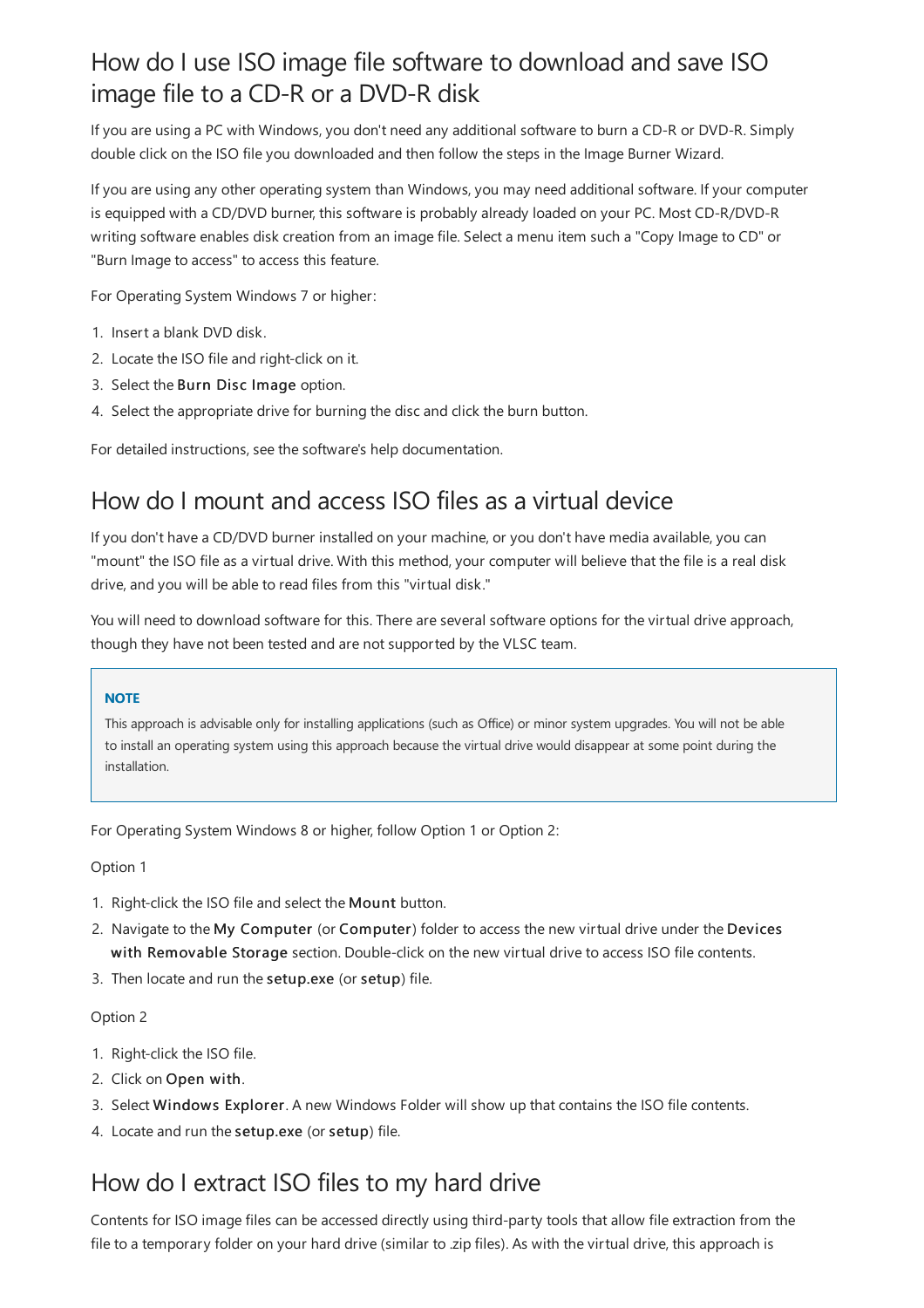advisable to install application software or system upgrades.

The following tools offer ISO file support:

- [IsoBuster](http://www.smart-projects.net/isobuster/)
- [Daemon](http://www.daemon-tools.cc/) Tools

#### **NOTE**

While other products may work to manipulate ISO files, they have not been tested and are not recommended by Microsoft.

#### How to download software products from the VLSC using your web browser

To download software products from the VLSC using only your web browser (that is, without Download Manager):

- 1. Click Downloads and Keys on thetop navigation bar to view a list of products based upon your license entitlements. Use the filters on the left to narrow your product search by category.
- 2. Click the Download link for the product you want to download. The Download Settings drop-down box opens.
- 3. In Download Settings, select Web Browser as the Download Method.
- 4. Select the Language and Operating System Type.
- 5. Click Continue.
- 6. Confirm the settings you selected and then click the Download icon to begin downloading the product.
- 7. The File Download Security Warning window opens and displays the message: Do you want to run or save this file?
- 8. Do one of the following:
	- Click Run if you want to install the file immediately after the download has completed.
	- Click Save if you do not want to install the file immediately. Double-click the file to launch the installation wizard when you are prepared to install the software.

#### What if I encounter trouble when downloading software from the VISC<sub>1</sub>

A frequent resolution to download issues is to clear temporary Internet files and history from your system.To clear the cache (in Internet Explorer):

- 1. Click Tools and then click Internet Options to access the Internet Options window.
- 2. Click the General tab.
- 3. Under Temporary Internet Files, click Delete Files and then click OK to delete the cache of temporary Internet files from your system.
- 4. Under Temporary Internet Files, click Settings and then select the Every visit to the page box to remove temporary Internet files each time you access the VLSC Downloads page. Then, set the size of the Temporary Internet Files folder to a size larger than the intended download.
- 5. Under Temporary Internet Files, click View Files.
- 6. Click Edit to open the menu and then click Select All.
- 7. Press DELETE. When asked if you would like to delete all the cookies you have selected, click Yes.
- 8. Click OK (multiple times) until the General tab is displayed.
- 9. Under History, click Clear History and then click Yes. When asked if you would like to delete the history of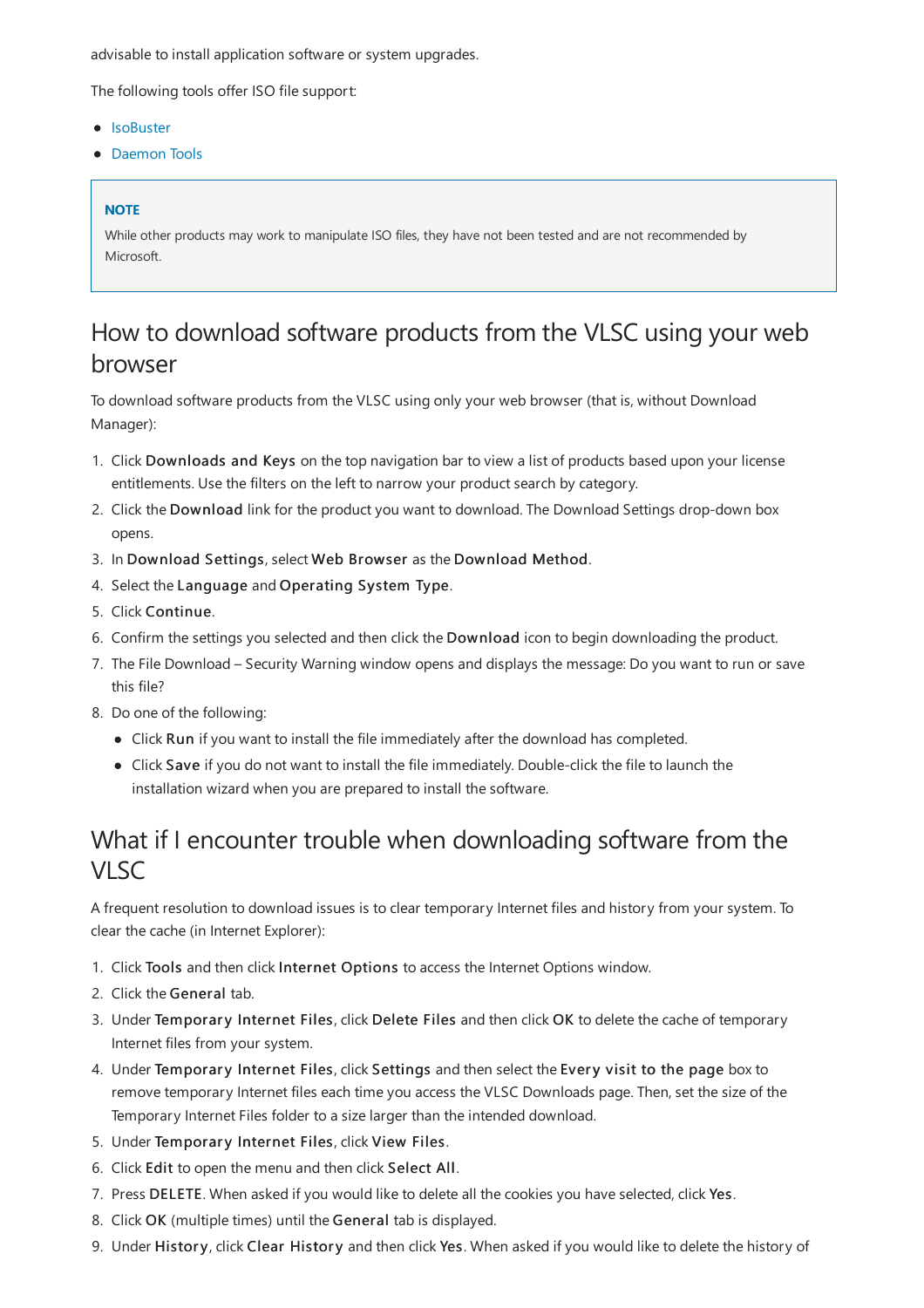the Web sites you have visited, click OK.

If these steps did not resolve the issue and your company allow it, you can also try to download the software on a PC that is not behind Proxy restrictions (such as at home), otherwise please [Contact](https://docs.microsoft.com/en-us/licensing/contact-us) Us.

### Why should I use Download Manager

Most people are able to download software from VLSC with their own web browser. However, the VLSC also offers the option to install Download Manager to help efficiently download large files. With Download Manager, you can easily pause, resume, and stop the download process. Download Manager also allows automatic restarting if the download process is interrupted.

#### **IMPORTANT**

if you do choose to install software using VLSC Download Manager, the Download Manager must be installed prior to trying to download software files.

#### How do I install Download Manager

The use of Download Manager is an option when downloading a software product from the VLSC. Once installed, Download Manager is automatically used to manage subsequent product downloads. To install Download Manager:

- 1. Click Downloads and Keys on thetop navigation bar to view a list of products based upon your license entitlements. Use the filters on the left to narrow your product search by category.
- 2. Click the Download link for the product you want to download. The Download Settings drop-down box opens.
- 3. In Download Settings, select Download Manager as the Download Method.
- 4. Click Continue.
- 5. Confirm the settings you selected and then click Download icon.

#### **NOTE**

An information message may appear in the Microsoft Internet Explorer browser, prompting you to installan ActiveX control. This message occurs if you have not already installed the ActiveX control or the JavaTM applet. To continue, click the message and then select Install ActiveX Control.

|                             | This site might require the following ActiveX control: 'Download Manager' from 'Akamai |  |
|-----------------------------|----------------------------------------------------------------------------------------|--|
| Install ActiveX Control     |                                                                                        |  |
| What's the Risk?            |                                                                                        |  |
| <b>Information Bar Help</b> |                                                                                        |  |

6. In the Internet Explorer – Security Warning window, click Install to confirm that you want to install Download Manager from Akamai Technologies, Inc.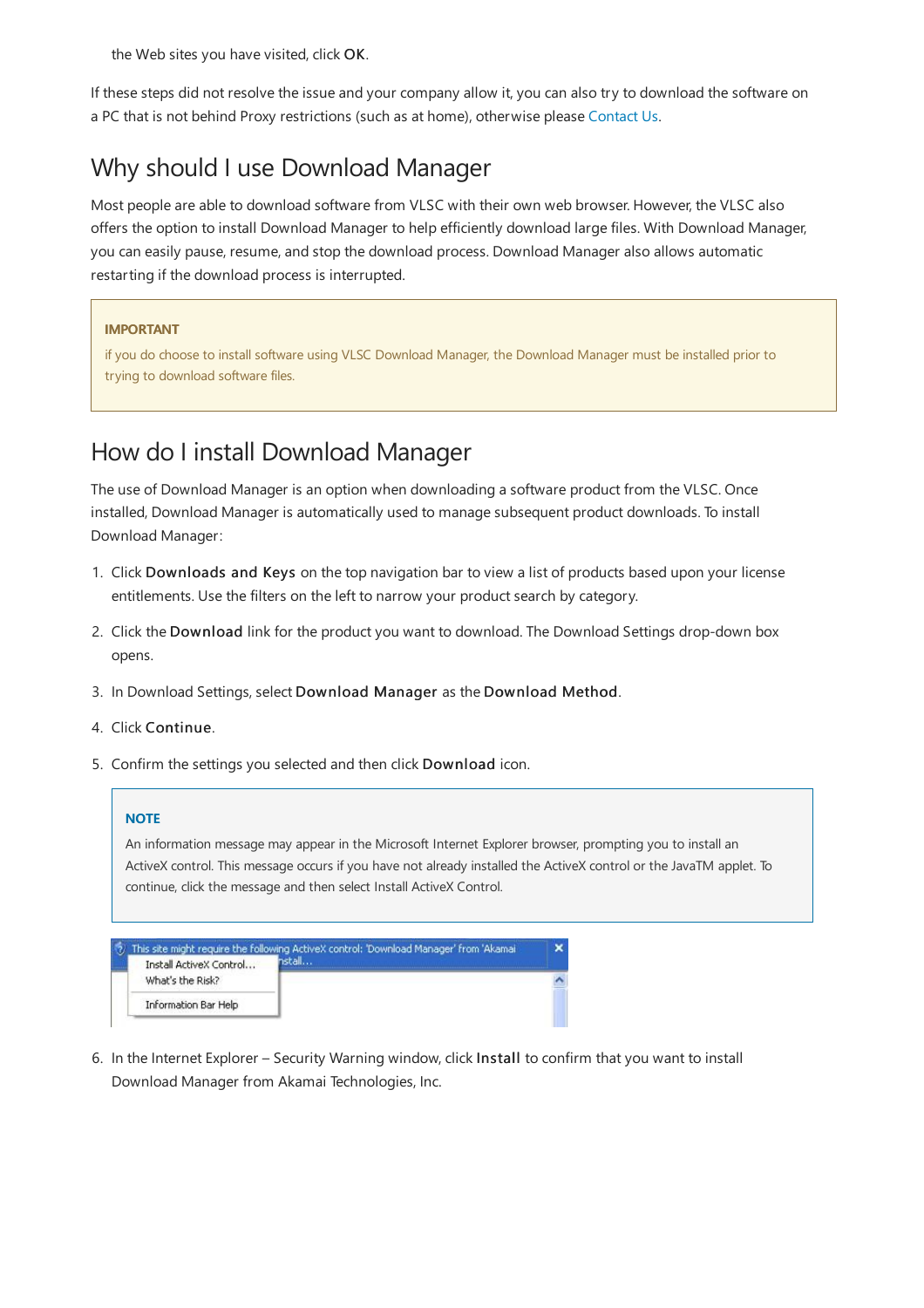

7. In the Save As window, select a location to save the Download Manager and then click Save to begin the download.The Download Manager window appears and your product download begins.

| Náteira<br><b>CONTRACTOR</b>                        | Progress | Sre                      | Stetus | LH |                                      | Save As           |  |
|-----------------------------------------------------|----------|--------------------------|--------|----|--------------------------------------|-------------------|--|
| 5600.16384.0608. 8%<br><b>Alexandria Contractor</b> |          | <b><i>CALLENGARD</i></b> | Erne!  |    | <b><i>Mts //download windows</i></b> | <b>PATINGORIA</b> |  |
|                                                     |          |                          |        |    |                                      |                   |  |
|                                                     |          |                          |        |    |                                      |                   |  |
|                                                     |          |                          |        |    |                                      |                   |  |
|                                                     |          |                          |        |    |                                      |                   |  |

# Download asoftware product from the VLSC using Download Manager

- 1. Click Downloads and Keys on the top navigation bar to view a list of products based upon your license entitlements. Use the filters on the left to narrow your product search by category.
- 2. Click the Download link for the product you want to download. The Download Settings drop-down box opens.
- 3. In Download Settings, select Download Manager as the Download Method.
- 4. Select theLanguage and Operating System Type.
- 5. Click Continue.
- 6. Confirm the settings you selected and then click the Download icon to begin downloading the product using the Download Manager.

# How do I get support for downloaded products

Please visit Microsoft Support to access a list of support options. Volume Licensing customers may use Problem Resolution Support, a Software Assurance Benefit. Review your Software Assurance Benefits to verify eligibility.

# Where can I find support for the topics covered in these FAQs

You can find more VLSC training resources on this [site,](https://go.microsoft.com/fwlink/?linkid=867987) including videos.

# Contact Assisted Support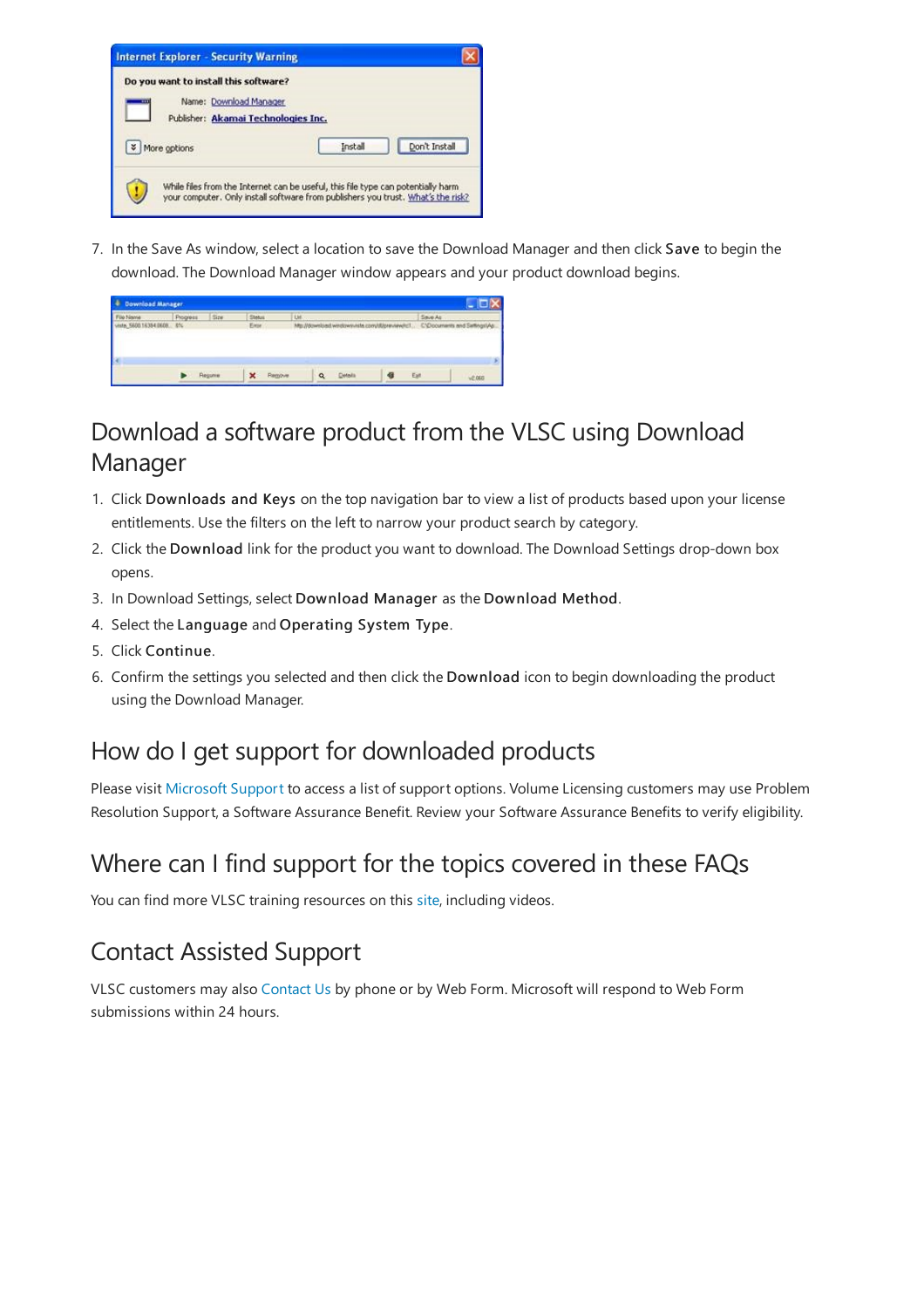# <span id="page-32-0"></span>Product Keys FAQ

2/10/2021 • 11 minutes to read

#### What are Product Keys

A Product Key enables use of a software product you have licensed under a specific Volume Licensing program. The Product Keys listed in the VLSC should be used with only Volume License products and are intended for use by your organization only.

An Online Service Activation (OSA) Key is a type of Product Key. It is a single-use redemption key used to activate subscriptions to Microsoft Online Services.

For more information, review the Online Service Activation for Open programs FAQ here.

### How to locate Product Keys in VLSC

- 1. Sign into the VLSC Volume Licensing Service Center
- 2. Select Licenses > Relationship Summary > Licensing ID > Product Keys.

You will find product key information for each product, the type of licensing (Volume Licensing Key, KMS, and MAK) and the number of used and available Multiple Activation Key (MAK) activations.

You can also select the Download all product keys link to download the keys displayed for an entitlement to a local drive.

You can also locate product keys in VLSC for individual products on the Downloads and Keys tab in VLSC.

# I can't find a key for Volume Licensing purchase

If your agreement authorizes you access to a product that requires a key, those keys will be displayed in the "Downloads and Keys" section. However, some products do not require a product key. This will be stated in special instructions listed in the product description in the"Downloads and Keys" catalog.

To see if your product requires a key, go to Product Activation and Key [Information](https://licensingapps.microsoft.com/product-activation). Under the Find Products section, choose a product, or search for your product name.

# What is a Setup Key

A Setup Key is used for each product/version combination to bypass activation (that is, unlock the product). You can obtain a Setup Key in one of the following ways:

- 1. Physical fulfillment For products acquired through physical fulfillment, the Setup Key is printed on the media sleeve.
- 2. Download fulfillment For products acquired by download from the VLSC, the Setup Key is displayed on the download screen and may be accompanied by the following text: Some products available for download require Setup Keys. Please take note of this Setup Key as it will be needed during product installation. For more on Setup Keys, visit KMS client setup keys.

#### What determine which Product Keys are associated with my agreements

Volume License Product Keys are provided for each [Licensing](#page-18-1) ID listed in your Microsoft [Relationship](#page-18-0) Summary.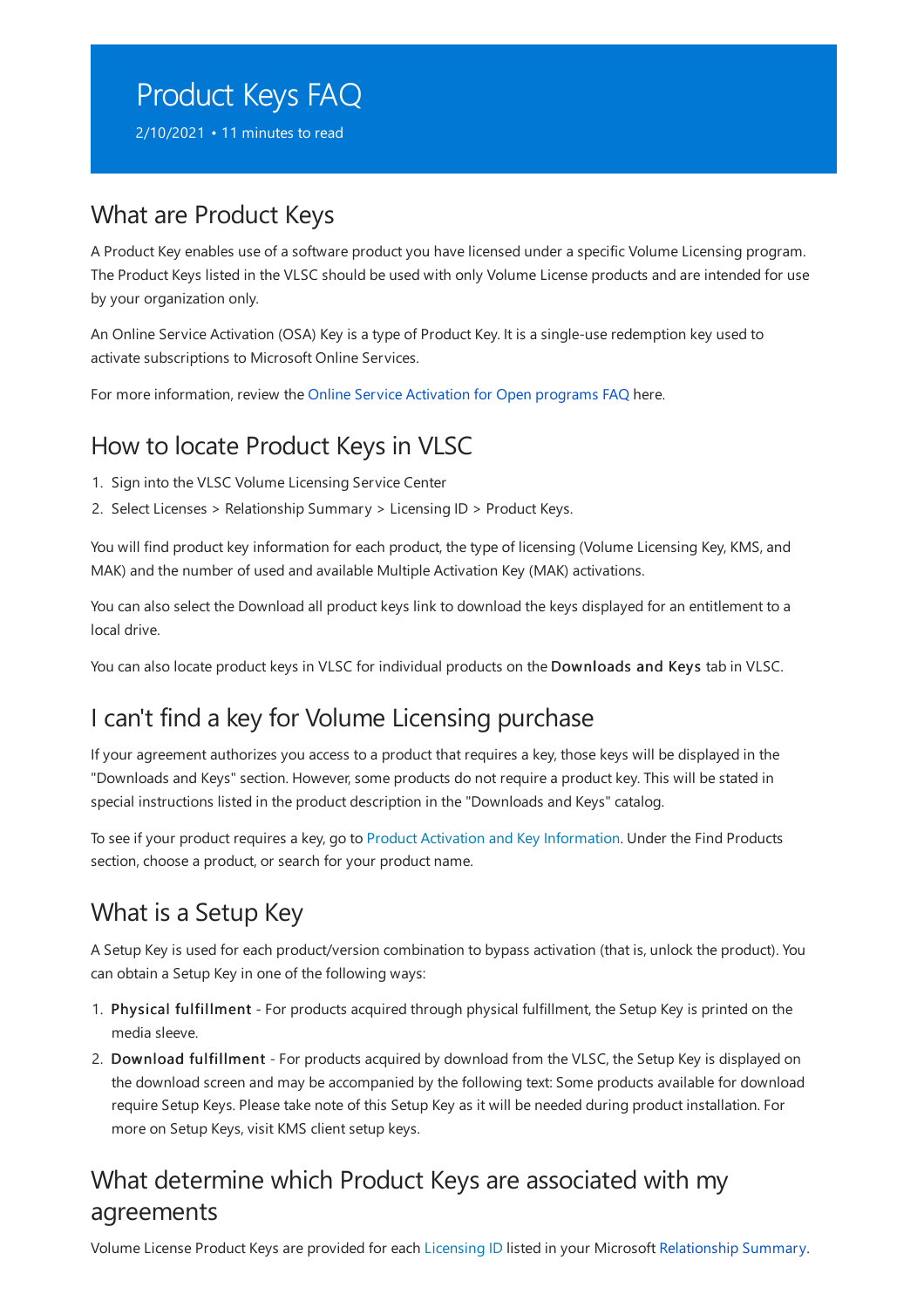You may have several Licensing IDs:

- Enterprise Agreement (EA) and Select Plus customers receive Product Keys per product pool (Systems, Servers, and Applications).
- Select Agreement customers receive Product Keys per product pool (Systems, Servers, and Applications) based on their purchasing forecasts.
- Open License customers and Open Value customers receive applicable Product Keys based on their license purchases.

#### **NOTE**

All customers have the right to use Product Keys for re-imaging and [downgrade](https://www.microsoft.com/licensing/learn-more/volume-licensing-briefs?activetab=volume-licensing-briefs-tab%3aprimaryr2) purposes. Select Plus, Enterprise Agreement (EA), and Select customers are provided limited evaluation rights for training and back-up.

#### What is Volume Activation

Volume activation is a configurable solution that helps automate and manage the product activation process on computers running Windows operating systems that have been licensed under a volume licensing program. Volume activation is also used with other software from Microsoft (most notably the Office suites) that are sold under volume licensing agreements and that support volume activation

- Tools to manage volume activation of Office
- Volume [Activation](https://docs.microsoft.com/en-us/windows/deployment/volume-activation/volume-activation-windows-10) for Windows 10

Volume Activation applies only to systems that are covered under a Volume Licensing program and is used strictly as a tool for activation. It is not tied to license invoicing or billing.

Volume Activation provides two different models for completing volume activations. Either or both key types may be used by customers to activate systems in their organization:

- Key Management Service (KMS) allows organizations to activate systems within their own network.
- Multiple Activation Key (MAK) activates systems on a one-time basis, using Microsoft's hosted activation services.

#### **IMPORTANT**

As part of your installation, it is important to plan and manage deployment of any product using Volume Activation.

- For more information on Volume [Activation](https://technet.microsoft.com/library/dd878528.aspx), see the Volume Activation Planning Guide.
- Read the [documents](https://www.technet.com/volumeactivation) and review the videos related to Windows prior to deployment.

#### What is the Key Management Service (KMS)

The Key Management Service (KMS) is an activation service that allows organizations to activate systems within their own network, eliminating the need for individual computers to connect to Microsoft for product activation. It does not require a dedicated system and can be easily co-hosted on a system that provides other services.

KMS requires a minimum number of either physical or virtual computers in a network environment. These minimums, called activation thresholds, are set so that they are easily met by Enterprise customers.

- Activation Thresholds for Windows
	- o Your organization must have at least 5 computers to activate servers running Windows Server.
	- o Your organization must have at least 25 computers to activate client systems running Windows.
- Activation Thresholds for Office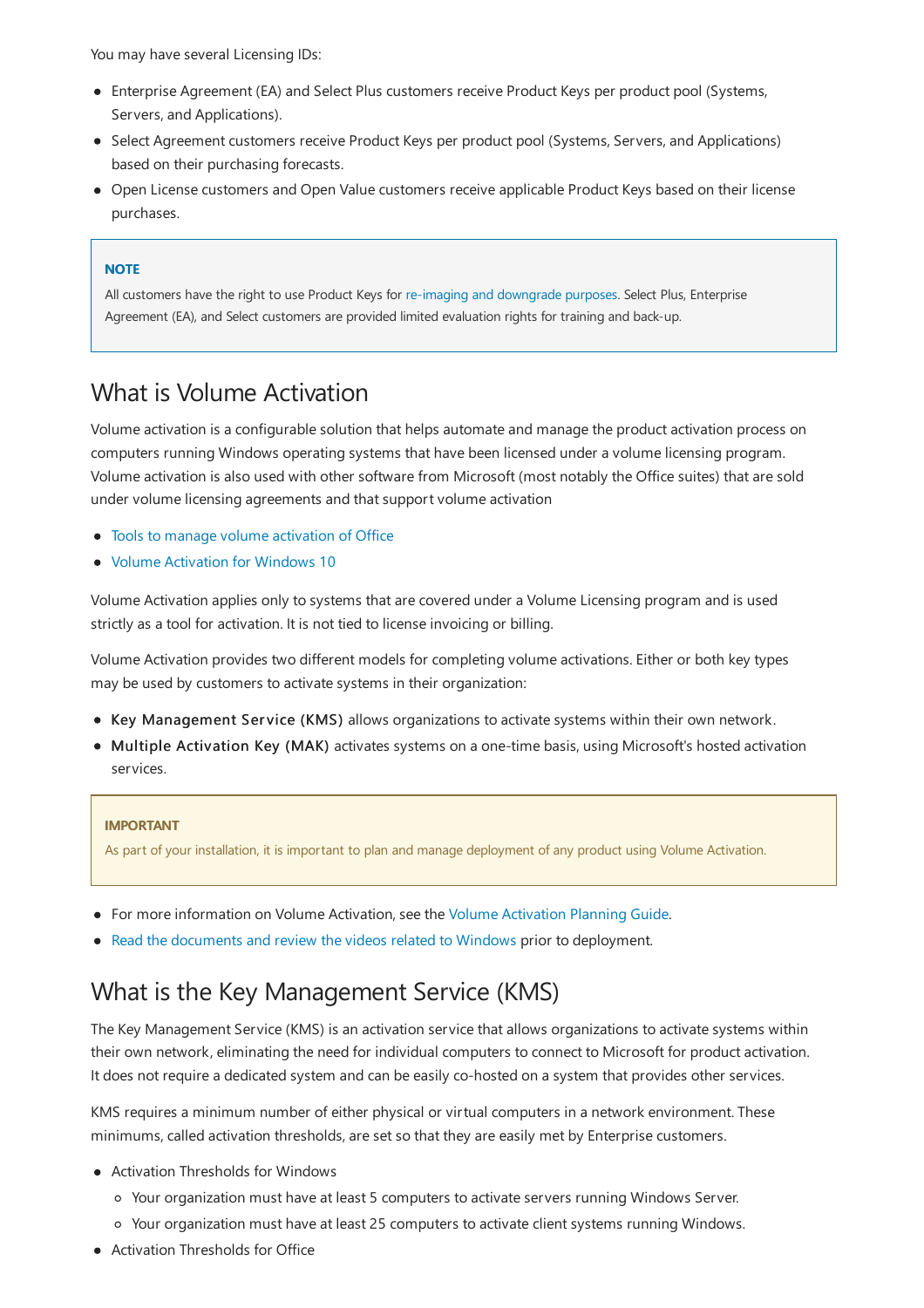o Your organization must have at least 5 computers running an edition of Office to activate installed Office products using KMS.

For more information about activation thresholds, see the Volume [Activation](https://technet.microsoft.com/library/dd878528.aspx) Planning Guide.

# What is a KMS Host Key

A KMS Key is used to activate the KMS host computer with a Microsoft activation server and can activate up to six KMS hosts with 10 activations per host. Each KMS host can activate an unlimited number of computers.

### No KMS (Key Management Service) key displayed on VLSC for Open License customers

KMS keys are no longer pre-assigned to Open agreements as use of MAK (Multiple Activation Key) keys is the preferred method for activation.

KSM keys can be assigned, by exception, to Open customers who meet the minimum KMS activation threshold for Windows Server, OS, and Office. To request such an exception, please submit a Web Form request to VLSC Support.

To do this, you must have VLSC Administrator, Key Administrator, or Key Viewer permissions and provide the following information:

- 1. Agreement / Enrollment Number or License ID and Authorization.
- 2. Product Name (include version and edition).
- 3. Last 5 characters of the product key.
- 4. The number of host activations required.
- 5. Business Justification or Reason for Deployment.

### Additional KMS Hosts

if you require additional KMS activations for activating more than six (6) KMS hosts, submit a Web Form request to VLSC [Support](https://docs.microsoft.com/en-us/licensing/contact-us).

To do this, you must have VLSC Administrator, Key Administrator, or Key Viewer permissions and provide the following information:

- 1. Agreement / Enrollment Number or License ID and Authorization.
- 2. Product Name (include version and edition).
- 3. Last 5 characters of the product key.
- 4. The number of host activations required.
- 5. Business Justification or Reason for Deployment.

# What is a Multiple Activation Key (MAK)

A Multiple Activation Key (MAK) activates systems on a one-time basis, using Microsoft's hosted activation services (which requires connection with a Microsoft activation server). Once computers are activated, no further communication with Microsoft is required.

#### **IMPORTANT**

Each MAK has a predetermined number of allowed activations, based on your Volume Licensing agreement.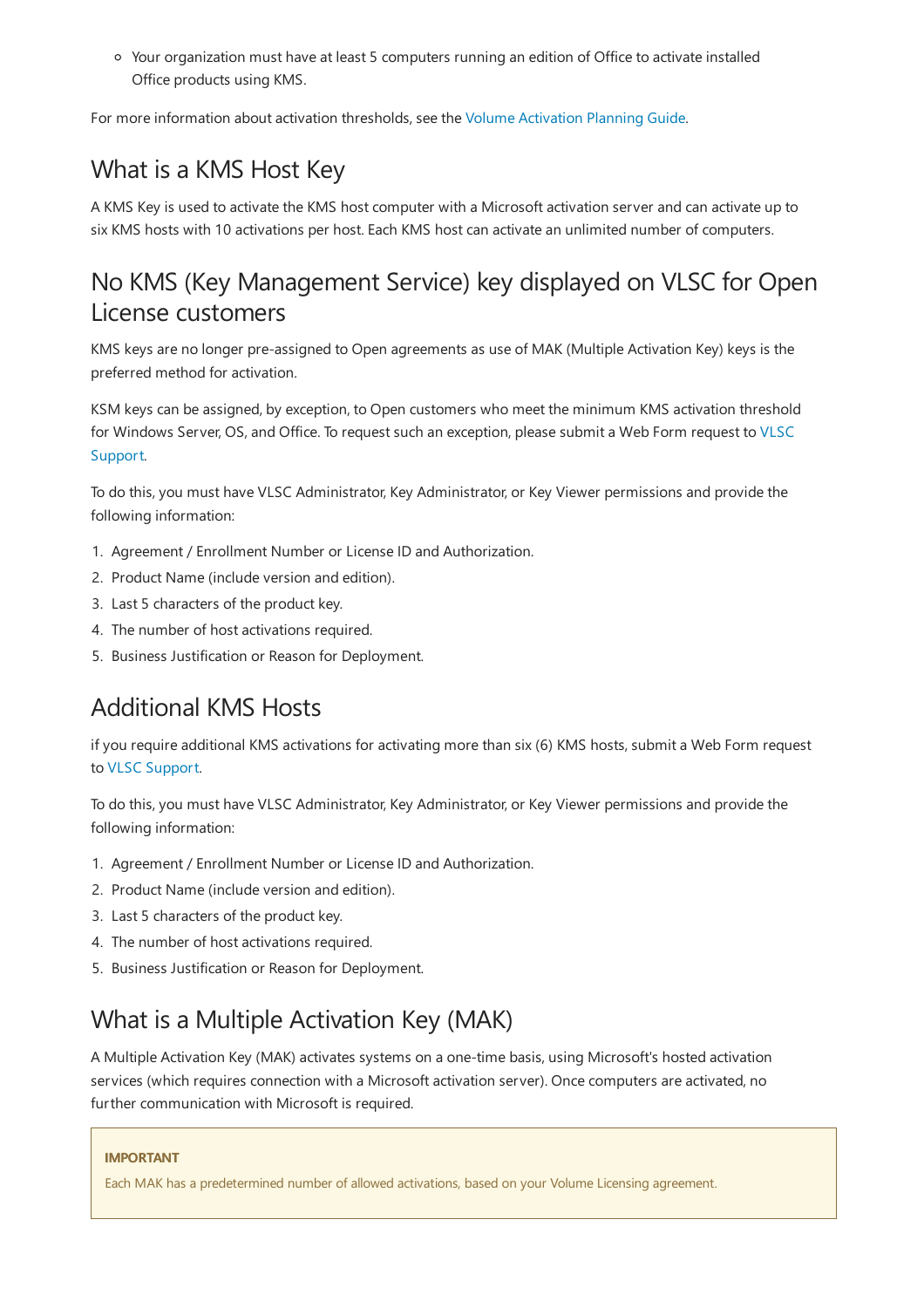## The number of Multiple Activation Keys (MAK) activations provided does not match the number of licenses that we have purchased

We recommend customers use Key Management Service (KMS) to activate Multiple Activation Keys (MAK). KMS is the preferred activation method for large scale deployments. Many factors determine the number of activations associated with each MAK, including licenses purchased, the customer purchase pricing level, and their Volume Licensing program.

The number of activations available for a product may not always match the number of licenses purchased. Usually you will receive a higher number of activations in case you need to reinstall and activate some of your products. Please check the Licensing Summary section of your agreement to see your number of licenses.

# Requests to increase MAK activation limits should

Increases to MAK Activation quantity can be requested via Web [Form](https://docs.microsoft.com/en-us/licensing/contact-us) and may be granted by exception.

To do this you must have VLSC Administrator, Key Administrator, or Key Viewer permissions and providethe following information:

- 1. Agreement/Enrollment Number or License ID and Authorization.
- 2. Product Name(includes version and edition).
- 3. Last 5 characters of the product key.
- 4. The number of host activations required.
- 5. Business Justification or Reason for Deployment.

### How to activate using a Multiple Activation Key

You can activate licenses in one of two ways using MAK:

- MAK Independent Activation Each computer individually connects to Microsoft via the web or telephone to complete activation.
- MAK Proxy Activation One centralized activation request is made on behalf of multiple computers with a single connection to Microsoft online or by telephone. This method uses the Volume Activation Management Tool (VAMT), which is a part of the Windows Automated Installation Kit (WAIK). VAMTenables IT Professionals to automate and centrally manage the Volume Activation process using MAK and includes a check on the number of activations on the MAK.

# What is the Volume Activation Management Tool (VAMT)

The Volume Activation Management Tool (VAMT) enables network administrators and other IT professionals to automate and centrally manage the volume and retail-activation process for Windows, Microsoft Office, and select other Microsoft products. VAMT can manage volume activation using Multiple Activation Keys (MAKs) or the Windows Key Management Service (KMS). VAMT is a standard Microsoft Management Console (MMC) snap-in that requires the Microsoft Management Console(MMC) 3.0.

# Where can I find more information on the Volume Activation Management Tool (VAMT)

Refer to the following resources for information on VAMT:

- Volume Activation Management Tool (VAMT) Technical Reference
- Managing Activation Using the Volume Activation Management Tool (VAMT)
- Download Volume Activation Management Tool (VAMT)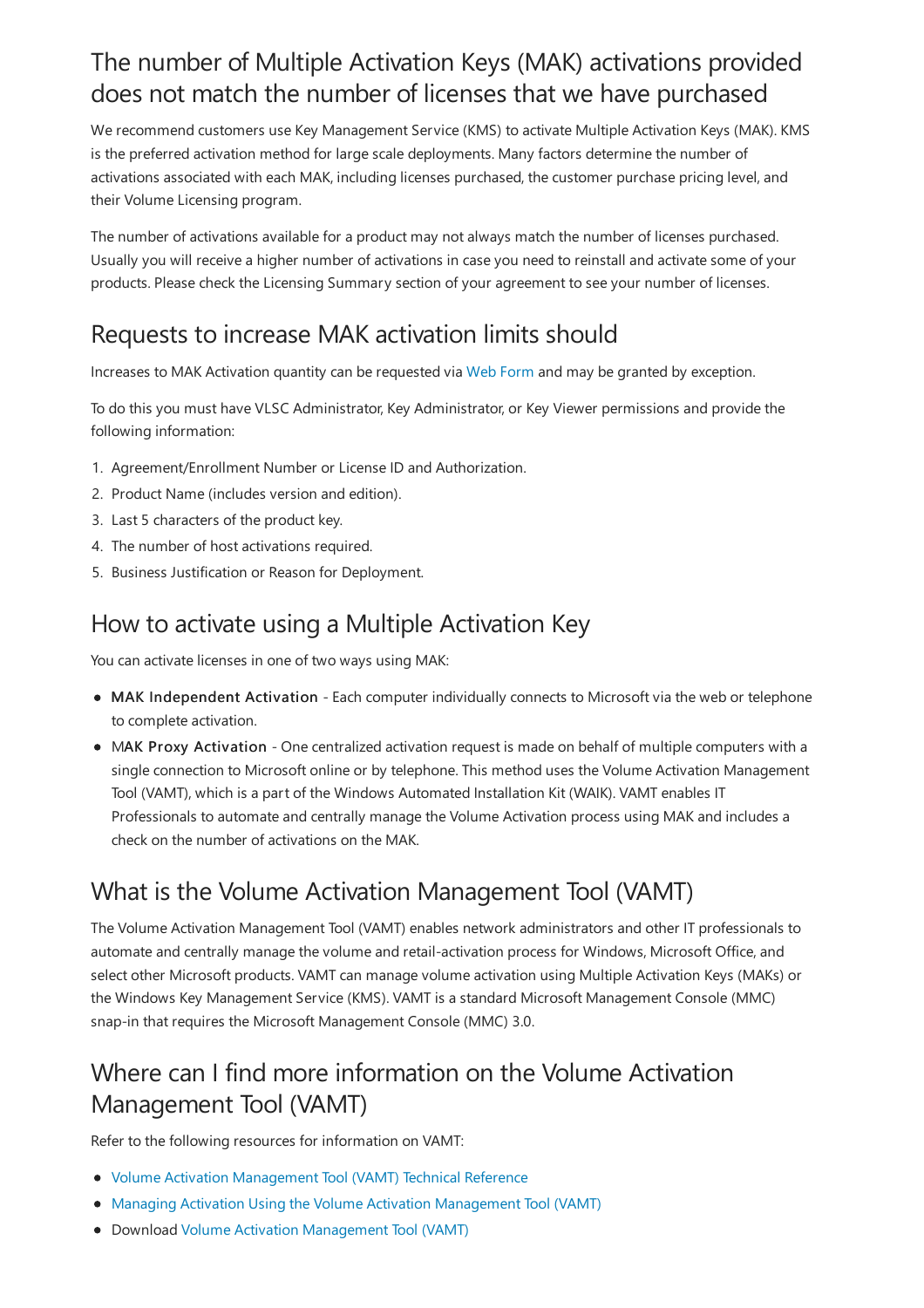### Can I use both MAK and KMS for deployment across my organization

Yes. Volume Licensing customers can use KMS, MAK, or a combination of each to activate systems in their organization. Customers arefreeto usea combination of activation methods as desired.

# How do I determine which key to use for a particular product

Refer to the following resources for assistance in determining which key to use when activating a Microsoft Volume License product:

Read these Microsoft [documents](https://www.technet.com/volumeactivation) about Windows licensing and activation prior to deploying Windows or Windows Server. Additional resources include this video on [Fundamentals](https://go.microsoft.com/fwlink/?LinkId=150087) of Volume Activation.

# Volume Activation for Windows and Windows Server

If you deploy Windows using Key Management Service (KMS) as the activation method, note that:

- Windows Server is not supported as a KMS host to activate Windows.
- A patch is available to allow activation of Windows client machines. (A Windows Server KMS key is required.)

If you are using Windows Server as a KMS host, your alternatives are:

- Upgrade the KMS host machine to Windows Server.
- Downgrade the machine to Windows Server 2003.
- Run the KMS host on a Windows volume edition machine.
- Run a Windows Server virtual machine.

#### Volume Activation for Office, Project and Visio

Yes, the following Volume Activation changes are related to Office, Project and Visio:

- Office KMS Host activates any Office suite or application.
- Only one Office KMS key needs to be installed and used for activation.

If you deploy Office using Key Management Service (KMS) as the activation method, note that:

- Windows Server is not supported as a KMS host to activate Office.
- A patch is not available to allow activation of Office clients.

If you are using Windows Server 2008 as a KMS host, your alternatives are:

- Upgrade the KMS host machine to Windows Server.
- Downgrade the machine to an older version of Windows Server.
- Run the KMS host on a Windows PC.
- Run a Windows Server virtual machine on a newer version of Windows Server.

#### If a child company (owned by a parent company) has an individual agreement, can the parent company use the same key to deploy a product across both companies

License compliance and Asset Management are independent of key activation. Customers do not have to use the keys provided under a specific Licensing ID (agreement, enrollment, affiliate, or license) for use only with the licenses specified under that Licensing ID. This flexibility allows customers to centrally manage their deployment image by either using keys specific to agreements / licenses, or oneset of keys for all.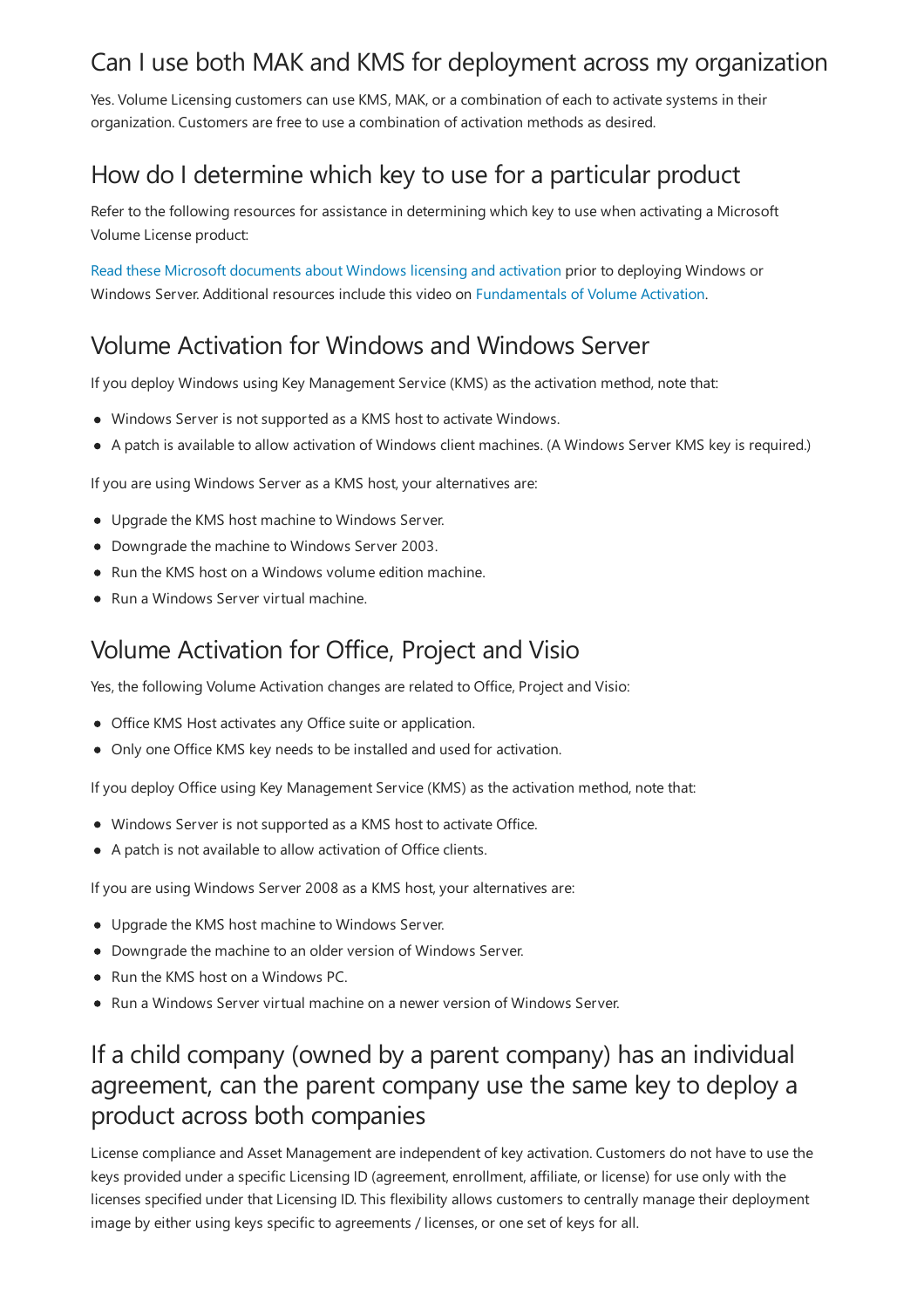# Can I use my Volume License Keys to exercise my re-imaging rights

Yes. Re-imaging rights are granted to all Microsoft Volume Licensing customers. Under these rights, customers may re-image Original Equipment Manufacturer (OEM) or Full Packaged Product (FPP) licensed copies using media provided under their agreement as long as copies made from the Volume Licensing media are identical to the originally licensed product. As a Volume Licensing customer, the Volume License Keys you need can be found on the Product Key page. You can also requestyour keys through a Microsoft [Activation](https://licensingapps.microsoft.com/product-activation) Center.

#### **NOTE**

If you are an Open License customer, you must purchase at least one unit of the product that you want to re-image to obtain access to the product media and receive a key.

For more information on Re-imaging Rights, see article on this page about reimaging rights.

# How do I download my keys to a local file

The VLSC offers an option to download your Product Keys to a local filefor later use.When downloaded from the Downloads and Keys page, the file contains all Volume License Keys associated with agreements in your VLSC profile. However, if you download keys from the Licensing ID specific view on the Relationship Summary page, the file contains only the keys associated with the Licensing ID you are viewing.

A downloadable Product Key file is in a tab-delimited format and can be opened in Excel to sort and view keys. You may also view the file using any text editor. The columns included in the file are: Licensing ID, Parent Program, Organization, Product, Product Key, Type, and MAK Activations-Used/Available. To open a downloaded file in Excel, complete the following steps:

- 1. Open Microsoft Excel.
- 2. Click File and then Open select the downloaded CSV file.
- 3. Select Delimited (the default) and then select Tab-separated (to prevent the display of all data in a single column).
- 4. Click Finish. The .CSV file opens in Excel and the data is displayed in separate columns.

#### Where can I find more information about the topics covered in these FAQs

You can find more VLSC training [resources](https://licensingapps.microsoft.com/product-activation) on this site, including videos..

### Contact Assisted Support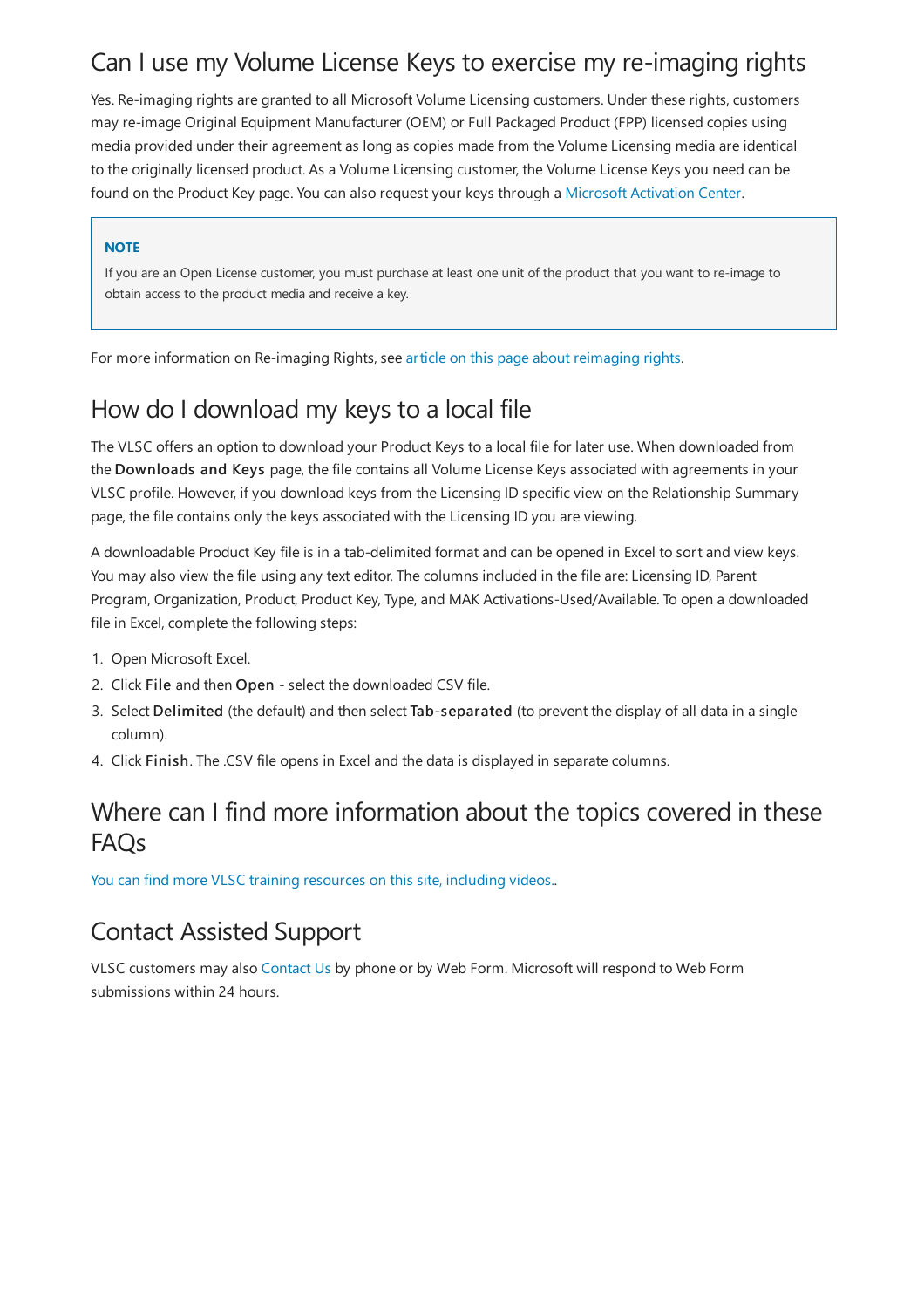# <span id="page-38-0"></span>Online Service Activation for Open programs FAQ

2/10/2021 • 3 minutes to read

#### How do I activate Online Services purchased through the Open Program

There are two ways Open customers can activate Online Services.

- 1. Once you order your Open online service, you will receive an email with a link and instructions to activate your services.
- 2. From the VLSC, Open customers can go to the Online Service Activation section and select the license to manage.
	- Click on the manage activation link. This will open a product activation site where you click on Start Activation. A product activation window opens and pre-populates the key.
	- Continue the remaining activation steps to complete the product activation process
	- Successful activation will be reflected as activated within 48 hours in the Volume Licensing Online Service Activation site

For information about activating Microsoft Azure, go to the Get Started with Azure in Open Licensing page.

# I do not see my Azure Order. What do I do

Your Azure orders are currently activated through keys. Get your keys through the downloads and keys tab in the VLSC, then enter the key at the Get Started with Azure in Open Licensing page.

#### What is an Organizational Account and why do I need one to activate **Online Services**

An Organizational Account is intended for employees to useat work, to sign in to their organization's Microsoft services.

Also referred to as a work or school account, they typically takes theform of username@orgname.com or username@orgname.onmicrosoft.com (where orgnameis their employer's email domain name).

# How do I know if my company already has an Organizational Account

The Organization Name associated with your Organizational Account is taken from the License ID of the Service you are activating. It is pre-populated in the Organizational Account set-up and already linked to your company from the original Online Service order if an Organizational Account already exists. The registration process will validate if your company has an Organizational Account.

If the field for Company is available, complete the registration process to sign in and activate the service. If this field is not available, you must register the Company. To register a Company for an Organizational Account, you must be a Global Administrator.

When requesting an Organizational Account, your request is sent to your company's domain administrator who will grant or deny your registration request. Use this Organizational Account when signing into Microsoft VLSC Online Service Activation.

### What if my organization does not activate our Online Service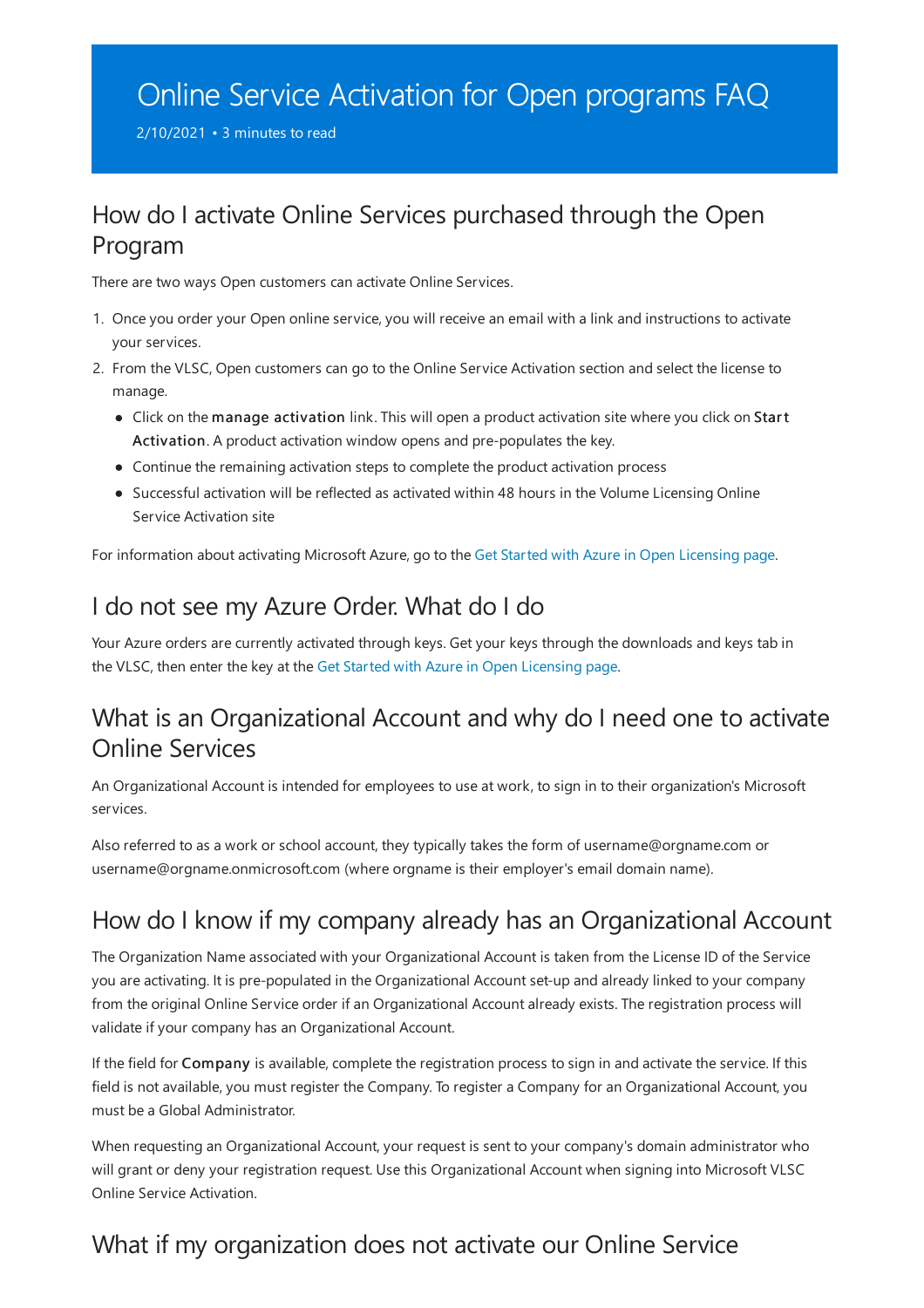# Why does the activation portal log me out after I activate an Online Service

The user is logged out to ensure that the most current settings are applied to the account and that it is properly associated with the correct agreement.

While this may be inconvenient, it is the best way to ensure that user and agreement information is properly established after activation.

# How does Online Service Activation work for Open License purchases

Microsoft Online Services for Open agreements has moved to a keyless handling activation model. Once you order your Open online services, you will receive an email with a link and instructions to activate your services.

# What if I don't want to assign my purchase to the current Organizational Account; or, I want to create a new account

To assign products to a new organizational account, go through the sign-up process to create a new organizational account. From there you will be able to assign any seats or products you have purchased.

### I just activated my Online Service. When I go to the Manage Activations page, it still says I need to activate my service

It can take up to 24 hours for the service you just activated to appear as Activated in your Manage Activations page.

### Where can I find more information about the topics covered in these FAQs

You can find more VLSC training [resources](https://licensingapps.microsoft.com/product-activation) on this site, including videos..

### Contact Assisted Support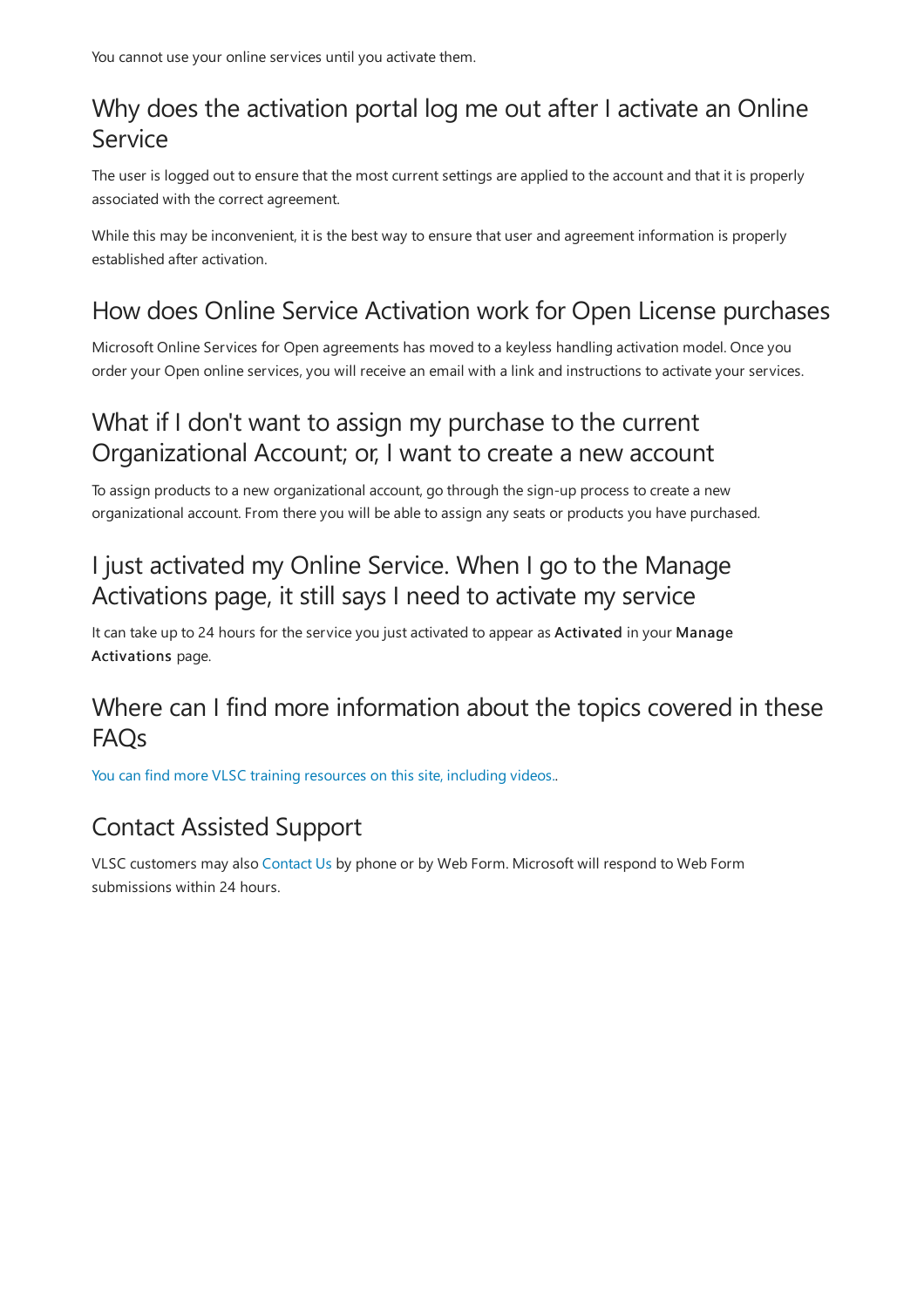# <span id="page-40-0"></span>Service Activation for Volume Licensing Programs FAQ

2/10/2021 • 8 minutes to read

#### How do I activate Online Services purchased via Volume Licensing

See our step by step VLSC User Guide to Online Services.

This user guide covers subscribing and activating Microsoft services for first-time users and for existing users. It provides details on using the Microsoft Volume Licensing Service Center (VLSC) to reserve seats or add new services, view existing services, and change people's roles. The guide concludes with troubleshooting tips and where to get support for your services.

### Who receives the activation email from Microsoft? (subject line: Complete your profile to set up your services)

Microsoft will send an email notification to the Online Services Manager (OSM) listed on the Enrolment when the first order for a service is placed funder an enrollment. The subject line of the email will read "Sign in or register to start using your new subscription."

The OSM should be the person in your organization who administers services, such as an IT Administrator or Network Administrator.

If there is no OSM listed at the time a service order is placed, please update the Subscription contact in VLSC.

The activation email may be forwarded to another individual to complete the activation.

#### Can OSM complete Online Services License Reservations

Online Service Reservations functionality is not available to the OSM by default.

The Online Reservation to function is available to the following roles on VLSC:

- VLSC Administrator
- Online Administrator (OLA)
- OSM with the Manage Reservation permission.

The Agreement Admin must assign this Reservation permission to an OSM on a per enrolment basis.

#### Resend the Service Activation email to original recipient or to a newly designated recipient

If you are the Volume Licensing Administrator, you can see who received the Service Activation email and then have the option to send the Service Activation email to a new recipient or resend it to the existing recipient:

- 1. Sign in to [VLSC](https://www.microsoft.com/Licensing/servicecenter/default.aspx).
- 2. Go to Subscriptions.
- 3. Go to Online Services Agreement List.
- 4. Enter the Agreement Number and click Search.
- 5. In the Search Results click the Agreement Number.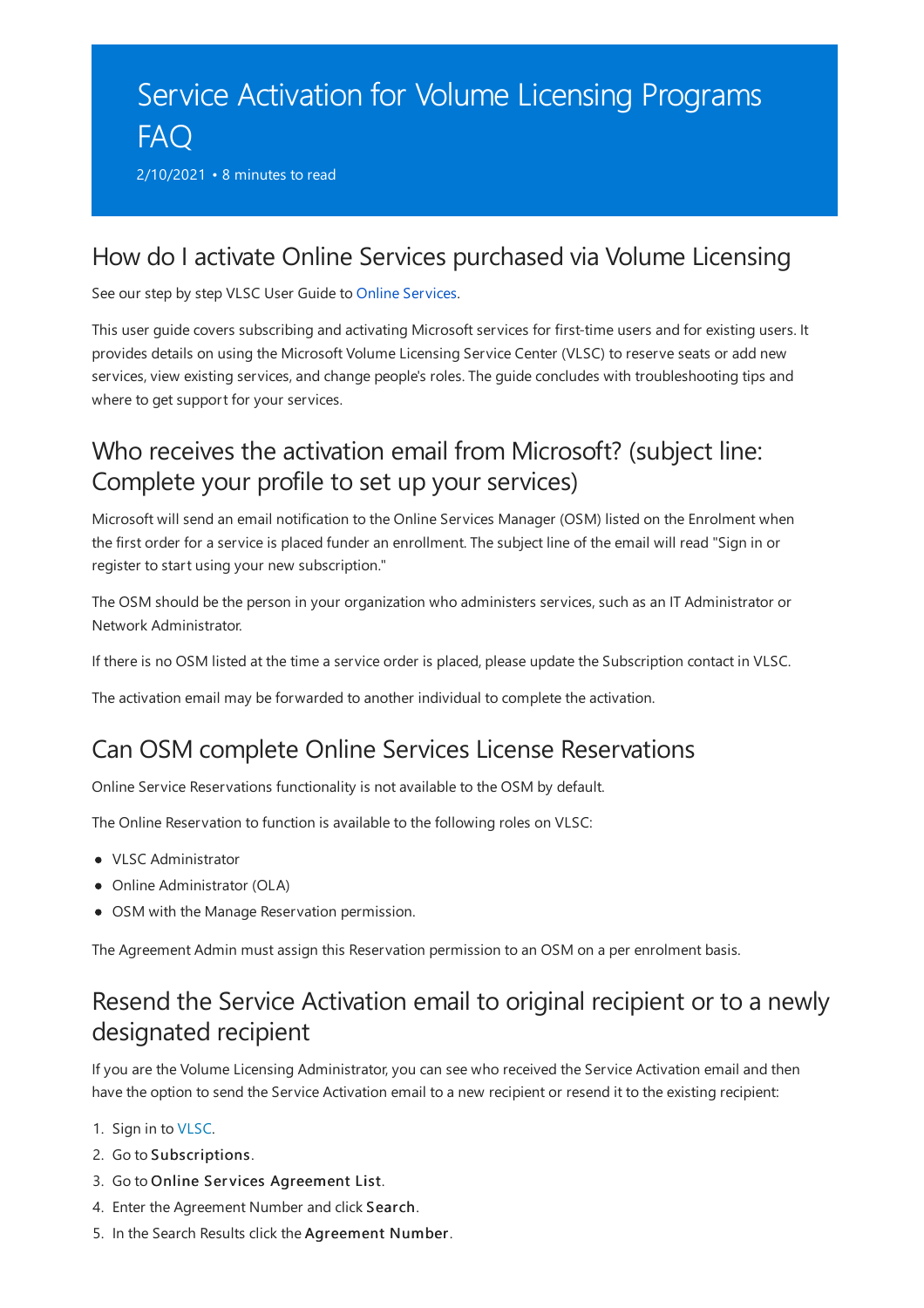- 6. Under Activated Online Services click the Service Name to view who received the email
- 7. Click Edit Subscription Contact (or click Subscription Contact Last Name) to make changes.
- 8. When you edit the Subscription Contact, Microsoft will resend the Service Activation email.

To send the email to a new contact, input the new contact details and click Update Contact Details.

To resend the activation email to the existing contact, make a minor change to the email address, click Update Contact Details, re-enter the correct email address again and click Update Contact Details.

### Does the activation link expire

Yes, the activation link expires 6 months from the original purchase date. Contact Support to get the activation link reactivated.

#### Why have I not received the activation email

Some common reasons why you may not receive an activation email are:

- Activation emails are not sent if the OSM's email domain is already verified on an Online Service account. Instead, the services are automatically provisioned to that online service account.
- Activation email was sent to a different contact. (See Resend Service Activation email).
- Activation email was blocked or went into your junk mail folder.
- Activation emails will not be sent to an email address outlook.com,
- he Licensing ID / Enrollment is already associated with an online account. If the service is already activated from a previous order, all additional licenses are automatically associated to the same account and no further activation emails will be sent.
- The order usage date is in the future. Orders may be submitted prior to the licensed usage period. Services activation emails may not be sent until 48 hours from the usage start date.
- The listed email address for the Online Services Manager is the email address on record for a Global Administrator or Billing Administrator on an existing service account. In this case, all licenses are automatically assigned to the existing account and no activation email is sent.
- No order or reservation was placed. Check with your Licensed Software Reseller to make sure your order was placed. If it was placed, the licenses should be visible in in the License Summary tab.
- The reservation order is not processing. If your reservation has not taken effect within 25 hours please contact the VLSC Support team.

#### If I already have an account for Microsoft services, can I continue using myexisting account

Yes. Choosing the first option Sign in to your organization's existing work or school account in the activation email will preserve settings and data from your existing work or school account and automatically activate all services ordered under the Volume Licensing enrollment to the existing account.

#### **IMPORTANT**

Choosing Register for a new work or school account will result in the creation of a new work or school account that will be administered separately and will have separate email domains from the existing account (see What should I do if the licenses got activated on the wrong account).

### How can I avoid incorrectly activating services on the wrong account

Before you click on the activation link, please ensure you are logged off from any existing Microsoft Service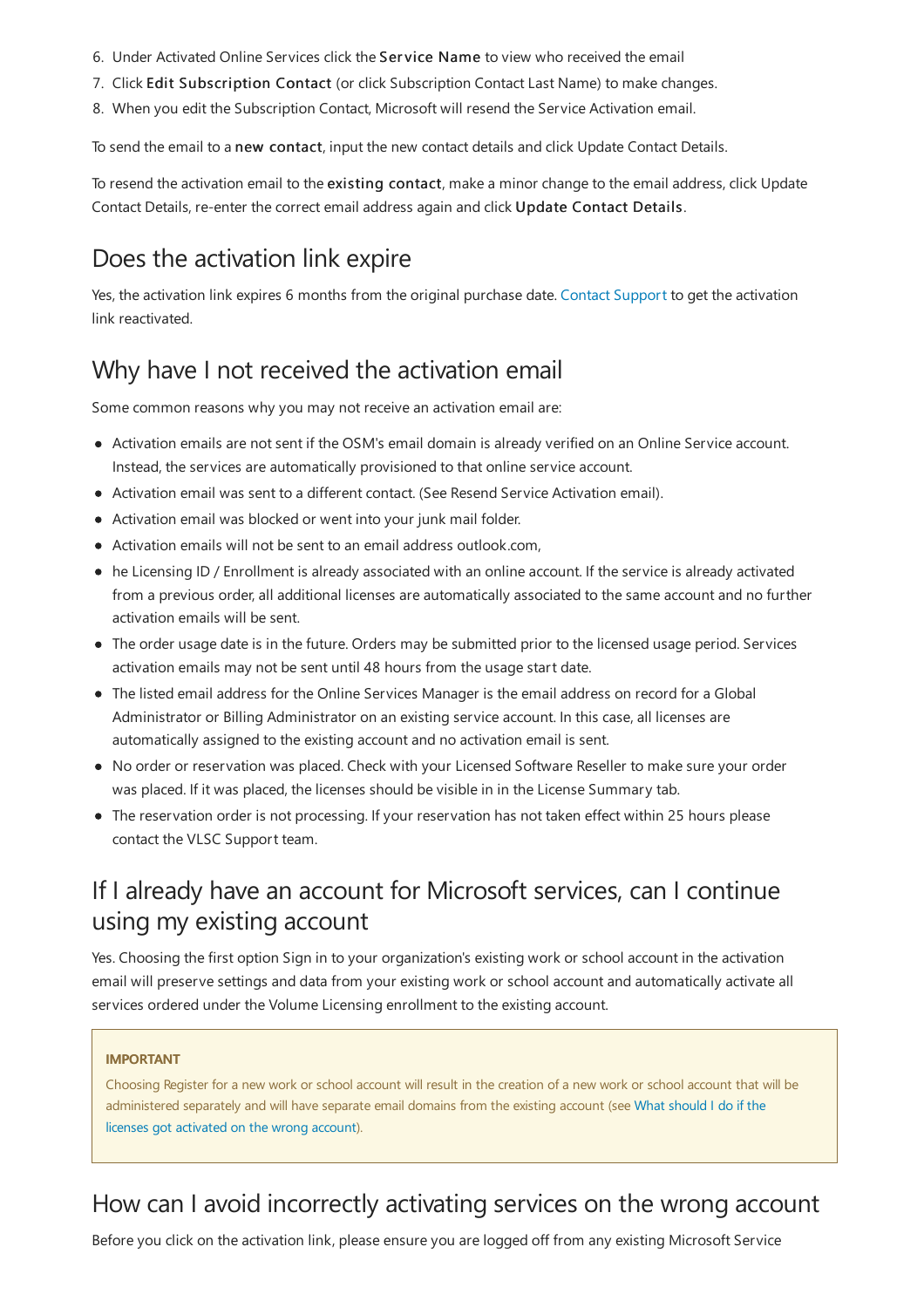Accounts. Next, open the link in an Incognito or InPrivate browser window to ensure you are not already signed into any other Microsoft Service Accounts.

# <span id="page-42-0"></span>What should I do if the licenses got activated on the wrong account

Contact Support, which will work with you to remap your licenses to the correct account.

### What actions need to be taken after the licenses are activated

Some of the key actions to take once your licenses are activated are:

- Set up a new service. To do this, the Global Administrator needs to assign the licenses to users.
- Switch services (e.g. from E3 to E5.) To do this, the Global Administrator must assign new subscription licenses to users.

### How can I cancel an activated subscription

If you bought a subscription through Microsoft Online Subscription Program (using a credit card or invoice) and you want to cancel that subscription, please Contact Support. For other programs (Open, Microsoft Products and Services Agreement), contact your Licensed Software Reseller.

#### Why am I not able to see licenses on my account after activation

There can be multiple reasons why you are not seeing licenses on your account, but some of the main scenarios are:

- The Usage Data on the order or reservation is less than 48 hours ago, or is in the future. It can take up to 48 hours from the usage start date for services to become available. Contact your Licensed Software Reseller to understand your order or reservation details.
- Add-on subscriptions require the base subscription to be on the same Enrollment Number. Contact your Licensed Software Reseller if this is not thecase.
- The licenses were activated on the wrong account. Contact Support.
- The service is not launched in the country you have set up the account. Contact your Licensed Software Reseller.
- There are subscriptions on the existing account which are not compatible with the subscriptions which you want to activate. Contact Support.

# Can I have multiple volume license enrollments assigned to the same account

Yes, you can associate multiple enrollments to one account, but you cannot associate an enrollment to more than one account.

# How can I split the licenses from one enrollment across multiple accounts

All licenses ordered under an enrollment are assigned to the same account. Separate accounts will require separate volume license enrollments. You should contact your Licensed Software Reseller or Microsoft Account Manager to evaluate possible options.

Do I have to activate my new enrollment when I have completed the renewal process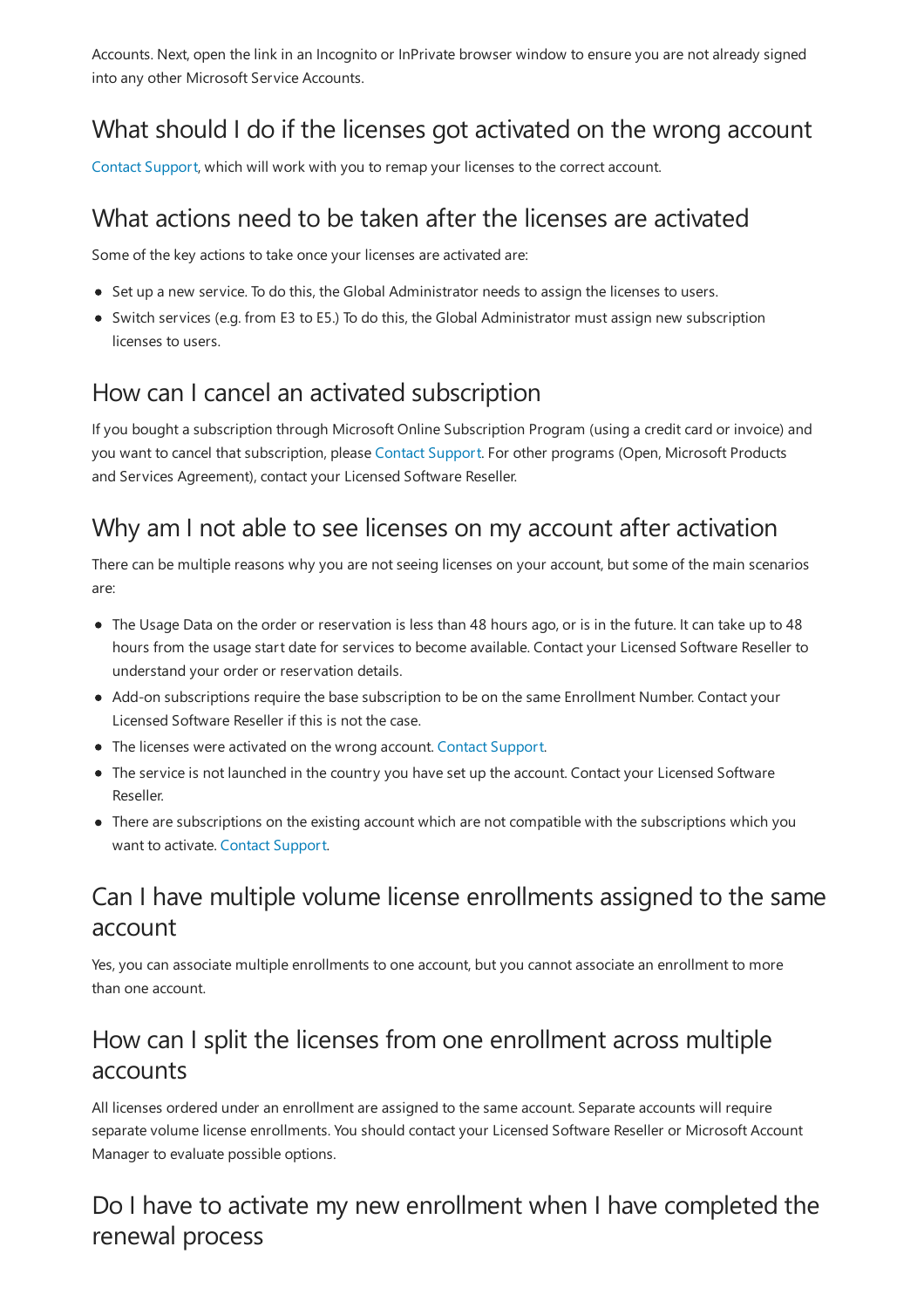If you use the same organization name when you renew by signing a new enrollment, our system automatically assigned the enrollment to the existing work or school account and you will not receive any activation emails.

If you have multiple enrollments under your EA with the same organization name, then you will receive the activation emails and you will need to activate an account for each enrollment.

#### What actions need to be taken after the enrollment is renewed

After the enrollment has been renewed, the Global Administrator should verify that the licenses are visible in the [Office](https://portal.office.com/adminportal/home#/licenses) 365 portal by logging into the portal on the existing work or school account. If the licenses are not visible, verify if the licenses need to be activated by checking if there was an activation email sent to the Online Service Manager. Otherwise, contact your Licensed Software Reseller or [Support](https://docs.microsoft.com/en-us/licensing/contact-us).

If you switch subscriptions (e.g. from E3 to E5), the Global Administrator has to assign the new subscription licenses to users, otherwise, they will lose access to their service after the grace period expires.

#### **NOTE**

If you renew with the same subscriptions, the licenses are automatically assigned to their users.

# Why has the renewal doubled the number of services that were ordered

The renewal process can cause what appears to be discrepancies between VLSC and the Online Services Administration portals. This is a temporary side effect of measures designed to prevent any service interruption.

When you renew from one volume license enrollment to another, subscriptions ordered under the original enrollment appear with a status of In Grace in the Online Service Administration portal, while the subscriptions ordered under the new enrollment appear with a status of Active. This is sometimes misinterpreted as double counting of licenses, but Global Administrators should consider the subscriptions with Active status as relevant to licensed quantity. After a period, subscriptions In Grace period will be automatically de-provisioned (removed) from the account and the data will be deleted.

# Contact Assisted Support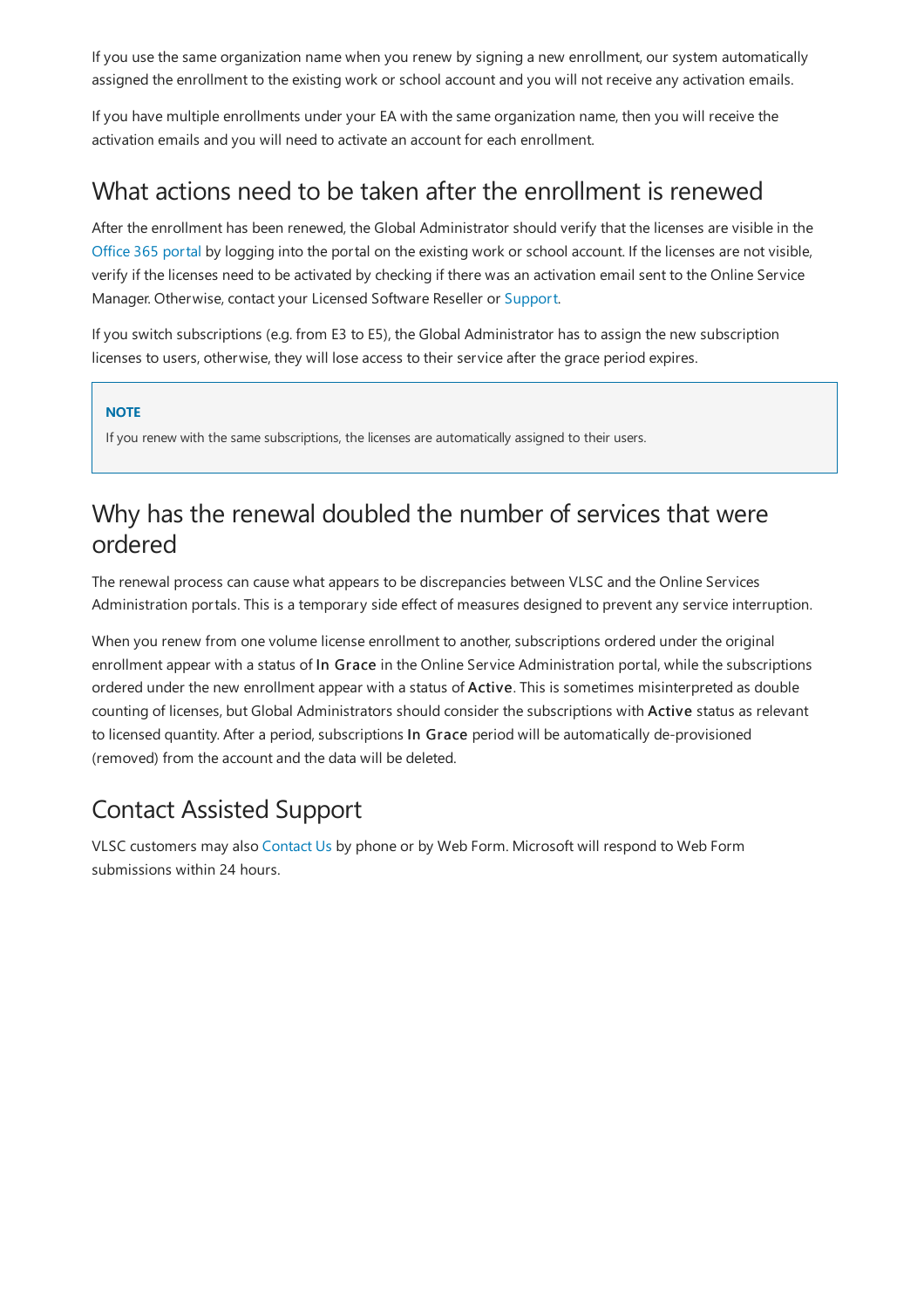# <span id="page-44-0"></span>Software Assurance FAQ

2/10/2021 • 3 minutes to read

#### What is Software Assurance (SA)

Microsoft Software Assurance for Volume Licensing helps boost productivity across your organization by enabling you to get the most from your Microsoft software. Using these benefits can help your organization improve productivity and help IT efficiently deploy and manage your Microsoft technology.

#### How can I see which Software Assurance Benefits are available to my organization

These benefits can vary by volumelicensing program (such as an Enterprise Agreement or Open Value Agreement), and the number of qualifying licenses you have enrolled in Software Assurance. These benefits can be viewed from the Software Assurance page in the Volume Licensing Service Center (VLSC). Internet Explorer 5 or later is required to manage Software Assurance benefits through the VLSC.

Use the resources and tools found on the Software [Assurance](https://www.microsoft.com/licensing/software-assurance/check-your-benefits.aspx) website to learn more about the Software Assurance Benefits available to your organization.

#### How do I start using my Software Assurance Benefits

Step 1: Register the Agreement by signing into the Volume Licensing Service Center. (VLSC).

Step 2: Identify and assign one or more individuals as Software Assurance Managers

Step 3: Claim Your Benefits through the VLSC

See the following Follow these step-by-step instructions to learn how to access and use individual benefits in our downloadable VLSC Software Assurance guide:

- VLSC Software [Assurance](https://www.microsoft.com/download/details.aspx?id=44992) Guide– English (PDF file)
- Get [Acrobat](https://get.adobe.com/reader/) Reader

Follow these step-by-step instructions to learn how to access and use individual benefits.

#### What is the purpose of the Software Assurance Summary page

This page displays an aggregated view of the Software Assurance Benefits that may be activated and managed online across the [Licensing](#page-18-1) ID to which you have access. Benefits that do not require activation or online management are not included in the Software Assurance Summary.

#### What is the purpose of the Manage Software Assurance Benefits page

This page displays a list of the Software Assurance Benefits that you are eligible for by the Licensing ID that entitles you to the benefits. The following attributes associated with the Licensing ID for that benefits are also displayed:

- Organization
- City
- Eligible quantity
- Quantity remaining for usage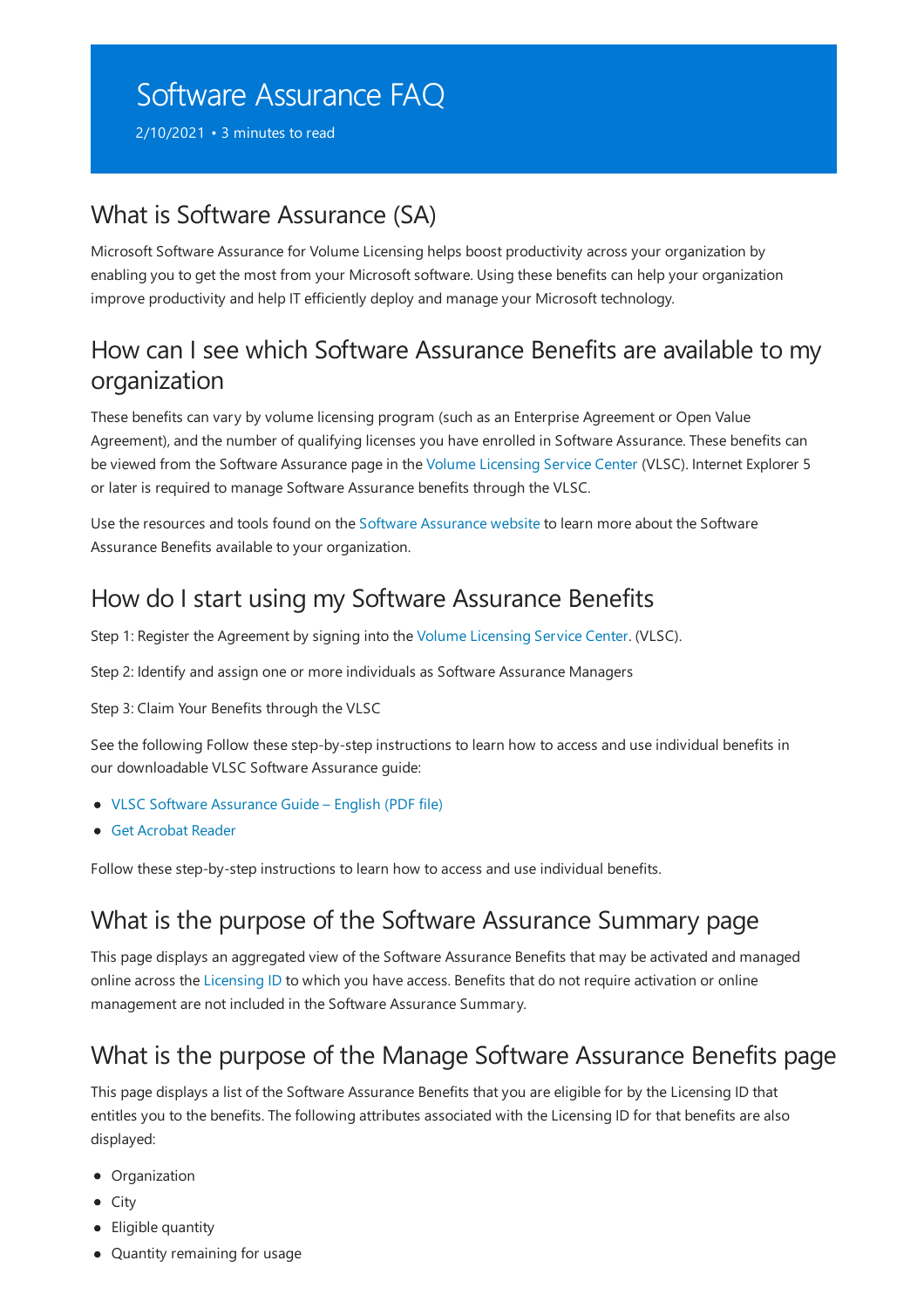- Status of the benefit
- Option to activate or manage the benefit

### What does the status column indicate

The status column on the Manage Software Assurance Benefits page indicates the condition of the benefit associated to that specific Licensing ID. You may notice the following statuses on the Software Assurance Benefits page:

- Requires Activation: The Software Assurance Manager must activate the benefit before it can be used.
- Activated: The Software Assurance Manager has activated the benefit, enabling the benefit for use.
- HAR (Hold Awaiting Reactivation): The Software Assurance benefit has been put on hold by Microsoft.
- Expired: The Software Assurance coverage has expired and no further action is allowed.

#### Who can manage Software Assurance Benefits

Registered VLSC users who are assigned the Software Assurance Manager role for a specific Licensing ID can manage Software Assurance Benefits associated with that Licensing ID. The Administrator for the Licensing ID also has the right to act as the Software Assurance Manager for that Licensing ID.

The Software Assurance Manager role is assigned by an Administrator of that [Licensing](#page-18-1) ID. Additionally, the Software Assurance Manager role may be assigned automatically by Microsoft based on information submitted by your organization on the Supplemental Contact Information Form at the time the Licensing ID was established.

#### How is a Software Assurance Manager different from an Administrator

A Software Assurance Manager can perform tasks related only to the management of the Software Assurance Benefits that he or she is assigned to manage.

An Administrator has more capabilities than a Software Assurance Manager. The Administrator role can assign permissions to other VLSC users, view licensing information, download software, view product keys, manage subscriptions, manage Online Services, and manage Software Assurance Benefits for each Licensing ID in their permission set.

For more information about roles and user permissions that can be assigned in the VLSC, see the Permissions FAQ.

### What tasks can a Software Assurance Manager perform

A Software Assurance Manager can activate and manage each benefit that is specifically designated by an Administrator. Depending on the specific benefit, management tasks can include establishing eligible domains, , downloading eligible benefit software and, assigning and/or transferring vouchers.

#### How do I find out more about Software Assurance

Detailed information about Software Assurance, including information about activating Software Assurance Benefits, see the Software Assurance customer site.

# Where can I find more information about the topics covered in these FAQs

You can find more VLSC training [resources](https://licensingapps.microsoft.com/product-activation) on this site, including videos..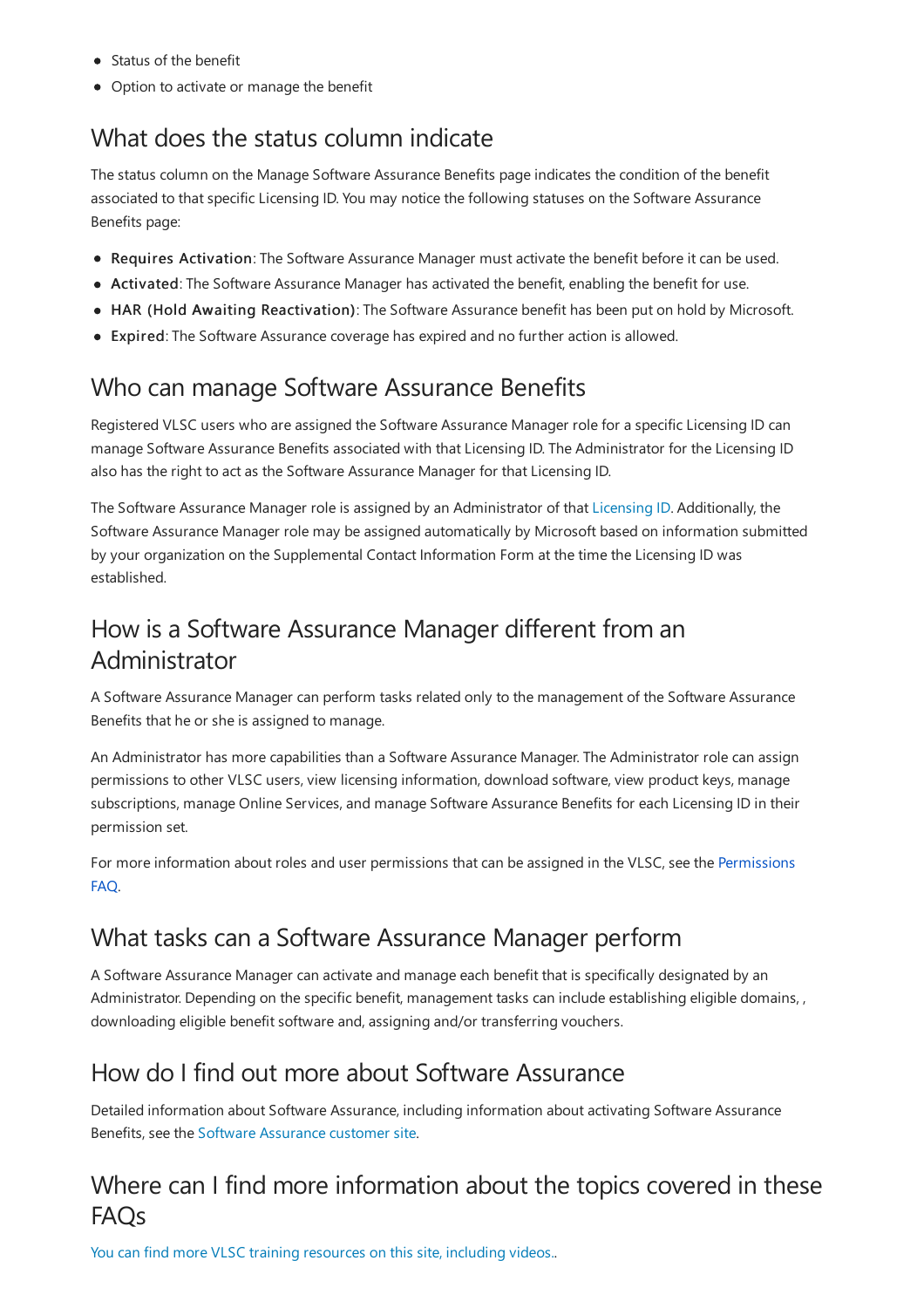# Contact Assisted Support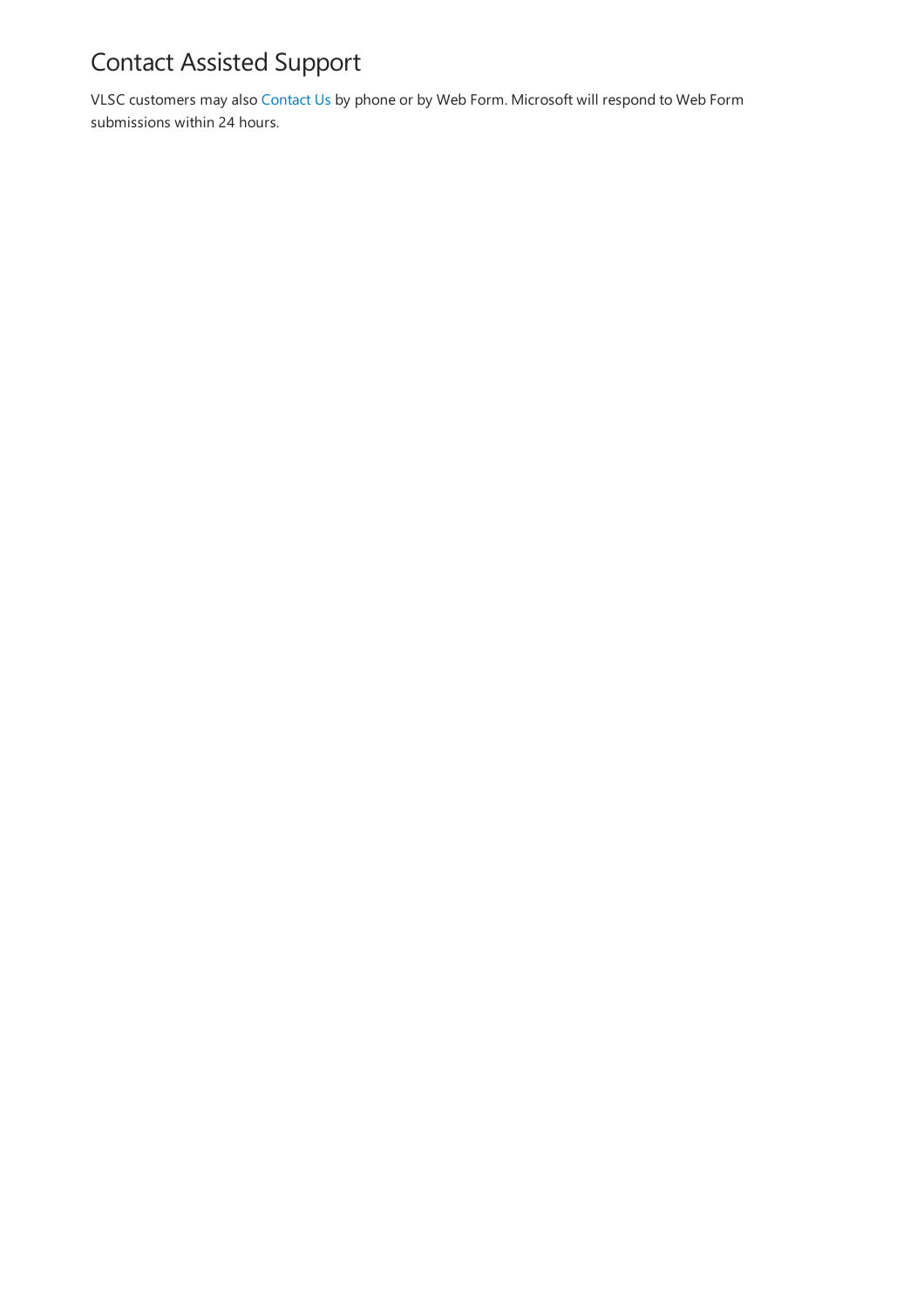# <span id="page-47-0"></span>Support Provided by Licensing Solution Partners

2/10/2021 • 2 minutes to read

#### When to contact your Licensing Solution Partner instead of Microsoft

Microsoft volume licensing is predominantly sold via a Licensing Solution Partners/Microsoft Resellers, and customers will find it more efficient to contact their Microsoft partner for many scenarios, including:

- Entering into a new Volume Licensing Agreement
- Changing contact details on existing Volume Licensing Agreements
- Ordering volume licensing products
- Advice on products or licensing solutions
- Invoice accuracy, pricing, payment status or other billing matters relating to volume licenses.

Microsoft Customer Support teams do not make changes to volume licensing orders or invoices issued by our partners.

#### How To identify your Licensing Solution Partner

Sign In to the VLSC, go to the Licenses tab, click Relationship Summary, and view the License IDs for your organization. Click the License ID to view Enrolment details. (You may have different License Solution Partners for different License IDs).

Your License Solution Partner will be listed on the Contacts tab as a Channel Partner Contact, as well as on the Order Confirmation tab.

#### **NOTE**

In some cases, the contact details display only an organization name rather than specific contact details, so you may need to do a web search for the organization's contact us details. Alternatively, your organization's IT or Procurement departments may be able to identify specific points of contacts that you can work with.

#### Choosing a new Licensing Solution Partner

If your organization is looking to identify a new Licensing Solution Partner, go to [aka.ms/pinpoint](https://aka.ms/pinpoint) and input your location, organization size and search for volume licensing or other service or product you are seeking a solution for.

#### Contact Assisted Support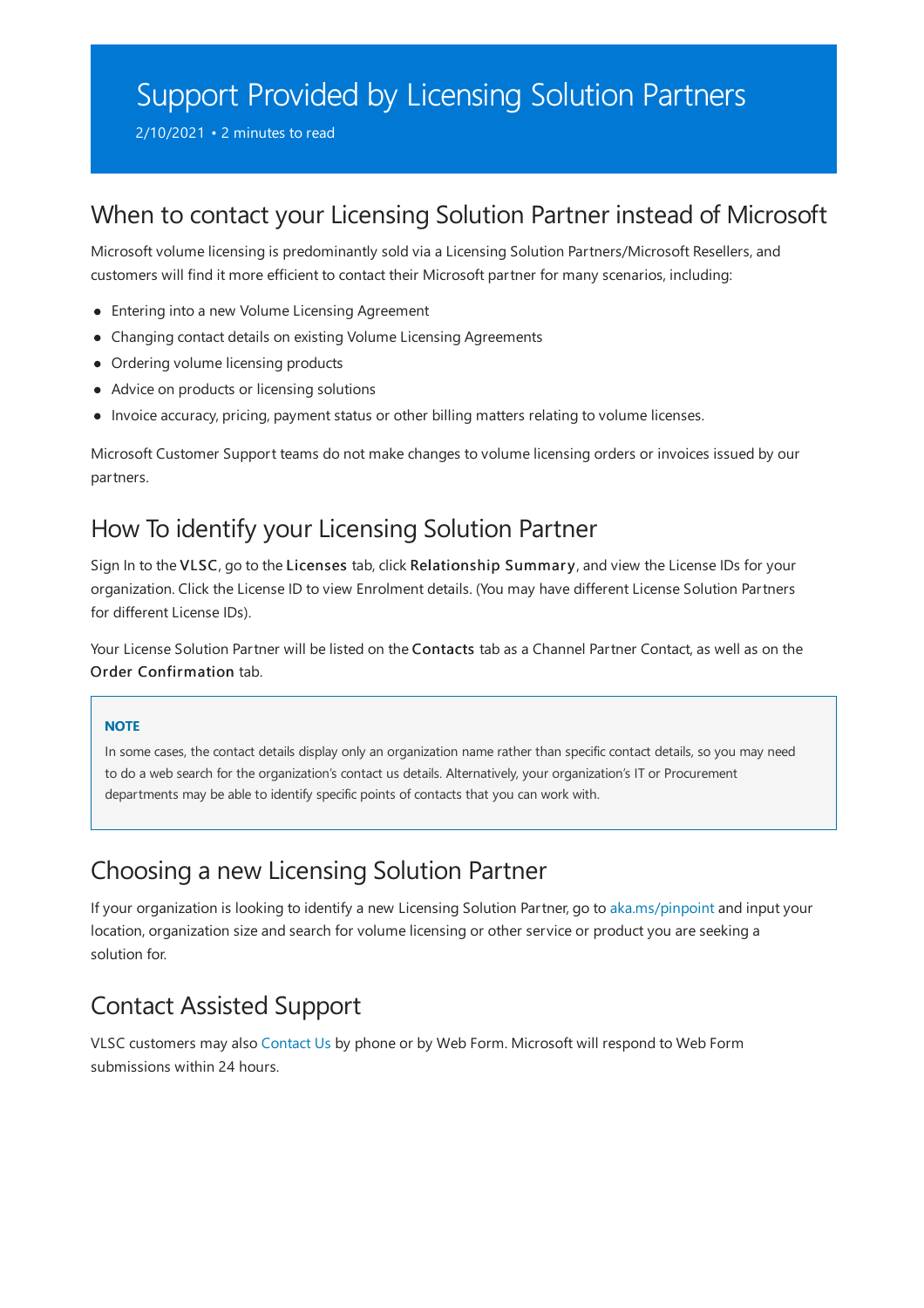# <span id="page-48-0"></span>Support for Volume Licensing Orders, Invoices and Payments

2/10/2021 • 2 minutes to read

#### Support for Volume Licensing Orders

Customers should contact their Microsoft Licensing Solution Partners / Microsoft Reseller for questions relating to orders, including:

- Submitting or Cancelling a new order/renewal order
- Verifying accuracy of products or pricing,
- Confirming order status

Microsoft Customer Support teams do not make changes to volume licensing orders or invoices issued by our partners.

### Volume License Invoices

You won't find invoice details in the Volume License Service Center. The site is for managing licenses and does not include procurement information.

Customers should contact their Microsoft Licensing Solution Partners / Microsoft Reseller for questions relating to invoice accuracy, pricing, payment status or other billing matters.

Microsoft Customer Support teams do not make changes to volume licensing orders or invoices issued by our partners.

# Support for non-volume licensing invoices or payment for Microsoft 365, Dynamics, Intune and Azure AD

For questions relating to invoices from Microsoft for Microsoft 365, Dynamics, Intuneand Azure AD subscriptions purchased directly from Microsoft, please create a support case by signing into [Admin](https://aka.ms/admincenter) portal and clicking Need Help.

### Contact Assisted Support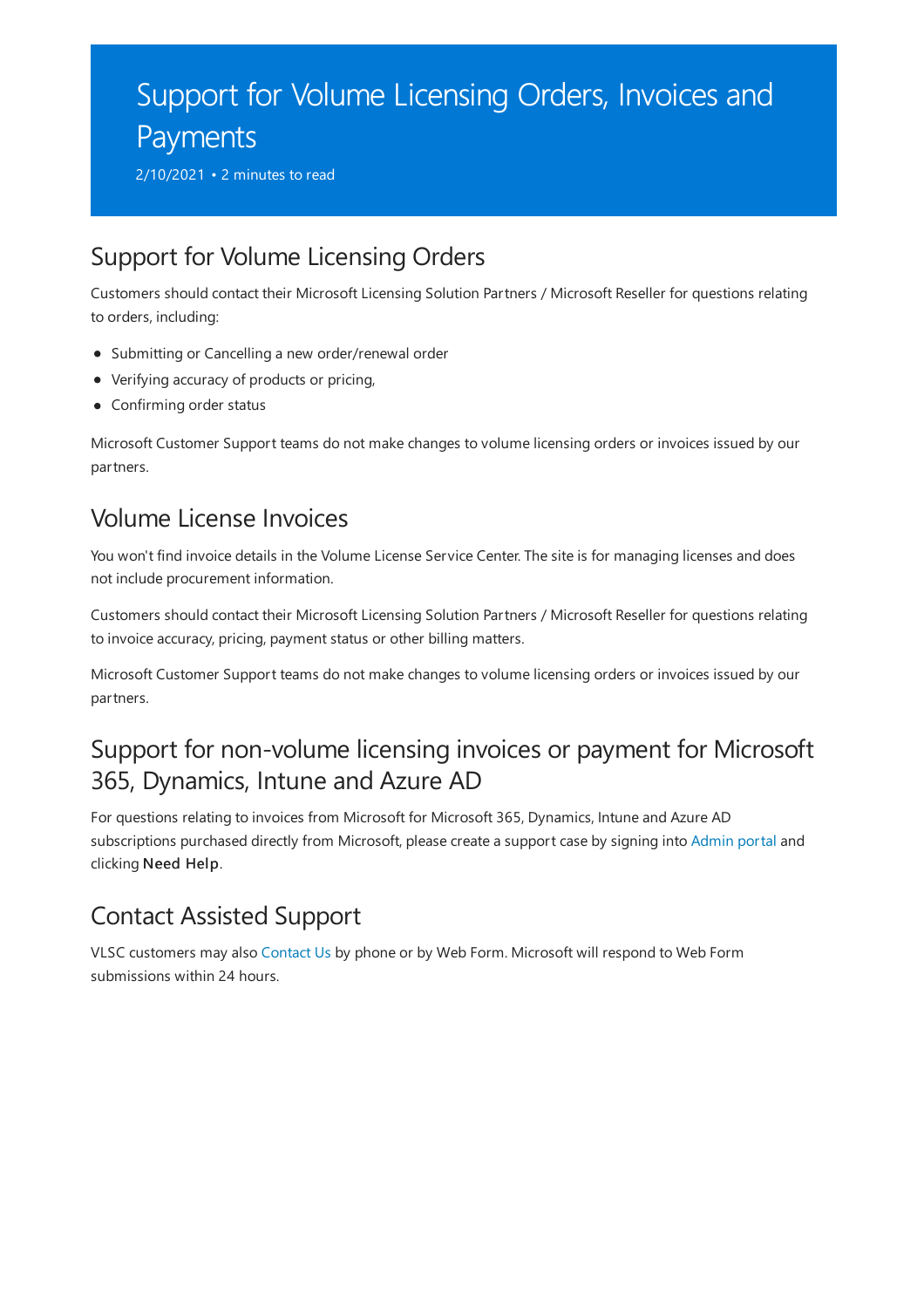# <span id="page-49-0"></span>Product and Technical Support

2/10/2021 • 2 minutes to read

If you experience a technical issue on the Volume License Service Center when trying to Sign In, register an Agreement, locate a volume license key or activate a service, then this VLSC FAQ is a great resource to help you resolve your issue yourself. And if you need assistance, our VLSC Contact Us details are provided at the end of each page.

The Volume License Service Center Support team will only be able to assist with technical issues or queries specifically relating to the VLSC and it is not the appropriate point of contact for advise on product capabilities and licensing solutions or for technical issues with the products themselves.

# Licensing Solution and Program Licensing Advice

Please consult your Microsoft Licensing Solution Advisor/Reseller for advice on licensing options for Microsoft products and services, including:

- Comparing product features or versions.
- Options for your organization to purchase new or additional licenses.
- Pricing, quoting, or ordering of new licenses.
- For help with Licensing documents such as Product Terms and Online Services Terms (OST) and Licensing briefs.

Alternatively, our [Microsoft](https://www.microsoft.com/licensing/default) Licensing pages includes information on our product licensing options as well as the various licensing programs available.

The Volume License Service Center is where customers who have already purchased licensing solutions manage those licenses.

# Technical Support for Products and Services

For assistance with troubleshooting technical issues during product installation or online service activation, please contact Microsoft's Technical Support by creating a support case at <https://support.microsoft.com/oas>.

A fee may apply, as complimentary technical support is not provided as part of volume licensing.

Often, customers can resolve issues without assistance by using self-help content available on docs.microsoft.com or [support.microsoft.com](https://docs.microsoft.com/en-us/office/troubleshoot/installation/how-to-download-office-install-not-in-vlsc) such as How to install Office 2019 installation files not found in VLSC.

#### **NOTE**

The Volume License Service Center support team is unable to assist with technical support for products and/or services.

#### Technical Support available to Software Assurance customers

Web-based Problem Resolution Support services is available to customers with Software Assurance for Standard, Enterprise, and Data centre Editions of server software, except for:

- Academic Select License
- Select Plus for Academic